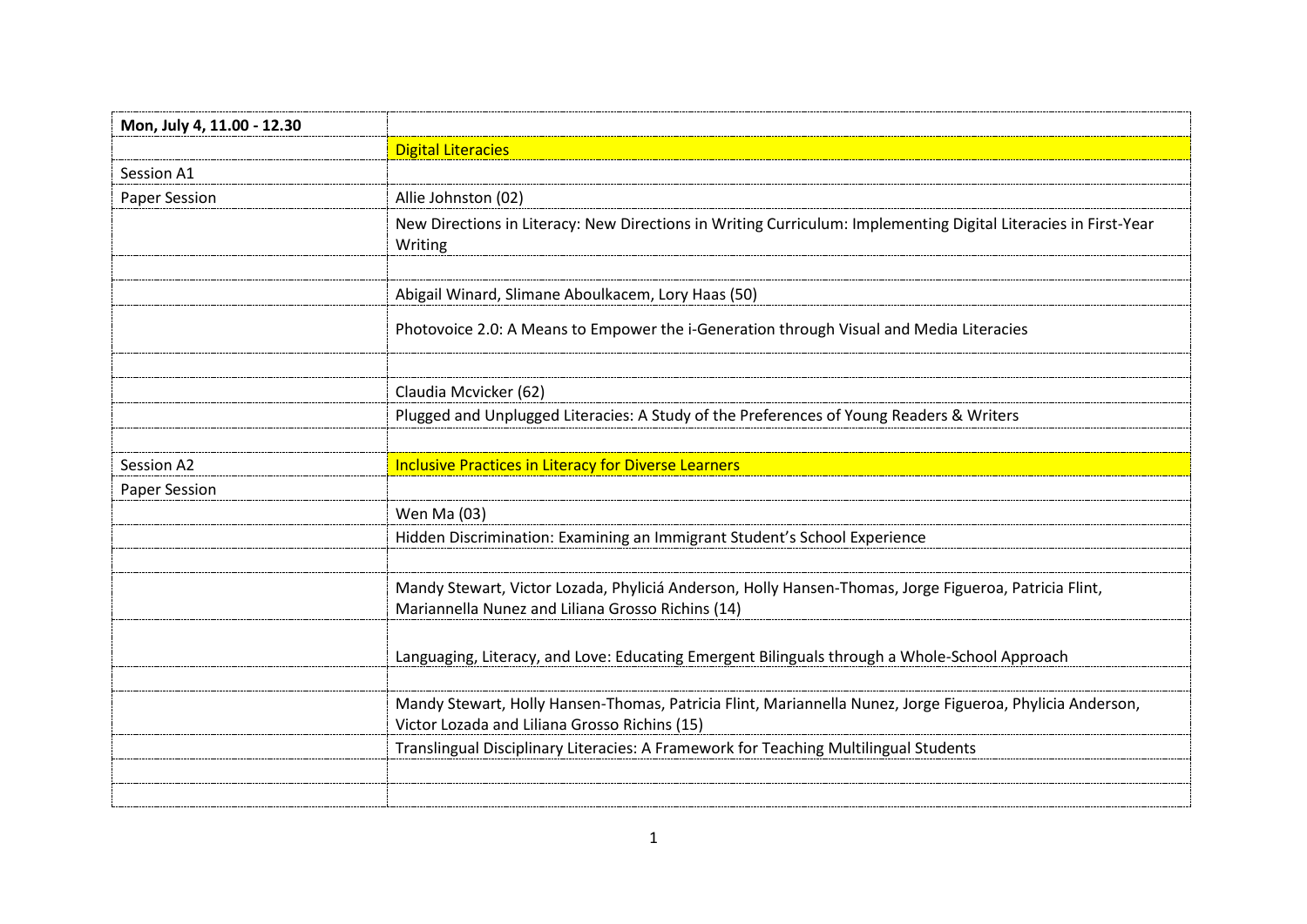| Mon, July 4, 11.00 - 12.30 |                                                                                                                                               |
|----------------------------|-----------------------------------------------------------------------------------------------------------------------------------------------|
| Session A3                 | <b>Literacy in the Early Years</b>                                                                                                            |
| Paper Session              |                                                                                                                                               |
|                            | Greg Brooks (04)                                                                                                                              |
|                            | Where should phonics teaching start? 'Satpin' and its origins                                                                                 |
|                            |                                                                                                                                               |
|                            | Fortunate Madondo (05)                                                                                                                        |
|                            | The use of outdoor play opportunities to enhance pre-schoolers' literacy development in rural Zimbabwe                                        |
|                            |                                                                                                                                               |
|                            | Valerie Williams-Sanchez (10)                                                                                                                 |
|                            | Reading Builds Empathy: A Correlatinoal Stduy; Measuring Reading's Impact on Affective, Cognitive and<br><b>Ethnocultural Empathy</b>         |
|                            |                                                                                                                                               |
| Session A4                 | <b>Inclusive Practices for Diverse Learners</b>                                                                                               |
| Workshop                   |                                                                                                                                               |
|                            | Rachel Slaughter, Katy Oh and Erica Snowden (130)                                                                                             |
|                            | Book Banning Canceled: Using Multicultural Literature and Critical Literacy to Honor Inclusive Practices in<br>Literacy for Diverse Learners. |
|                            |                                                                                                                                               |
| Session A5                 | <b>Digital Literacies</b>                                                                                                                     |
| Workshop                   |                                                                                                                                               |
|                            | Krishna Cart (07)                                                                                                                             |
|                            | Reading Comprehension Skills Using Digital and Multimodal Texts                                                                               |
|                            |                                                                                                                                               |
| Session A6                 | <b>Inclusive Practices for Diverse Learners</b>                                                                                               |
| Workshop                   |                                                                                                                                               |
|                            | Helene Thise and Katja Vilien (11)                                                                                                            |
|                            | The bridge from everyday talk to academic language. Classroom activities                                                                      |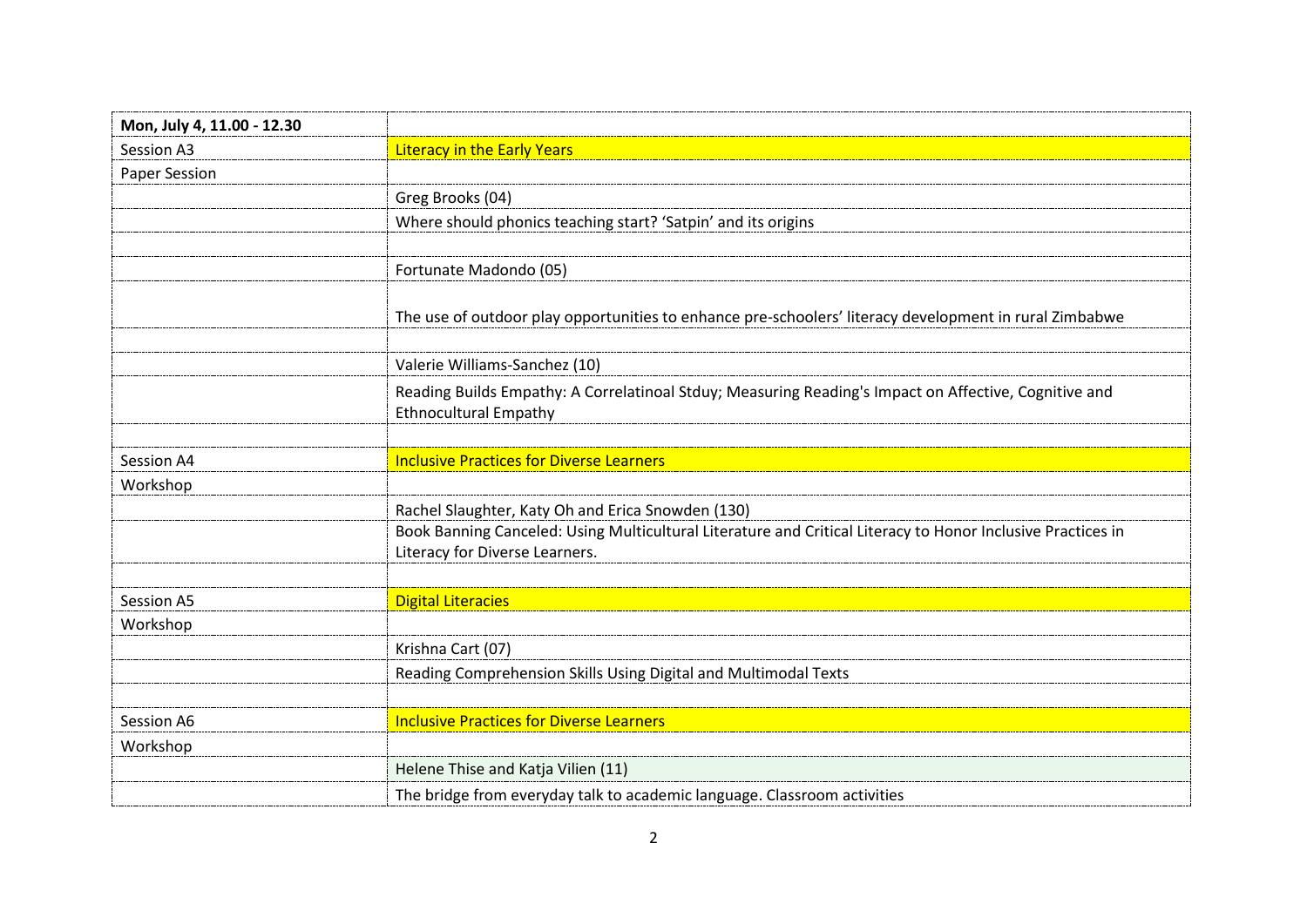| Mon, July 4, 11.00 - 12.30 |                                                                                                                                                                           |
|----------------------------|---------------------------------------------------------------------------------------------------------------------------------------------------------------------------|
|                            |                                                                                                                                                                           |
| Session A7                 | <b>Literacy Environments</b>                                                                                                                                              |
| Papers                     |                                                                                                                                                                           |
|                            | Watkins Niamh and Regina Dunn (329)                                                                                                                                       |
|                            | Transformative Professional Development: Learning in a Networked Literacy Professional Learning Community                                                                 |
|                            | Devon Stokes-Bennett, Lisa Marshall, Kim Darbyshire, Corina Fitznar and Janet Thompson (177)                                                                              |
|                            | Exploring secondary literacy collective responsibilities: Our journey to empower secondary communities to<br>create pan-curricular literacy cultures.                     |
|                            |                                                                                                                                                                           |
|                            | Lotta Larson, Viviana Miglino, Belén Albarracín and Silvina Ruscio (61)                                                                                                   |
|                            | Fostering Innovative Literacy Instruction and Learning Beyond Classroom Walls                                                                                             |
|                            |                                                                                                                                                                           |
| Session A8                 | <b>Literacy Environments</b>                                                                                                                                              |
| Symposium (1 hour)         |                                                                                                                                                                           |
|                            | Meeli Pandis, Kadi Lukanenok, Anneli Laamann, Eeva Kütt, Juli-Anna Aerila, Merja Kauppinen, Pehr-Olof<br>Rönnholm, Ann Sofie Selin, Sandra Kalnina and Signe Alling (282) |
|                            | Literacy in contemporary education environments. Sharing good practice of Reading Nests                                                                                   |
| Paper (30 mins)            | Alasdair Flint and Anne Teravainen-Goff (309)                                                                                                                             |
|                            | Emerging insight into the impact of the COVID-19 pandemic and children and young people's reading and writing<br>engagement                                               |
|                            |                                                                                                                                                                           |
| Session A9                 | Inclusive Practices for Diverse Learners / Lieracy Environments                                                                                                           |
| Papers                     |                                                                                                                                                                           |
|                            | Sara Ann Beach, Madina Djuraeva and Jennifer Fike (87)                                                                                                                    |
|                            | My Literacies Count!: Using Community-based Literacies in Writing Instruction                                                                                             |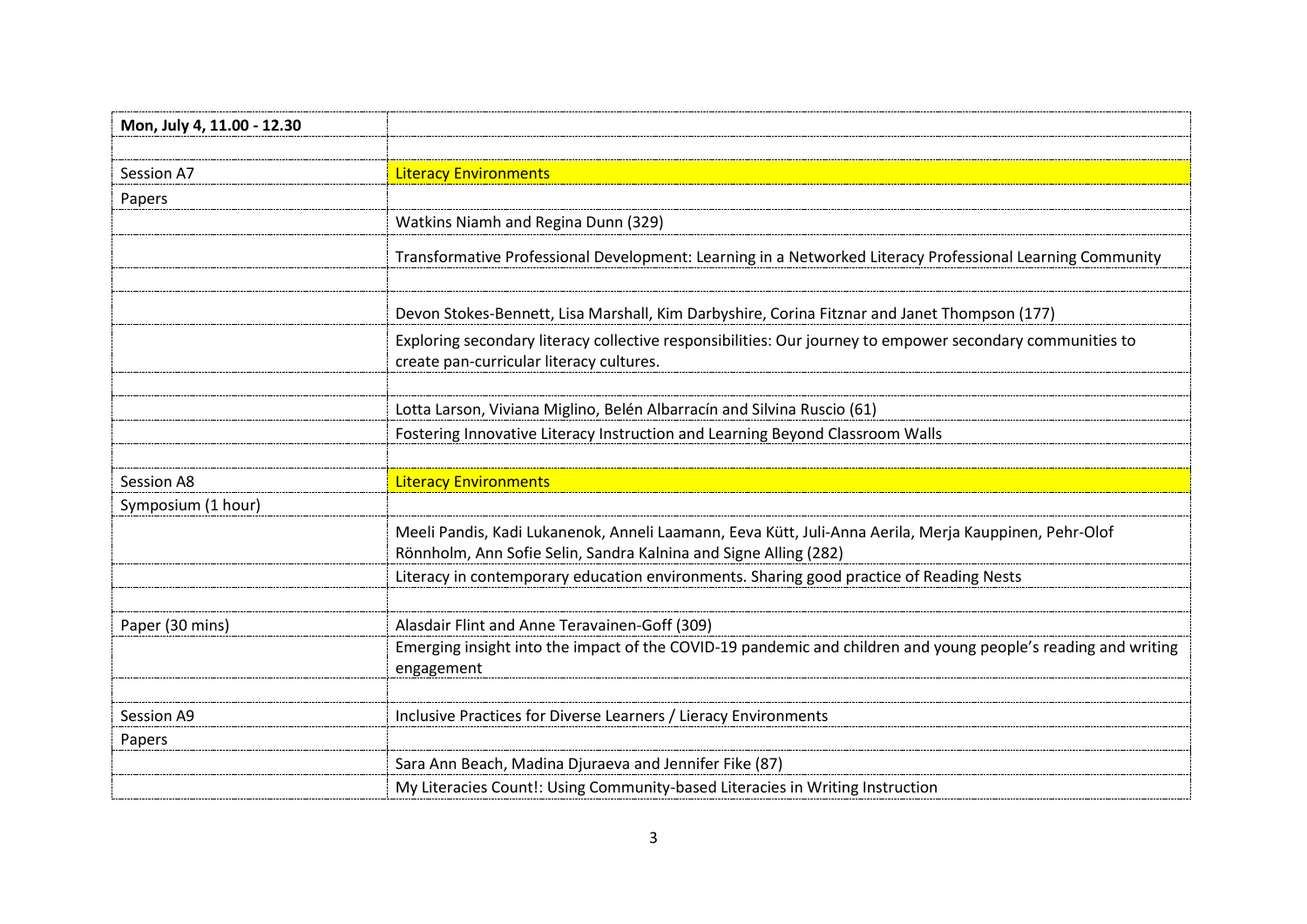| Mon, July 4, 11.00 - 12.30 |                                                                                                                                                                               |
|----------------------------|-------------------------------------------------------------------------------------------------------------------------------------------------------------------------------|
|                            |                                                                                                                                                                               |
|                            | Jennifer Roberts (102)                                                                                                                                                        |
|                            | Reading Together: A Randomised Controlled Trial of a Reading Programme.                                                                                                       |
|                            |                                                                                                                                                                               |
|                            | Fiona Nic Fhionnlaoich (230)                                                                                                                                                  |
|                            | Effective Irish language and literacy instruction: what we can learn by listening to children                                                                                 |
| Session A10                | <b>Effective Literacy Instruction</b>                                                                                                                                         |
| Papers                     |                                                                                                                                                                               |
|                            | William Brozo (71)                                                                                                                                                            |
|                            | Identifying the Disciplinary Literacy Practices in the Content Classroom: Possibilities and Challenges                                                                        |
|                            |                                                                                                                                                                               |
|                            | Macie Kerbs (72)                                                                                                                                                              |
|                            | Created a Shared Vision for Student Literacy Learning: The Power of Intentional Collaboration between a Literacy<br>Coach and Second-Grade Teachers in a Poetry Unit of Study |
|                            |                                                                                                                                                                               |
|                            | Angelica Benson (343)                                                                                                                                                         |
|                            | The Imagery-Language Foundation: Teaching All Children to Read and Comprehend During a World Pandemic                                                                         |
| Session A11                | <b>Lifelong Development of Literacy Skills</b>                                                                                                                                |
| Workshop                   |                                                                                                                                                                               |
|                            | Laurie O. Campbell, Mary E. Little and Enrique A. Puig (82)                                                                                                                   |
|                            | Transdisciplinary Literacies: New directions in broad-spectrum learning and instruction                                                                                       |
|                            |                                                                                                                                                                               |
|                            |                                                                                                                                                                               |
|                            |                                                                                                                                                                               |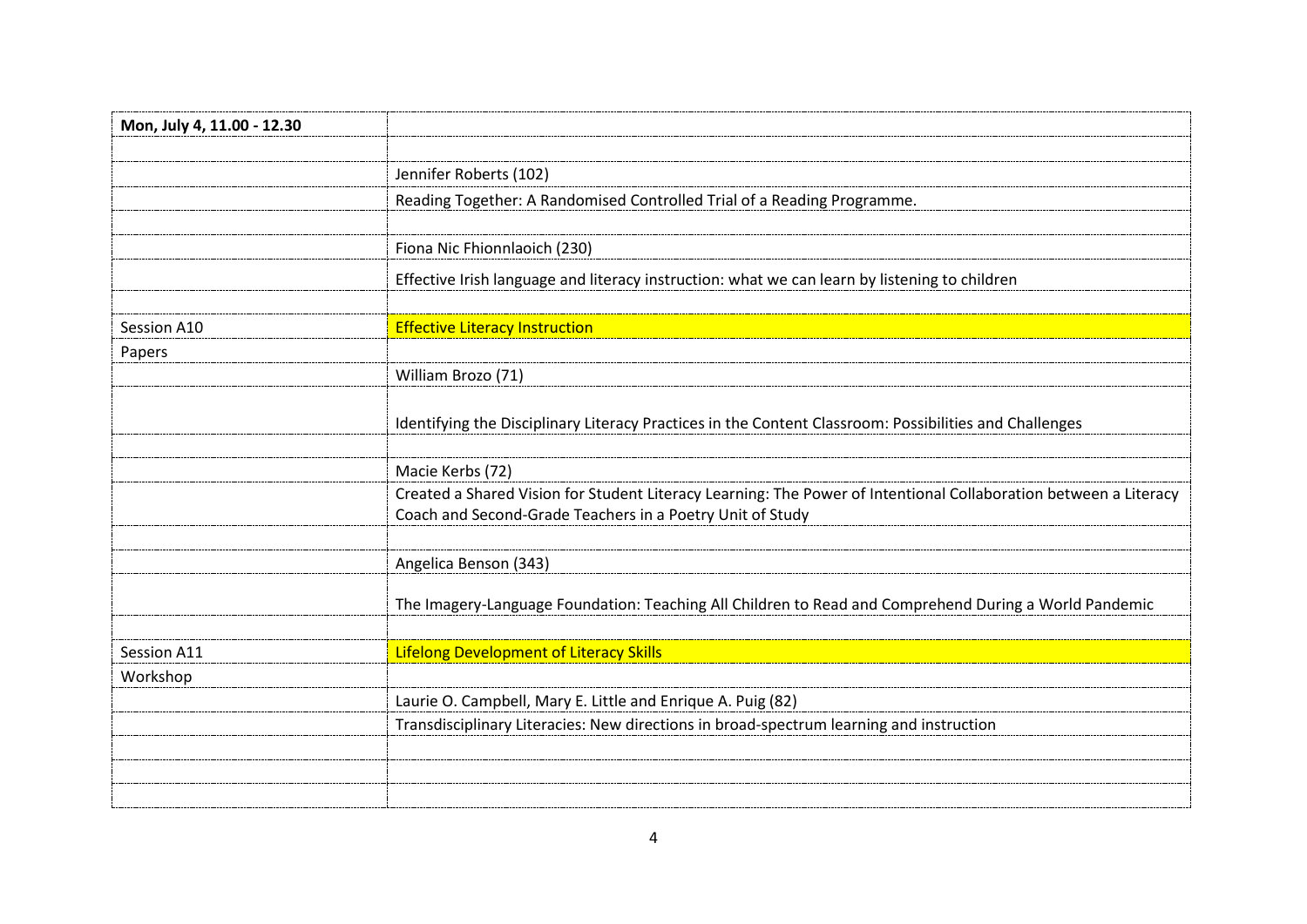| Mon, July 4, 14.00-15.30 |                                                                                                                                                         |
|--------------------------|---------------------------------------------------------------------------------------------------------------------------------------------------------|
| Session A12              | Other / Various                                                                                                                                         |
| Papers                   |                                                                                                                                                         |
|                          | Alda Maria Coimbra Aguilar Maciel and Lívia M. da Cunha (107)                                                                                           |
|                          | Building visual literacy: a proposal for teaching English in Brazilian Elementary School context                                                        |
|                          |                                                                                                                                                         |
|                          | Milevica Bojovic (127)                                                                                                                                  |
|                          | Background knowledge as a foreign language reading strategy in biotechnology engineering education                                                      |
|                          |                                                                                                                                                         |
|                          | Judit Bóna and János Steklács (166)                                                                                                                     |
|                          | Development of oral reading fluency in Hungarian-speaking students between 4th and 5th grade: Results of<br>acoustic phonetic and eye-tracking analyses |
|                          |                                                                                                                                                         |
| Session A13              | <b>Inclusive Practices for Diverse Learners</b>                                                                                                         |
| Papers                   |                                                                                                                                                         |
|                          | Anne Teravainen-Goff and Alasdair Flint (307)                                                                                                           |
|                          | Seeing yourself in what you read: Children and young people's reading and their views on diversity                                                      |
|                          |                                                                                                                                                         |
|                          | Emer Delaney (303)                                                                                                                                      |
|                          | 'Ready for a girl doctor': Representations of gender in constructed responses of children in Ireland to a digital<br>reading task                       |
|                          |                                                                                                                                                         |
|                          | Samuel Miller (169)                                                                                                                                     |
|                          | If you don't know where you're going, you might end up where you're headed! Teachers' visions transforming<br>praxis through agency                     |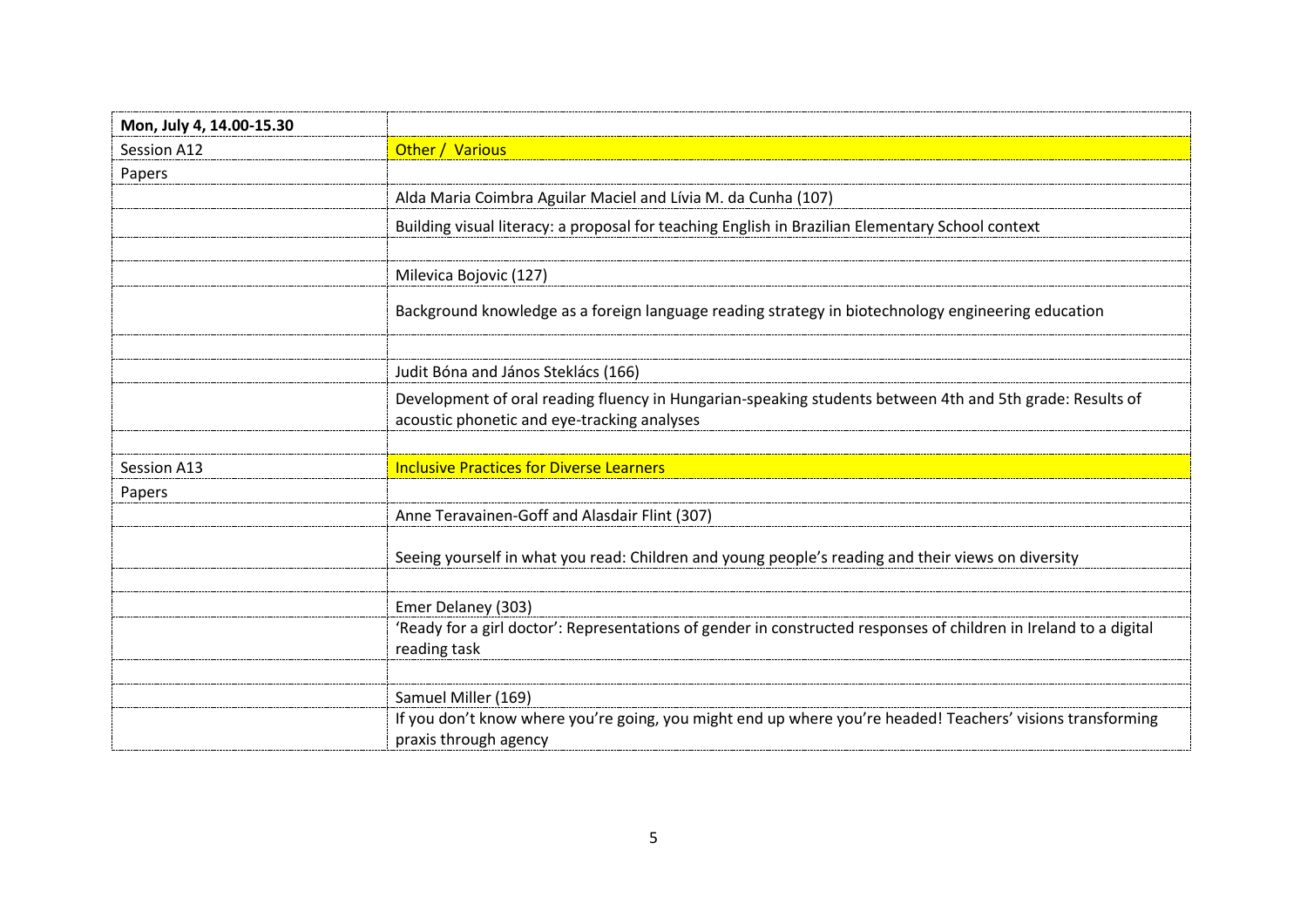| Mon, July 4, 14.00-15.30 |                                                                                                                     |
|--------------------------|---------------------------------------------------------------------------------------------------------------------|
| Session B1               | <b>Effective Literacy Instruction</b>                                                                               |
| Workshop                 |                                                                                                                     |
|                          | Mary Spor and Barbara Kane Schneider (352)                                                                          |
|                          | Using Canonical Children's Text to Establish and Reflect Values and Standards best Practices in Literacy            |
|                          |                                                                                                                     |
| Session B2               | Literacy in the Early Years / Effective Literacy Instruction                                                        |
| Paper Session            |                                                                                                                     |
|                          |                                                                                                                     |
|                          | Renata Eccles and Jeannie van der Linde (16)                                                                        |
|                          | Effect of music instruction on phonological awareness and early literacy skills of five- to seven-year-old children |
|                          | Danielle Beliveau-Derion and Turquoise Brennan (22)                                                                 |
|                          | Widening the Lens to include the Science of Reading in American Classrooms                                          |
|                          |                                                                                                                     |
|                          | Elsie L. Olan and Enrique A. Puig (78)                                                                              |
|                          | Matching Adolescents to Text Using Their Morphological Knowledge                                                    |
|                          |                                                                                                                     |
| Session B3               | <b>Effective Literacy Instruction</b>                                                                               |
| Paper Session            |                                                                                                                     |
|                          | Sarah O'Mahony (19)                                                                                                 |
|                          | A CRITICAL INVESTIGATION OF THE TEACHING AND LEARNING OF MUSIC THROUGH IRISH IN ONE PRIMARY                         |
|                          | SCHOOL USING CLIL PEDAGOGIES.                                                                                       |
|                          |                                                                                                                     |
|                          |                                                                                                                     |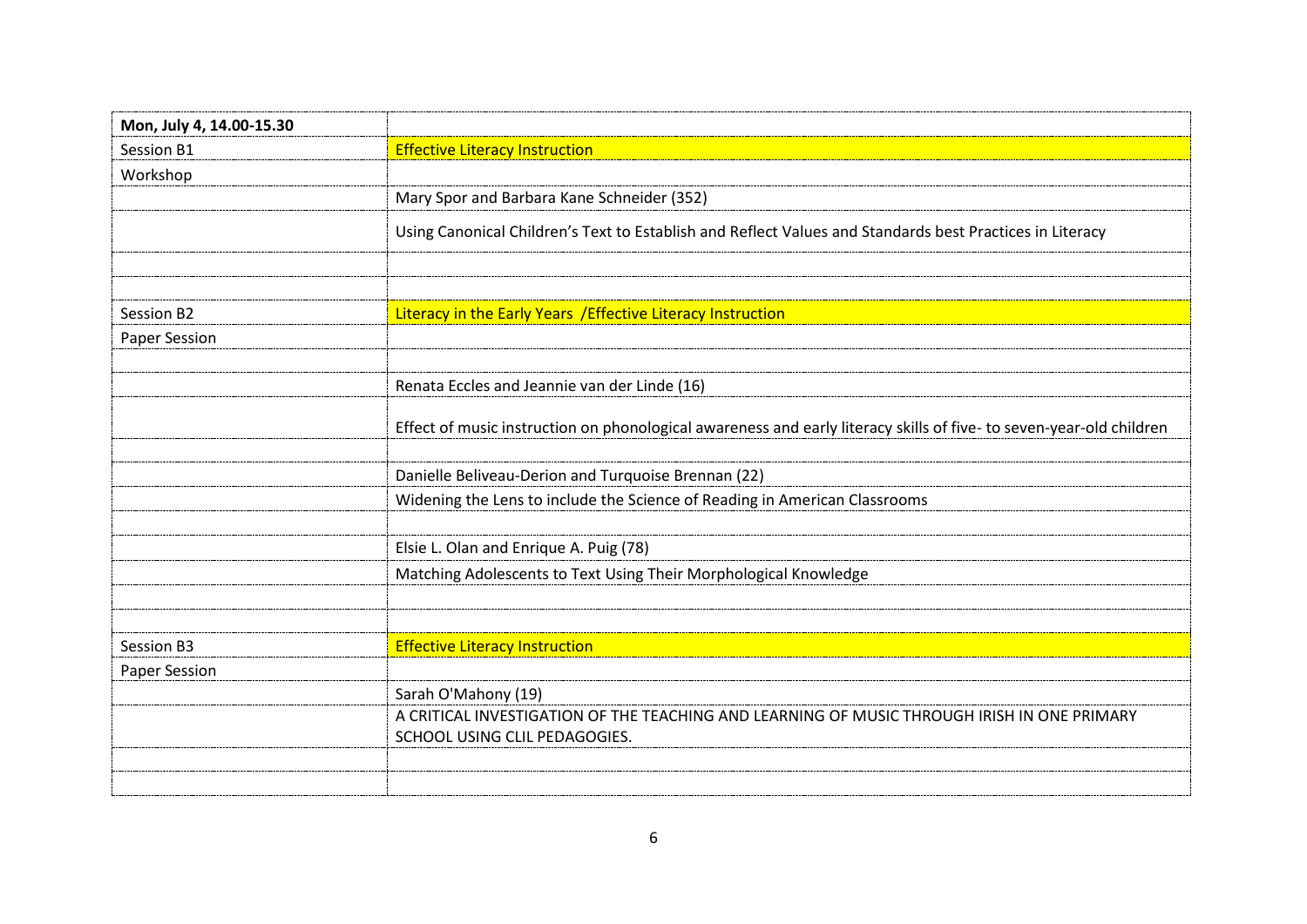| Mon, July 4, 14.00-15.30 |                                                                                                                                                                                         |
|--------------------------|-----------------------------------------------------------------------------------------------------------------------------------------------------------------------------------------|
|                          | Haitham Taha (28)                                                                                                                                                                       |
|                          | The effect of pre-terminations and anticipations in Arabic diglossia on the reading comprehension outcomes<br>among second and sixth grade native Arabs readers: A cross-sectional view |
|                          | Elizabeth Nolan Conners (32)                                                                                                                                                            |
|                          | Meeting the Literacy Needs of Struggling Learners Aged 11-14                                                                                                                            |
| Session B4               | <b>Effective Literacy Instruction</b>                                                                                                                                                   |
| Workshop                 |                                                                                                                                                                                         |
|                          | Jennie Baumann (38)                                                                                                                                                                     |
|                          | Think About It, Talk About It: How to Metacognitively Engage Students with Nonfiction Text                                                                                              |
|                          |                                                                                                                                                                                         |
| Session B5               | <b>Inclusive Practices for Diverse Learners</b>                                                                                                                                         |
| Papers                   |                                                                                                                                                                                         |
|                          | Hari Prasad Adhikari-Sacré (43)                                                                                                                                                         |
|                          | A post-colonial reading of literacy as an enabling violation                                                                                                                            |
|                          |                                                                                                                                                                                         |
|                          | Jenny Edvardsson (45)                                                                                                                                                                   |
|                          | Developing reading comprehension and increasing reading engagement among Swedish teenagers                                                                                              |
|                          | Fannie L'Abbé (55)                                                                                                                                                                      |
|                          | Efficient Learning Strategies According to Military Personnel Who Have Experienced One or More Potential<br>Traumatic Events: A Better Understanding of Their Specific Characteristics  |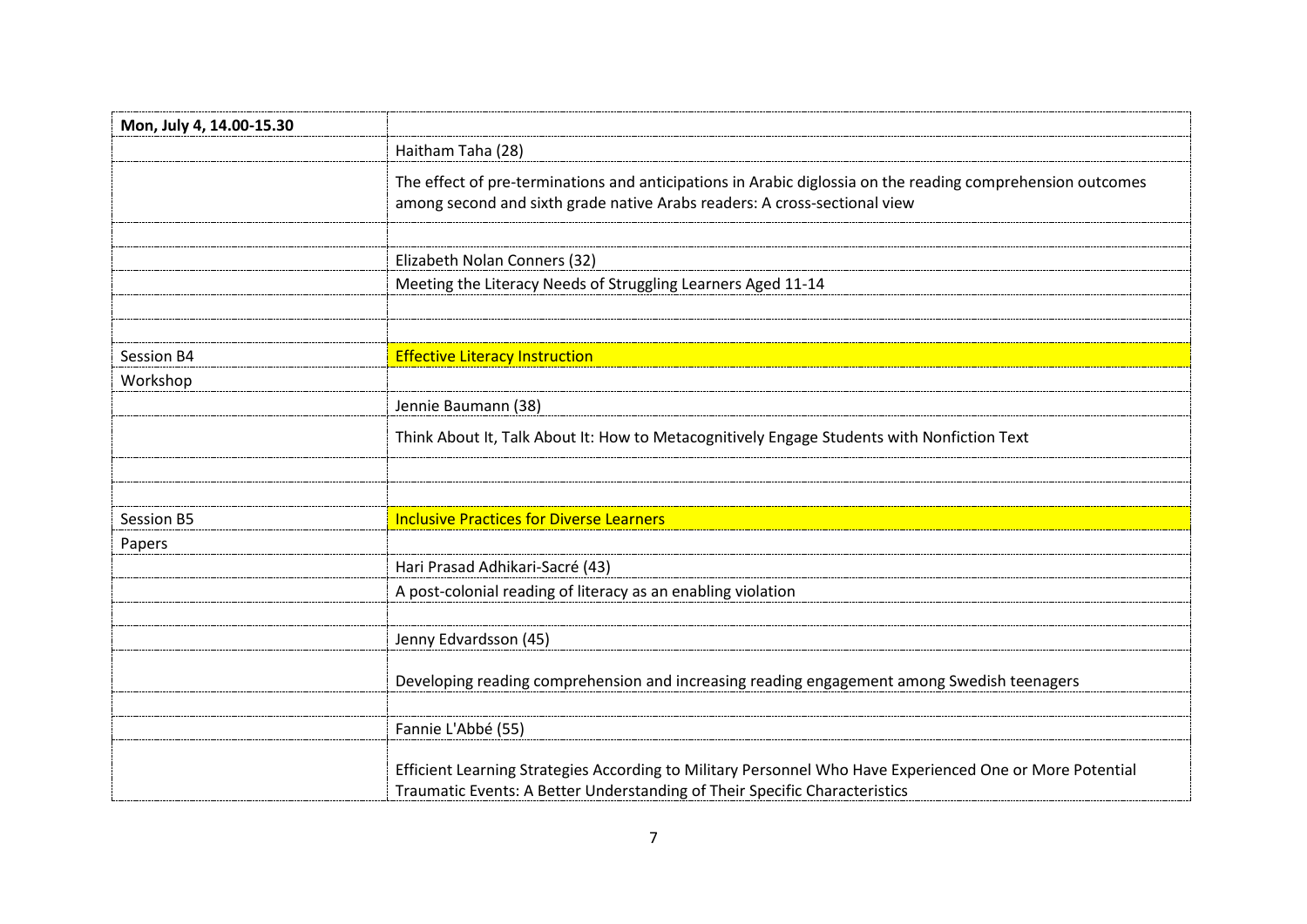| Mon, July 4, 14.00-15.30 |                                                                                                                                     |
|--------------------------|-------------------------------------------------------------------------------------------------------------------------------------|
|                          |                                                                                                                                     |
| Session B6               | <b>Effective Literacy Instruction</b>                                                                                               |
| Workshop                 |                                                                                                                                     |
|                          | Rachel Donnelly Lella, Teri Coiffi (39)                                                                                             |
|                          | A Penny for Your Thoughts: Using Think-Alouds to Promote Comprehension Growth and Independence for ALL<br>Readers                   |
|                          |                                                                                                                                     |
| Session B7               | <b>Literacy in the Early Years</b>                                                                                                  |
| Symposium                |                                                                                                                                     |
|                          | Greg Brooks, Renate Valtin, Eufimia Tafa, and Maria de Lourdes Dionisio (86)                                                        |
|                          | Sixth symposium on the initial teaching of literacy across Europe - two national reports, and an overarching<br>conceptual analysis |
|                          |                                                                                                                                     |
|                          |                                                                                                                                     |
| Session B8               | <b>Inclusive Practices for Diverse Learners</b>                                                                                     |
| Workshop                 |                                                                                                                                     |
|                          | Lory Haas, Macie Kerbs, Christina Hammons, Corinna Cole and Vickie Mitchell (76)                                                    |
|                          | Building Literacy through Visual Storytelling: Putting Words to Wordless Books and Animation                                        |
|                          |                                                                                                                                     |
| Session B9               | <b>Inclusive Practices for Diverse Learners</b>                                                                                     |
| Papers                   |                                                                                                                                     |
|                          | Macie Kerbs and Kendra O'Neal (73)                                                                                                  |
|                          | Infusing Joy through Poetry and Songs in a Kindergarten Classroom: A mixed-methods action research study                            |
|                          |                                                                                                                                     |
|                          | Finian O Shea and Máirín Wilson (121)                                                                                               |
|                          | The language of loss.                                                                                                               |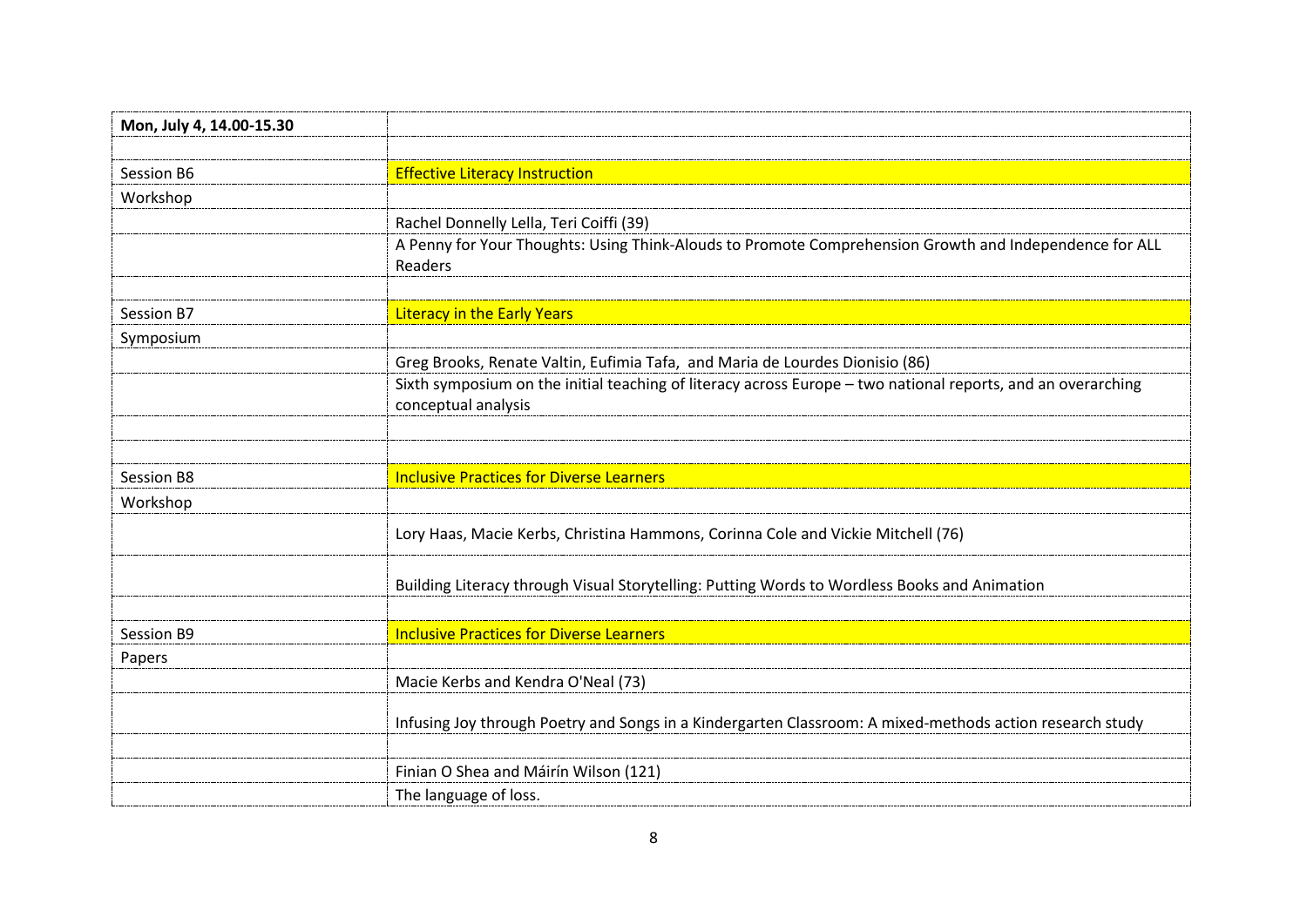| Mon, July 4, 14.00-15.30 |                                                                                                                                                                                |
|--------------------------|--------------------------------------------------------------------------------------------------------------------------------------------------------------------------------|
|                          | William Bintz, Shabnam Moini Chaghervand and Sara Moore (124)                                                                                                                  |
|                          | Using Multicultural Picturebook Biographies to Develop Culturally Relevant Curriculum & Implement Culturally<br>Responsive Pedagogy across the Curriculum for Diverse Learners |
|                          |                                                                                                                                                                                |
| Session B10              | <b>Literacy Environments</b>                                                                                                                                                   |
| Papers                   |                                                                                                                                                                                |
|                          | Marijn Brouckaert and Micaela Ramon (88)                                                                                                                                       |
|                          | Collaborative meaning-making during a Shared Reading session: blurring the lines between mediator and<br>participants.                                                         |
|                          |                                                                                                                                                                                |
|                          | Péter Gombos (98)                                                                                                                                                              |
|                          | <b>Digital Natives and Reading</b>                                                                                                                                             |
|                          |                                                                                                                                                                                |
|                          | Daria Khanolainen, Tuire Koponen, Kenneth Eklund, Georgia Gerike, Marja-Kristiina Lerkkanen and Minna Torppa<br>(155)                                                          |
|                          | How do single and co-occurring difficulties in reading and arithmetic fluency develop across Grades 1-9, and how<br>are these influenced by parents?                           |
|                          |                                                                                                                                                                                |
| Session B11              | <b>Digital Literacies</b>                                                                                                                                                      |
| Papers                   |                                                                                                                                                                                |
|                          | Thomas Wolsey, Nance Wilson, Linda Smetana, Dana Grisham and Ibrahim Karkouti (95)                                                                                             |
|                          | Going Beyond the App: Online International Development to Reach Teachers on the Margin                                                                                         |
|                          |                                                                                                                                                                                |
|                          | Uta Woiwod and Friederike Siller (123)                                                                                                                                         |
|                          | Counteracting inequalities in literacy and digital-literacy learning by means of picture-book apps                                                                             |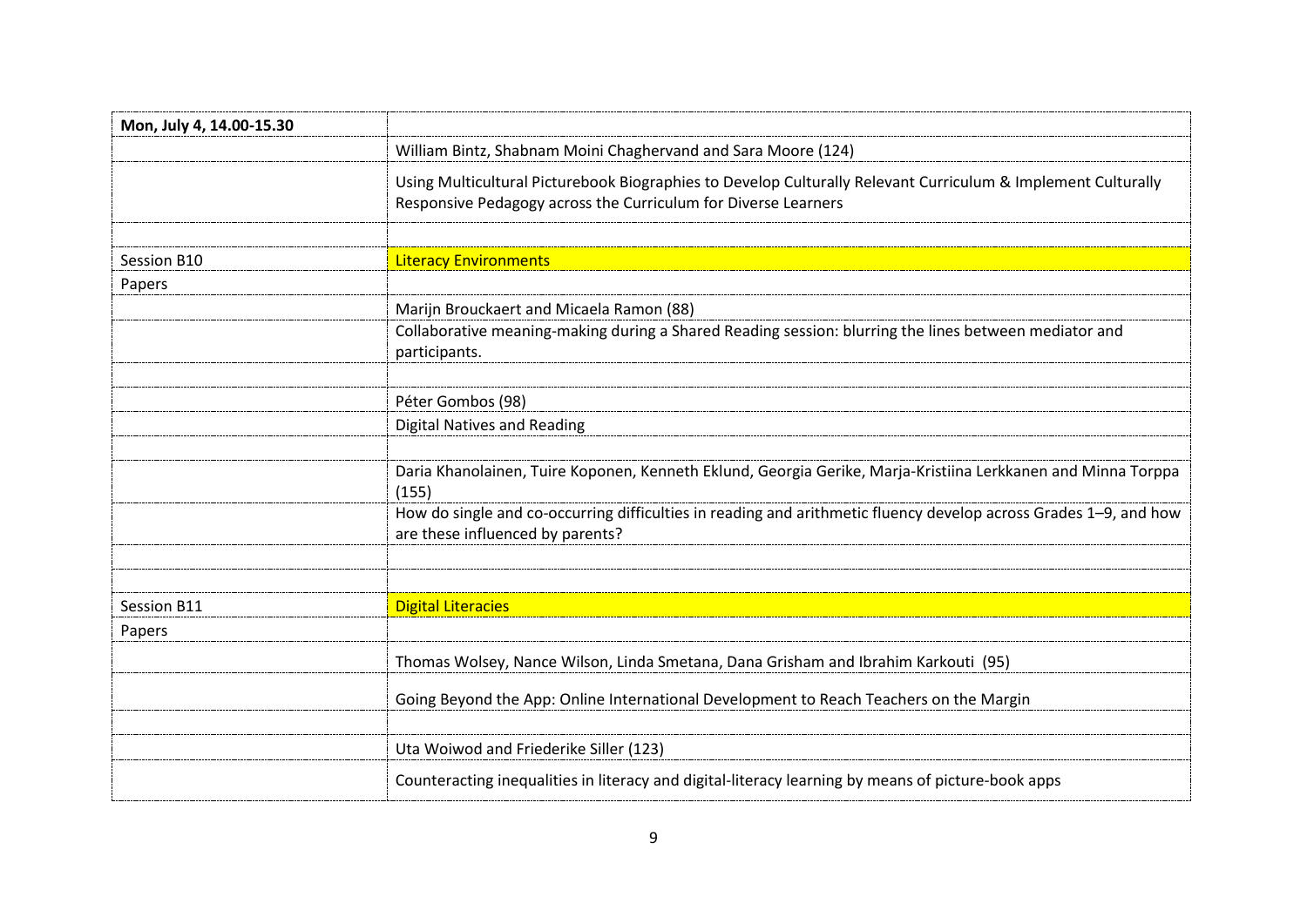| Mon, July 4, 14.00-15.30 |                                                                                                                                                             |
|--------------------------|-------------------------------------------------------------------------------------------------------------------------------------------------------------|
|                          | Sara Smith (84)                                                                                                                                             |
|                          | What do teachers of digital literacy do and what can we learn from them?                                                                                    |
|                          |                                                                                                                                                             |
|                          |                                                                                                                                                             |
| Session B12              | <b>Effective Literacy Instruction</b>                                                                                                                       |
| Workshop                 |                                                                                                                                                             |
|                          | Magali Jeannin and Magali Børsum (157)                                                                                                                      |
|                          | How to develop powerful learning experiences to support data literacy at school                                                                             |
|                          |                                                                                                                                                             |
| Session B13              |                                                                                                                                                             |
| Round Tables Session 1   |                                                                                                                                                             |
|                          |                                                                                                                                                             |
| Round Table 1            | <b>Effective Literacy Instruction</b>                                                                                                                       |
| $(14.00 - 14.45)$        |                                                                                                                                                             |
|                          | Siobhán Keenan Fitzgerald (54)                                                                                                                              |
|                          | The impact of explicit public speaking training on Primary School Children's self-efficacy, communicative<br>competence, language learning and acquisition. |
|                          |                                                                                                                                                             |
|                          |                                                                                                                                                             |
| Round Table 2            | <b>Effective Literacy Instruction</b>                                                                                                                       |
| $(14.00 - 14.45)$        |                                                                                                                                                             |
|                          | Rebecca Adamitis and Stefanie Moser (99)                                                                                                                    |
|                          | Engaging Struggling Readers and Writers Grades 6-8                                                                                                          |
|                          |                                                                                                                                                             |
|                          |                                                                                                                                                             |
|                          |                                                                                                                                                             |
|                          |                                                                                                                                                             |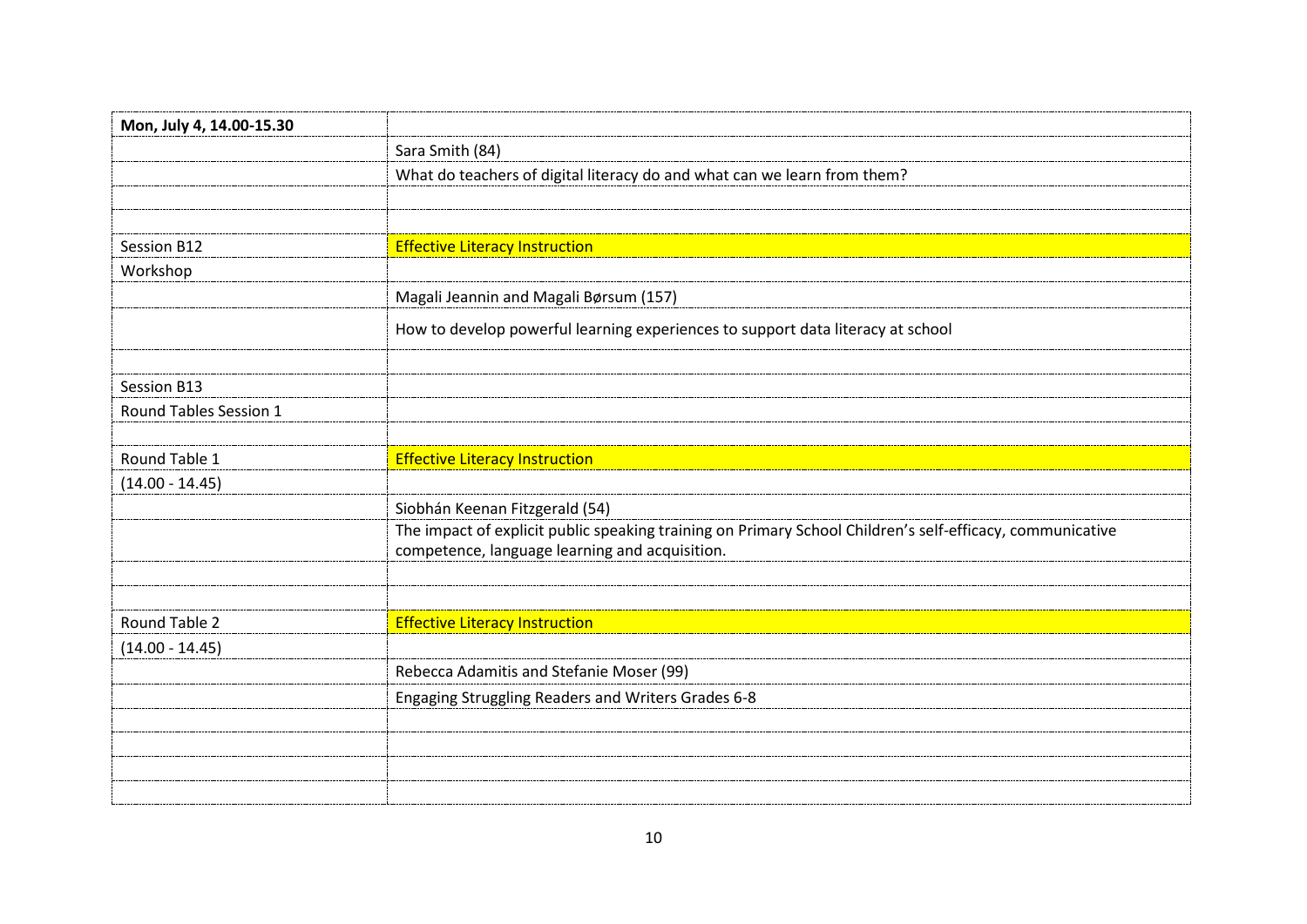| Mon, July 4, 14.00-15.30 |                                                                                                           |
|--------------------------|-----------------------------------------------------------------------------------------------------------|
| Round Table 3            | <b>Inclusive Practices for Diverse Learners</b>                                                           |
| $(14.45 - 15.30)$        |                                                                                                           |
|                          | Shelley Martin-Young (135)                                                                                |
|                          | Beyond Mirrors, Windows, and Sliding Glass Doors                                                          |
|                          |                                                                                                           |
| Round Table 4            | <b>Inclusive Practices for Diverse Learners</b>                                                           |
| $(14.45 - 15.30)$        |                                                                                                           |
|                          | Julia Meritt, Jodi Brooks and Lori Assaf (172)                                                            |
|                          | Practice-based Teacher Education: Coaching Teacher Candidates' Rehearsals of Interactive Literacy Lessons |
|                          |                                                                                                           |
| Round Table 5            | <b>Inclusive Practices for Diverse Learners</b>                                                           |
| $(14.45 - 15.30)$        | Sunita Mayor (140) (Round Table)                                                                          |
|                          | Critical Writing: Rethinking writing workshop for teacher candidates                                      |

| Mon, July 4, 15.45 - 17.15 |                                                                                                          |
|----------------------------|----------------------------------------------------------------------------------------------------------|
| Session C1                 | <b>Literacy in the Early Years</b>                                                                       |
| Paper                      |                                                                                                          |
|                            | Renata Eccles and Jeannie van der Linde (17)                                                             |
|                            | Is phonological awareness related to pitch, rhythm and speech-in-noise discrimination in young children? |
|                            |                                                                                                          |
|                            | Annette Ukkola (26)                                                                                      |
|                            | Entering first grade in Finland: literacy and numeracy                                                   |
|                            |                                                                                                          |
|                            | Ivalu Mathiassen (47)                                                                                    |
|                            | Beginner readers reading strategies through eye tracking                                                 |
|                            |                                                                                                          |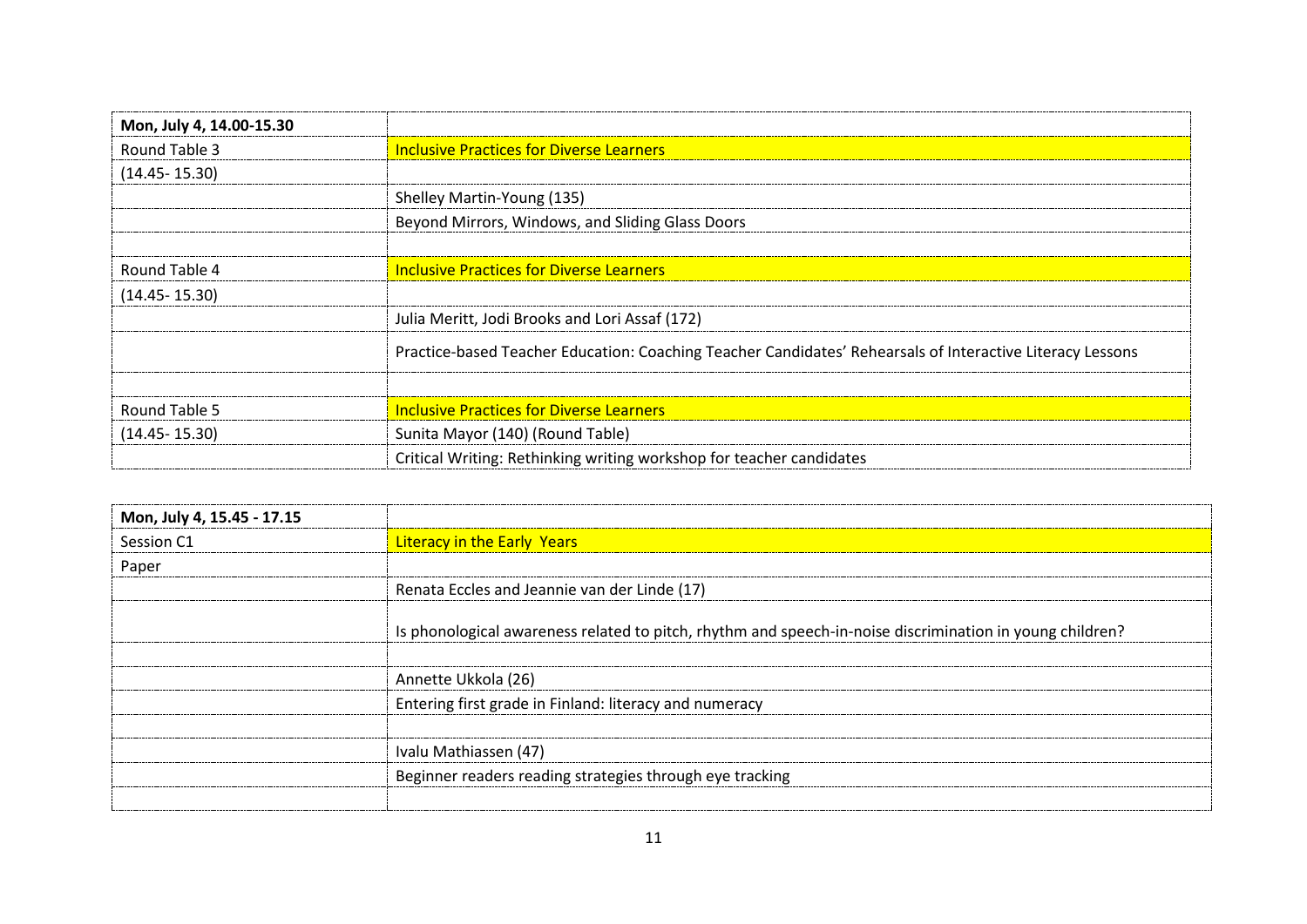| Mon, July 4, 15.45 - 17.15 |                                                                                                                    |
|----------------------------|--------------------------------------------------------------------------------------------------------------------|
| Session C2                 | <b>Inclusive Practices for Diverse Learners</b>                                                                    |
| Workshop                   |                                                                                                                    |
|                            | Katherine Perez (18)                                                                                               |
|                            | Differentiated Reading Instruction: Multiple Pathways to Literacy Success!                                         |
| Session C3                 | <b>Effective Literacy Instruction</b>                                                                              |
| Symposium                  |                                                                                                                    |
| (en Francais)              | Sophie Briquet-Duhazé, France Dubé, Chantal Ouellet, France Dufour, Amal Boultif and Pierre Jonas Romain (24)      |
|                            | Enseignement/apprentissage de la littératie auprès d'élèves en difficulté                                          |
| Session C4                 | <b>Lifelong Development of Literacy Skills</b>                                                                     |
| Papers                     |                                                                                                                    |
|                            | Jia-Ling Yau (30)                                                                                                  |
|                            | The Roles of Self-Efficacy, Task Value, Strategy Use, and Causal Attributions in First and Second Language Reading |
|                            | Sonya Armstrong, Norman Stahl and James King (152)                                                                 |
|                            | Questioning "College-Ready" for Reading: A Literacy Curriculum Audit                                               |
|                            | Aydin Durgunoglu, Meltem Canturk, Ugur Kaya, Aysegul Sahinkaya, Duygu Asik and Betul Yazici (181)                  |
|                            | A program to empower young women in Turkey who are not in education or employment                                  |
|                            |                                                                                                                    |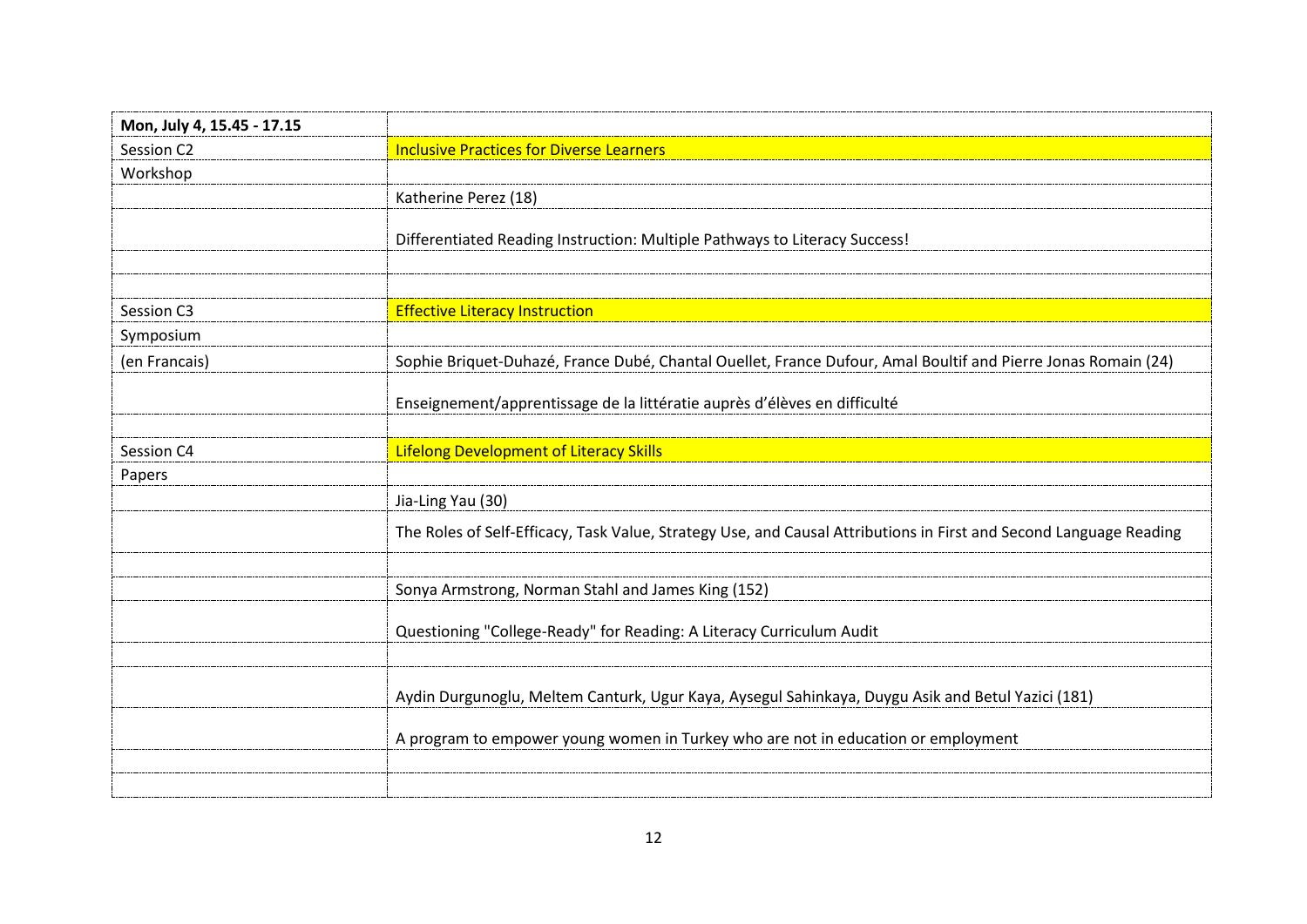| Mon, July 4, 15.45 - 17.15 |                                                                                                             |
|----------------------------|-------------------------------------------------------------------------------------------------------------|
| Session C5                 | <b>Effective Literacy Instruction</b>                                                                       |
| Papers                     |                                                                                                             |
|                            | Marliese Peltier, Courtney Shimek and Elizabeth Bemiss (33)                                                 |
|                            | New Directions for Bridging Literacy Coursework and Fieldwork Contexts                                      |
|                            |                                                                                                             |
|                            | Nicholas Husbye (231)                                                                                       |
|                            | Developing Adaptive Expertise in Pre-Service Teacher Literacy Education                                     |
|                            |                                                                                                             |
|                            | Astrid Rank and Daniela Gabes (51)                                                                          |
|                            | Promoting language modelling in mathematical lessons                                                        |
|                            |                                                                                                             |
| Session C6                 | <b>Inclusive Practices in Liteacy for Diverse Learners</b>                                                  |
| Symposium                  |                                                                                                             |
|                            | Amy Lewis (49)                                                                                              |
|                            | Digital literacy in the post-Covid world: Ensuring learners with special needs aren't left behind           |
|                            |                                                                                                             |
| Session C7                 | <b>Digital Literacies</b>                                                                                   |
| Symposium                  |                                                                                                             |
|                            | Jennifer Rowsell, Claire Lee, Cathy Burnett and Chris Bailey (52)                                           |
|                            | Unsettling Literacies: Directions for literacy research in precarious times                                 |
|                            |                                                                                                             |
| Session C8                 | <b>Effective Literacy Instruction</b>                                                                       |
| Papers                     |                                                                                                             |
|                            | Carrie Yea-Huey Chang (53)                                                                                  |
|                            | The influence of anonymity on EFL reviewer's feedback quality, writer's feedback adoption rate, and learner |
|                            | perceptions                                                                                                 |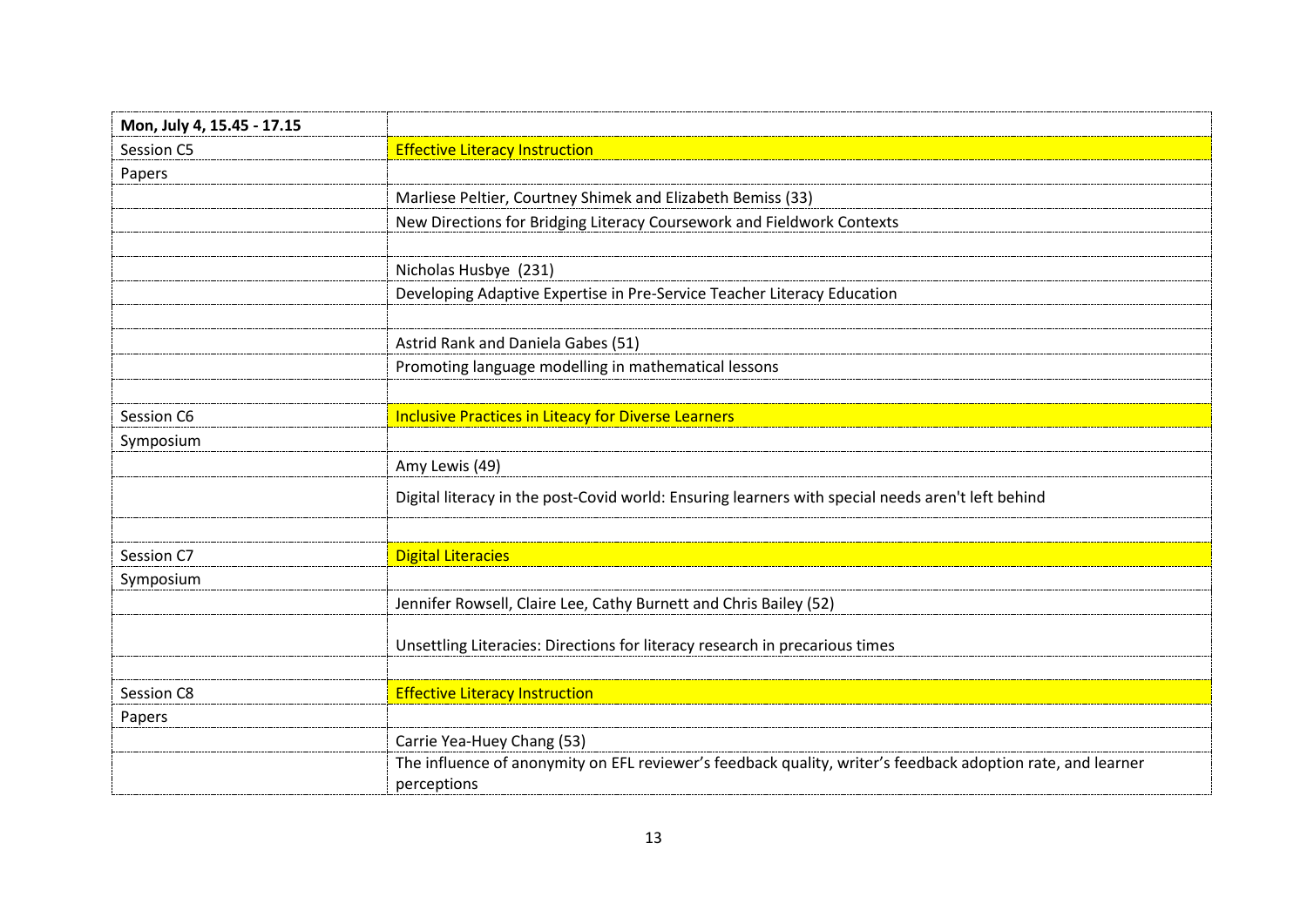| Mon, July 4, 15.45 - 17.15 |                                                                                                                                                                           |
|----------------------------|---------------------------------------------------------------------------------------------------------------------------------------------------------------------------|
|                            | Marie Ernestová (190)                                                                                                                                                     |
|                            | Covid19 and education: effects on children, teachers and parents                                                                                                          |
|                            |                                                                                                                                                                           |
|                            | Lotta Larson and J. Spencer Clark (60)                                                                                                                                    |
|                            | Moving in a New Direction: Digitally Enhanced Learning in Post-Pandemic Classrooms                                                                                        |
| Session C8                 | <b>Literacy Environments</b>                                                                                                                                              |
| Symposium                  |                                                                                                                                                                           |
|                            | Meeli Pandis, Kadi Lukanenok, Anneli Laamann, Eeva Kütt, Juli-Anna Aerila, Merja Kauppinen, Pehr-Olof Rönnholm,<br>Ann Sofie Selin, Sandra Kalnina and Signe Alling (282) |
|                            | Literacy in contemporary education environments. Sharing good practice of Reading Nests                                                                                   |
| Session C9                 | <b>Effective Literacy Instruction</b>                                                                                                                                     |
| Workshop                   |                                                                                                                                                                           |
|                            | Magali Jeannin and Magali Borsum (157)                                                                                                                                    |
|                            | How to develop powerful learning experiences to support data literacy at school                                                                                           |
| Session C10                | <b>Inclusive Practices for Diverse Learner</b>                                                                                                                            |
| Papers                     |                                                                                                                                                                           |
|                            | Claire Dunne and Sylvaine Ní Aogáin (139)                                                                                                                                 |
|                            | The inclusive teaching of a second language: The case of Gaeilge in Ireland                                                                                               |
|                            |                                                                                                                                                                           |
|                            |                                                                                                                                                                           |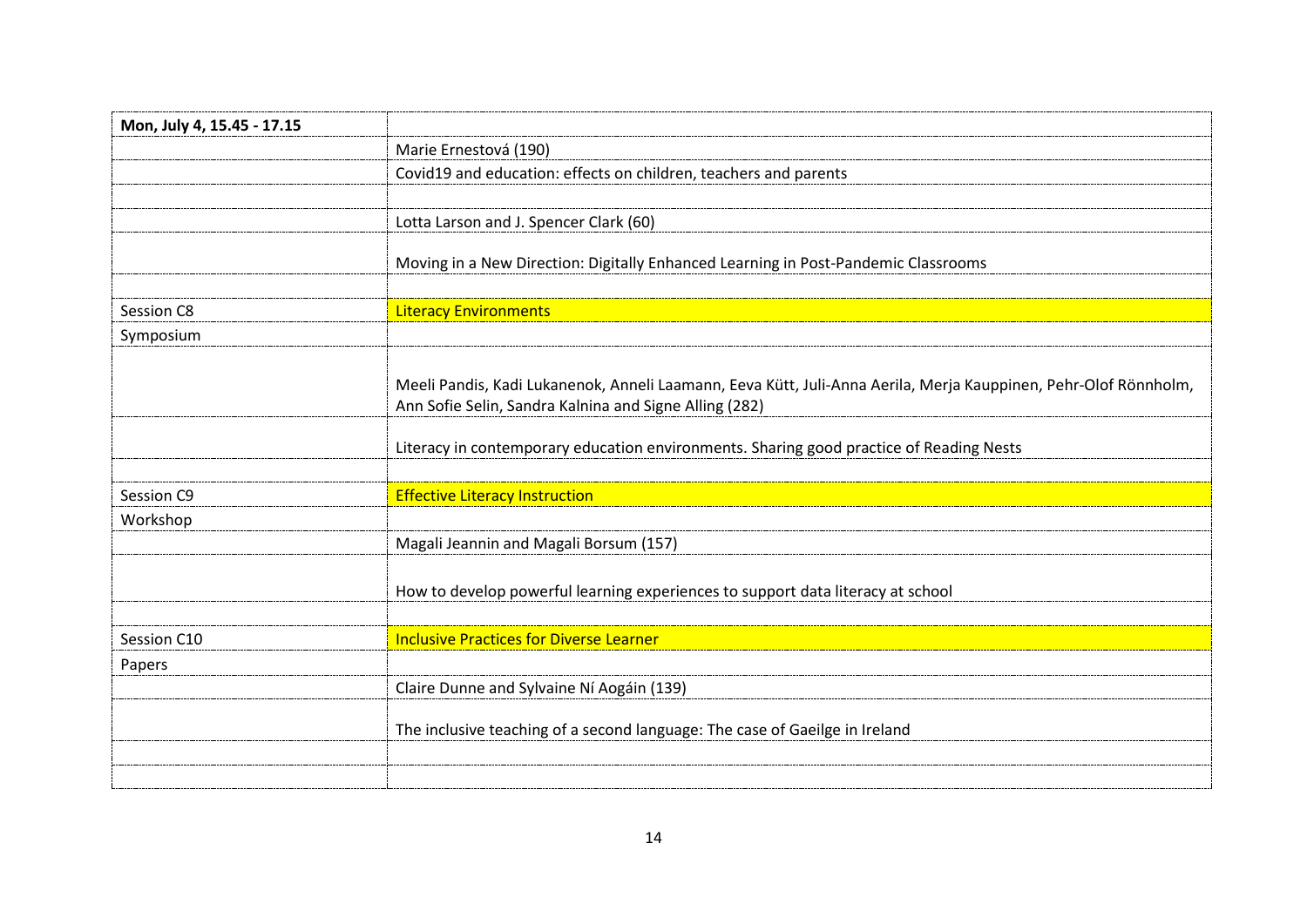| Mon, July 4, 15.45 - 17.15 |                                                                                                                |
|----------------------------|----------------------------------------------------------------------------------------------------------------|
|                            | Christina O'Keeffe, Weiyi Liu, Andrea O'Toole, Gillian Lake and Sinéad McNally (244)                           |
|                            |                                                                                                                |
|                            | A Scoping Review of Early Childhood Education Literacy Instruction for Young Autistic Learners                 |
|                            |                                                                                                                |
|                            | Íris Susana Pires Pereira, Maitê Gil and Clecio dos Santos Bunzen Júnior (204)                                 |
|                            | Unpacking visual design to construct pedagogy. A multiliteracies approach to "Migrants", I. Watanabe (2019)    |
|                            |                                                                                                                |
|                            |                                                                                                                |
| Session C11                | <b>Literacy Environments</b>                                                                                   |
| Symposium                  |                                                                                                                |
|                            | Jane O'Hanlon, Kathleen Moran, Rebecca Forde, Deirde Sullivan and Mary Shine Thompson (332)                    |
|                            | How do Readers Read Sexuality in YA Fiction? And why is it important?                                          |
|                            |                                                                                                                |
| Session C12                | <b>Literacy in the Early Years</b>                                                                             |
| Papers                     |                                                                                                                |
|                            | Božena Kolman Finžgar (167)                                                                                    |
|                            | Reading nests                                                                                                  |
|                            |                                                                                                                |
|                            | Emily Barnes, Ailbhe Ní Chasaide and Neasa Ní Chiaráin (174)                                                   |
|                            | Predictors of literacy attainment in Irish-English bilinguals: implications for bilingual literacy assessment. |
|                            |                                                                                                                |
|                            | Clara Fiorentini (328)                                                                                         |
|                            | What first? Priorities in preschool literacy practice                                                          |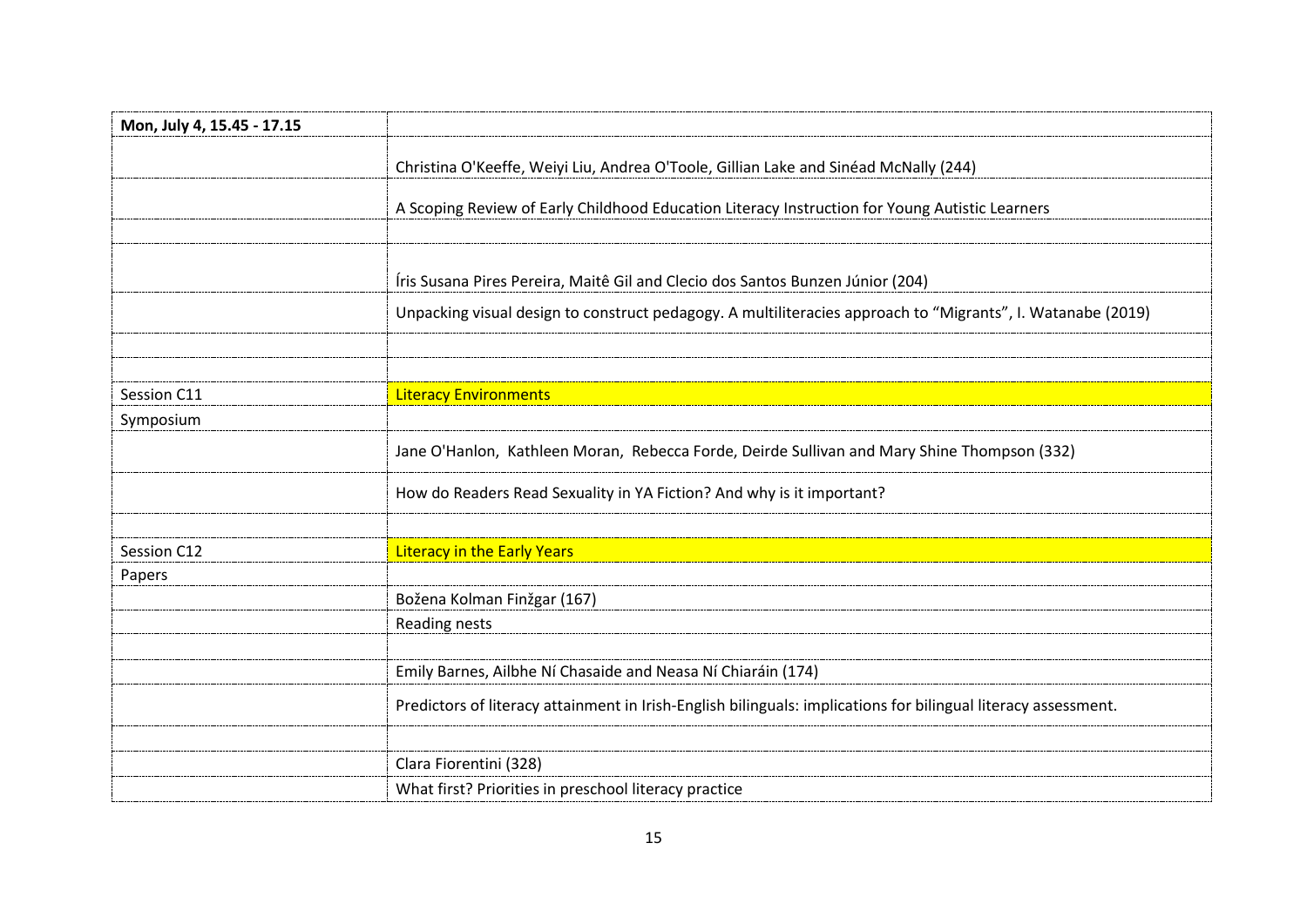| Mon, July 4, 15.45 - 17.15 |                                                                                                                                                        |
|----------------------------|--------------------------------------------------------------------------------------------------------------------------------------------------------|
|                            |                                                                                                                                                        |
| Session C13                | <b>Effective Literacy Instruction</b>                                                                                                                  |
| Papers                     |                                                                                                                                                        |
|                            | Carol Doyle-Jones (261)                                                                                                                                |
|                            | Critical reading projects: Exploring social justice through literature circles with pre-service teachers                                               |
|                            | Angelica Benson (343)                                                                                                                                  |
|                            | The Imagery-Language Foundation: Teaching All Children to Read and Comprehend During a World Pandemic                                                  |
|                            | Jennifer Lindenauer (345)                                                                                                                              |
|                            | An Exploration of How First Grade Children from Diverse Linguistic and Cultural Backgrounds Use Play to Construct<br>Literacy in One Elementary School |
|                            |                                                                                                                                                        |

| Tues, July 5, 11.00 - 12.30 |                                                                                           |
|-----------------------------|-------------------------------------------------------------------------------------------|
| Session D1                  | <b>Effective Literacy Instruction</b>                                                     |
| Workshop                    |                                                                                           |
|                             | Krishna Belino Cart (09)                                                                  |
|                             | Teaching Reading Comprehension Strategies to English Language Learners, the Pandemic Way! |
|                             |                                                                                           |
| Session D <sub>2</sub>      | <b>Effective Literacy Instruction</b>                                                     |
| Papers                      |                                                                                           |
|                             | Chase Young and Patricia Durham (57)                                                      |
|                             | The Effects of Readers Theater on Boys' Reading Acheivment                                |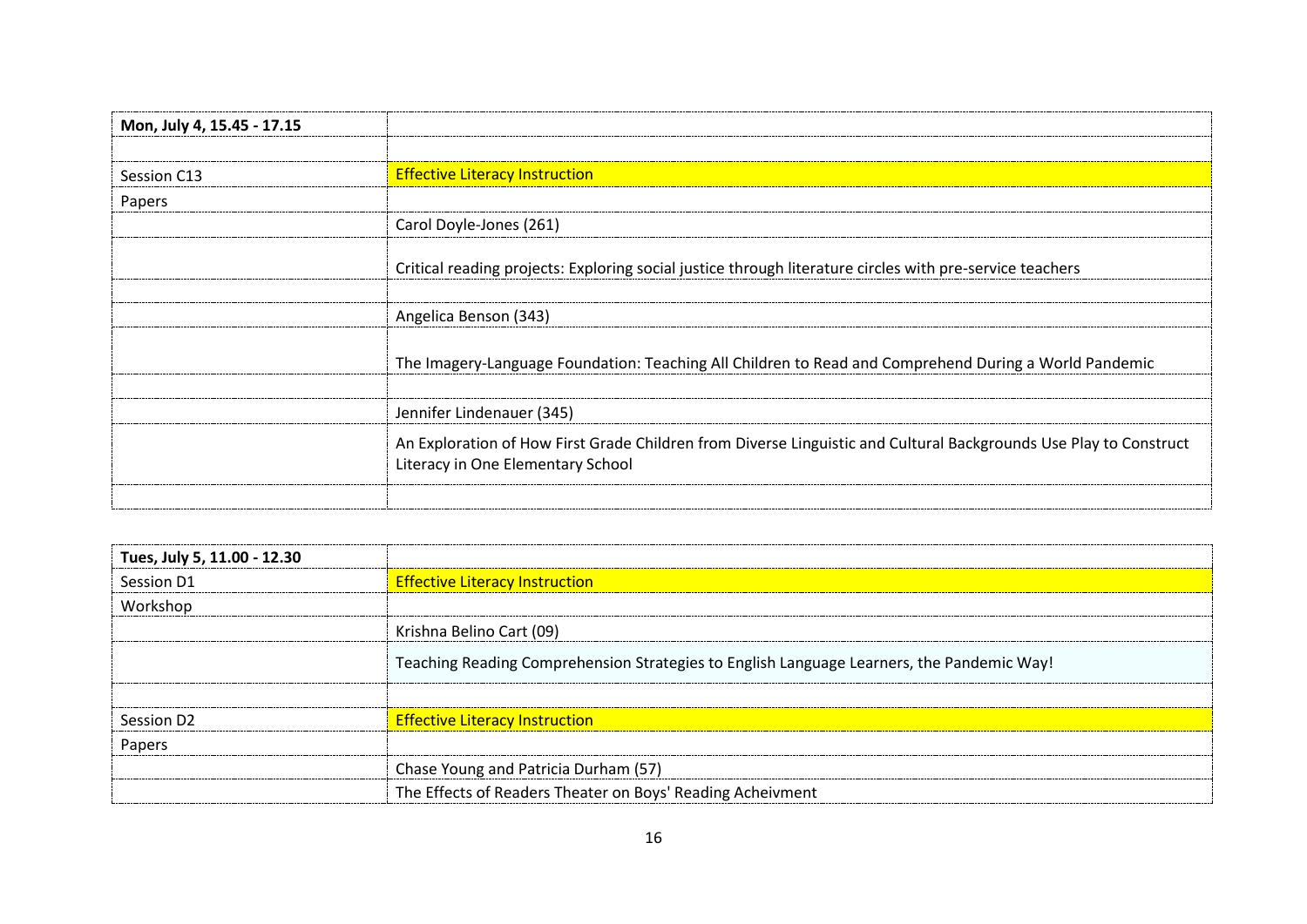| Tues, July 5, 11.00 - 12.30 |                                                                                                                                                                            |
|-----------------------------|----------------------------------------------------------------------------------------------------------------------------------------------------------------------------|
|                             | Alyson Simpson and Jon Callow (201)                                                                                                                                        |
|                             | Exploring Reading for Pleasure pedagogy in Australian initial teacher education                                                                                            |
|                             | Emma Reilly and Jefrey Shumba (120)<br>The impact of the Covid-19 pandemic on early childhood literacy skills for children engaged in the Doodle Den<br>literacy programme |
| Session D3                  | <b>Inclusive Practices for Diverse Learners</b>                                                                                                                            |
| Papers                      |                                                                                                                                                                            |
|                             | Lauran Doak (58)                                                                                                                                                           |
|                             | Agency in iPad storymaking by children and young people with learning disabilities                                                                                         |
|                             | Ayah Issa (59)                                                                                                                                                             |
|                             | Language Practices Among Multilingual SWANA Students in U.S. Schools                                                                                                       |
|                             | Jody Polleck (145)                                                                                                                                                         |
|                             | Using Adolescent Literature with Culturally and Linguistically Diverse Youth to Confront Injustice, Inspire Advocacy,<br>and Develop Literacies                            |
| Session D4                  | <b>Literacy in the Early Years</b>                                                                                                                                         |
| Workshop                    |                                                                                                                                                                            |
|                             | Patrick Ryan and Donna Schatt (313)                                                                                                                                        |
|                             | 'A wish for story time: making it real by adding storytelling to educators' skillsets'                                                                                     |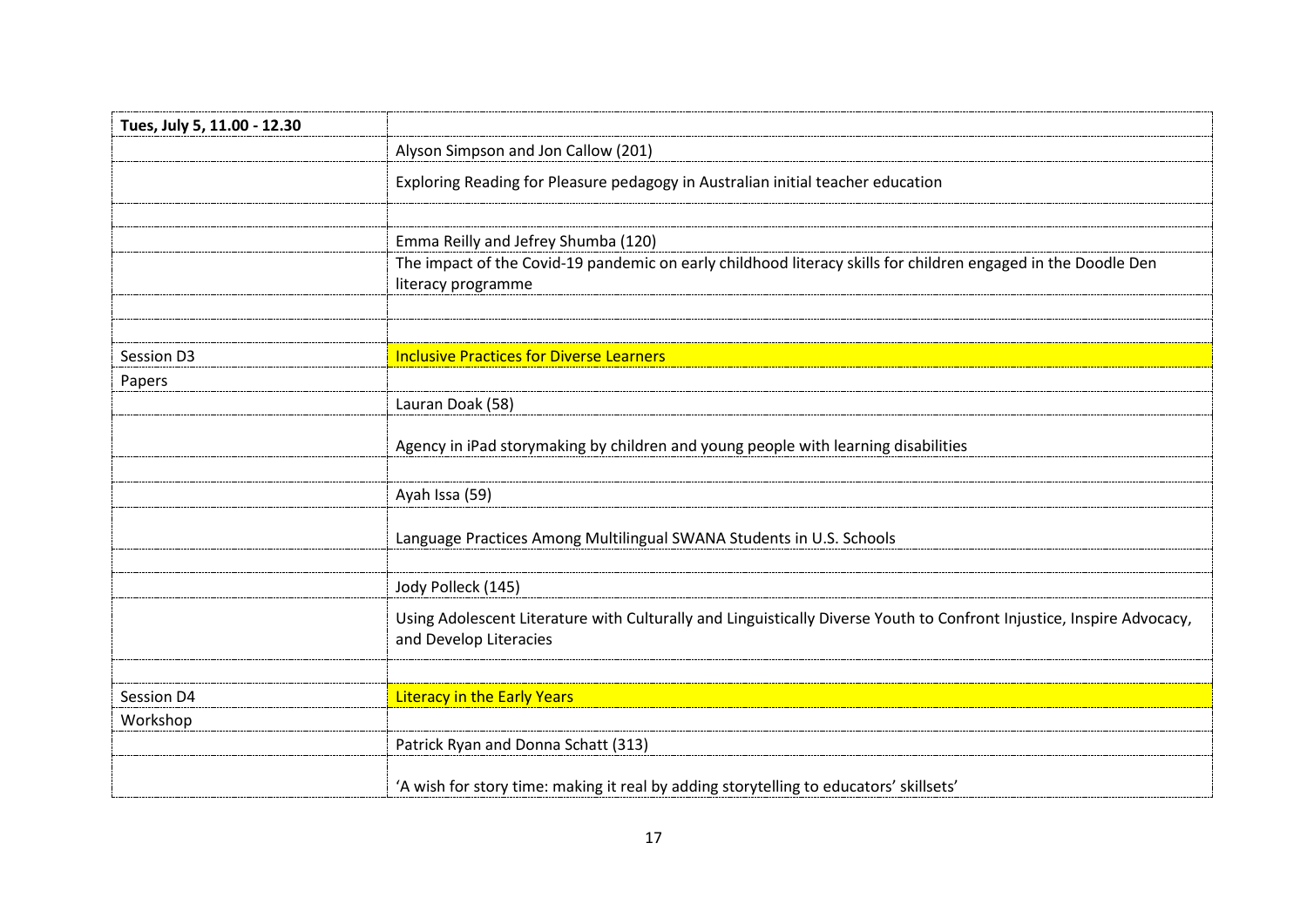| Tues, July 5, 11.00 - 12.30 |                                                                                                                |
|-----------------------------|----------------------------------------------------------------------------------------------------------------|
|                             |                                                                                                                |
| Session D5                  | <b>Literacy in the Early Yearas</b>                                                                            |
| Papers                      |                                                                                                                |
|                             | Simone C. Ehmig, Johanna Leck and Betty Becker-Kurz (301)                                                      |
|                             | Early Childhood Educators' Role in Reading Aloud                                                               |
|                             |                                                                                                                |
|                             | Saibh Ní Loingsigh (80)                                                                                        |
|                             | Books for My Children and Yours: Exploring Diverse Racial Representation in Popular Children's Picture Books.  |
|                             |                                                                                                                |
|                             | Lori Assaf (103)                                                                                               |
|                             | A Generative Professional Development Project on Explicit Vocabulary Instruction in Rural South Africa: A Case |
|                             | <b>Study of Four Foundation Phase Teachers</b>                                                                 |
|                             |                                                                                                                |
| Session D6                  | <b>Literacy Environments</b>                                                                                   |
| Papers                      |                                                                                                                |
|                             | Jesse Turner, Lynda Valerie and Carolyn Turner (69)                                                            |
|                             | An invitation to Literacy for Students, Teachers, Families                                                     |
|                             |                                                                                                                |
|                             | Renata Šamo (79)                                                                                               |
|                             | Language in Space, Space in Language                                                                           |
|                             |                                                                                                                |
|                             | Roman Bartosch and Julia Hoydis (101)                                                                          |
|                             | Literacy, Climate Action, and Quality Education: Three Cases for Diversity                                     |
|                             |                                                                                                                |
|                             |                                                                                                                |
|                             |                                                                                                                |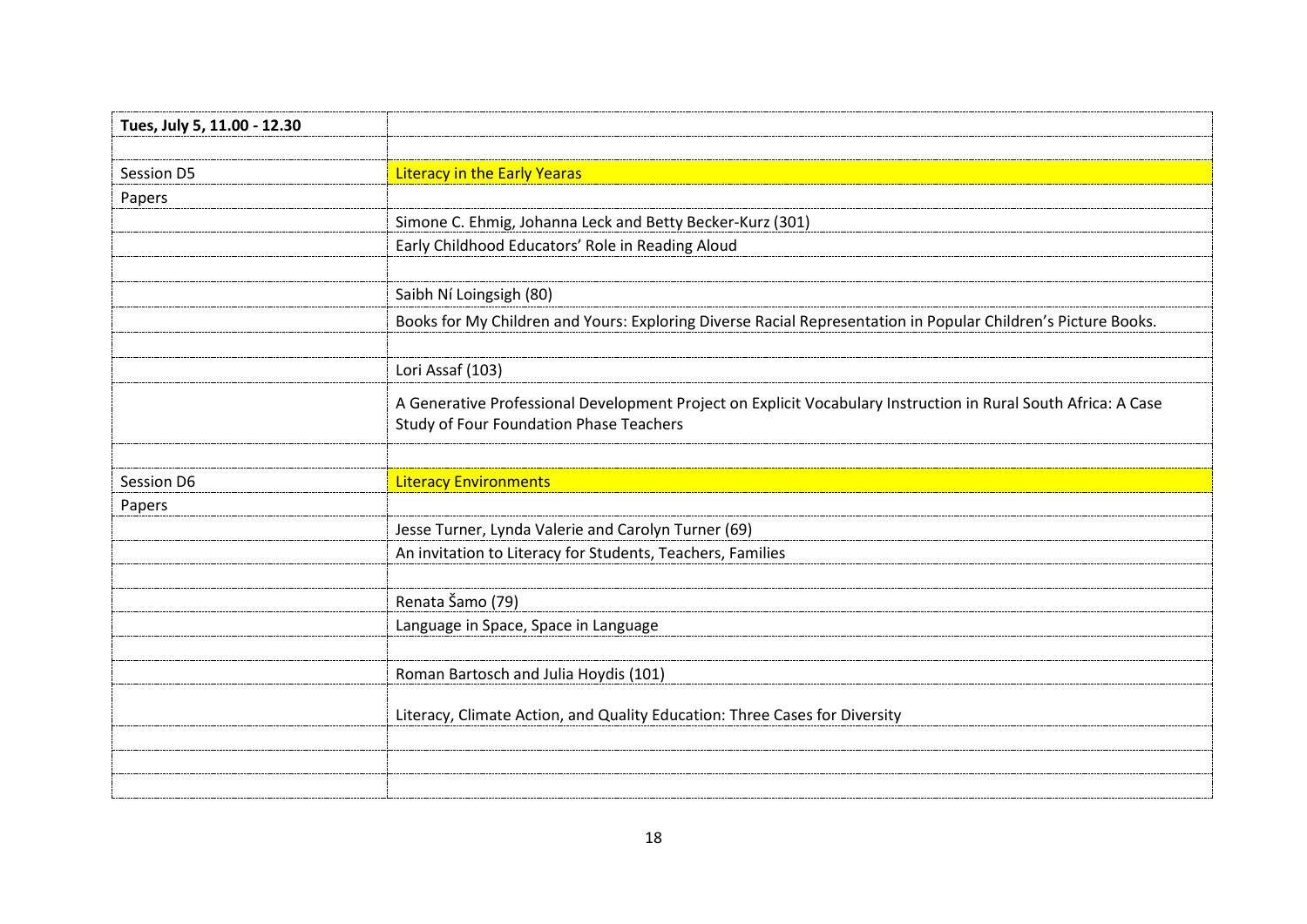| Tues, July 5, 11.00 - 12.30 |                                                                                                                                              |
|-----------------------------|----------------------------------------------------------------------------------------------------------------------------------------------|
| Session D7                  | <b>Digital Literacies</b>                                                                                                                    |
| Papers                      |                                                                                                                                              |
|                             | Pingping Xie (70)                                                                                                                            |
|                             | Translanguaging Practices in Online Chat as Language Learning Opportunities: A Study of Chinese University<br>Learners' WeChat Use in the UK |
|                             | Carita Kiili and Kristian Kiili (122)                                                                                                        |
|                             | Designing Multimedia Learning Material for Credibility Evaluation of Online Texts                                                            |
|                             | Riikka Anttonen, Carita Kiili, Eija Räikkönen and Kristian Kiili (125)                                                                       |
|                             | Sixth graders evaluating the credibility of online texts: The role of self-efficacy                                                          |
|                             |                                                                                                                                              |
| Session D8                  | <b>Inclusive Practices for Diverse Learners</b>                                                                                              |
| Symposium                   |                                                                                                                                              |
| (en Francais)               | Christian Dumais, Raymond Nolin, Emanuelle Soucy, Krasimira Marinova and Nancy Granger (136)                                                 |
|                             | Le développement professionnel des enseignants, un levier puissant pour rehausser les compétences en littératie<br>des apprenants            |
|                             |                                                                                                                                              |
|                             |                                                                                                                                              |
|                             |                                                                                                                                              |
|                             |                                                                                                                                              |
|                             |                                                                                                                                              |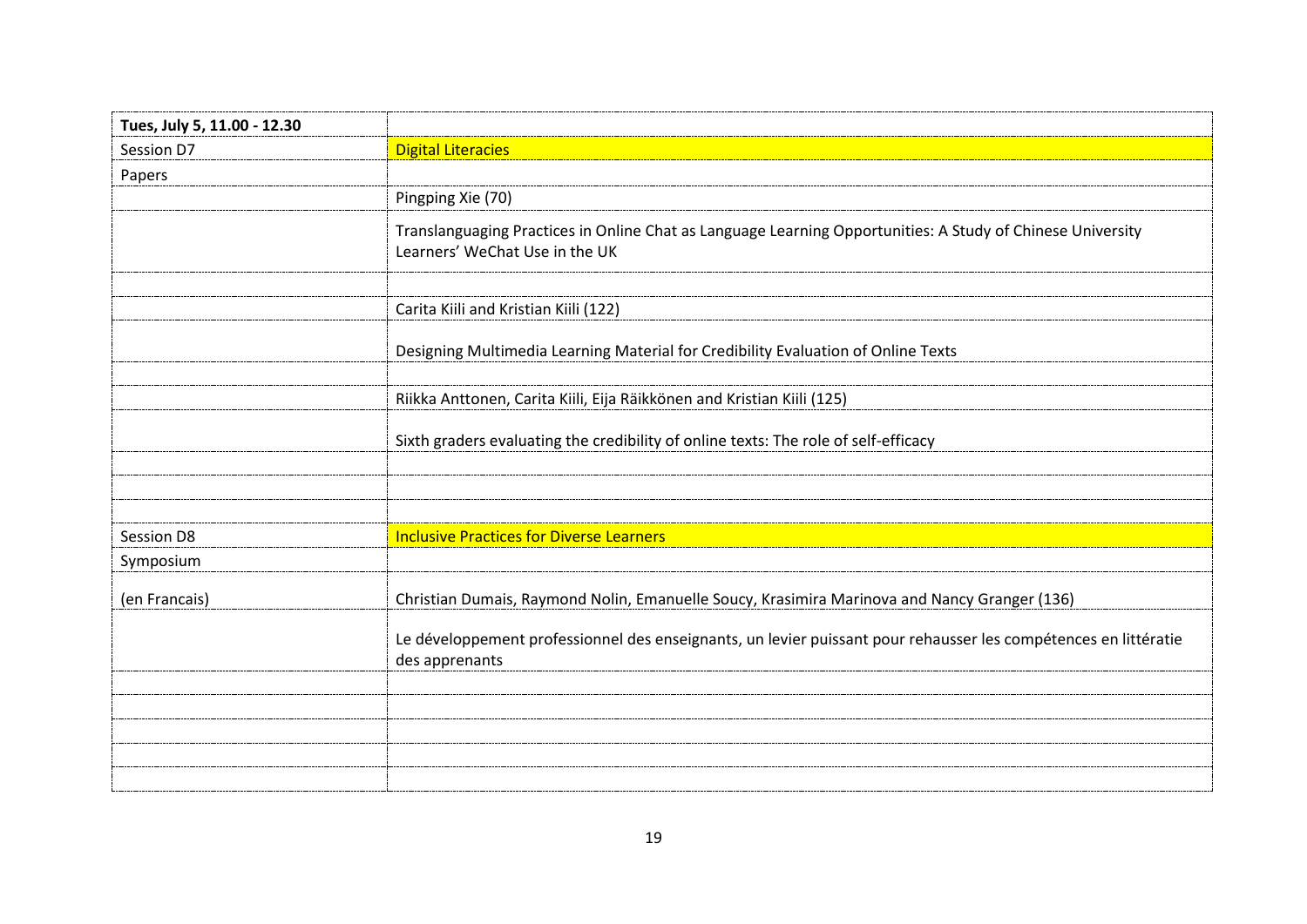| Tues, July 5, 11.00 - 12.30 |                                                                                                               |
|-----------------------------|---------------------------------------------------------------------------------------------------------------|
| Session D9                  | <b>Digital Literacies</b>                                                                                     |
| Papers                      |                                                                                                               |
|                             | Staci Edwards-Vollmer, Sara Beach and Julie Collins (191)                                                     |
|                             | Beyond Web 2.0: Connecting Teacher Development and Teacher Practices                                          |
|                             | Lory Haas, Abigail Winard and Slimane Aboulkacem (192)                                                        |
|                             | Developing Visual Literacy Through an Educational Lens for the Eye Generation                                 |
|                             | Sean Justice and Lori Assaf (197)                                                                             |
|                             | Multimodal Approaches to Literacy: Exploring Precursors to Computational Thinking with Primary Grade Teachers |
|                             |                                                                                                               |
| Session D10                 | <b>Other/Inclusive Practices for Diverse Learners</b>                                                         |
| Papers                      |                                                                                                               |
|                             | Sandra Langer (214)                                                                                           |
|                             | Improving Second Language Acquisition: Development of Family Engagement for Newly Immigrated Students         |
|                             | Cassie Norvell and Amy Broemmel (233)                                                                         |
|                             | Trauma Informed Literacy Professional Development: Supporting Teachers in a Post-Covid Environment            |
|                             | Lise Iversen Kulbrandstad and Anne Marit Vesteraas Danbolt (208)                                              |
|                             | Teaching literacy to adult migrants. An interview study exploring professional practices                      |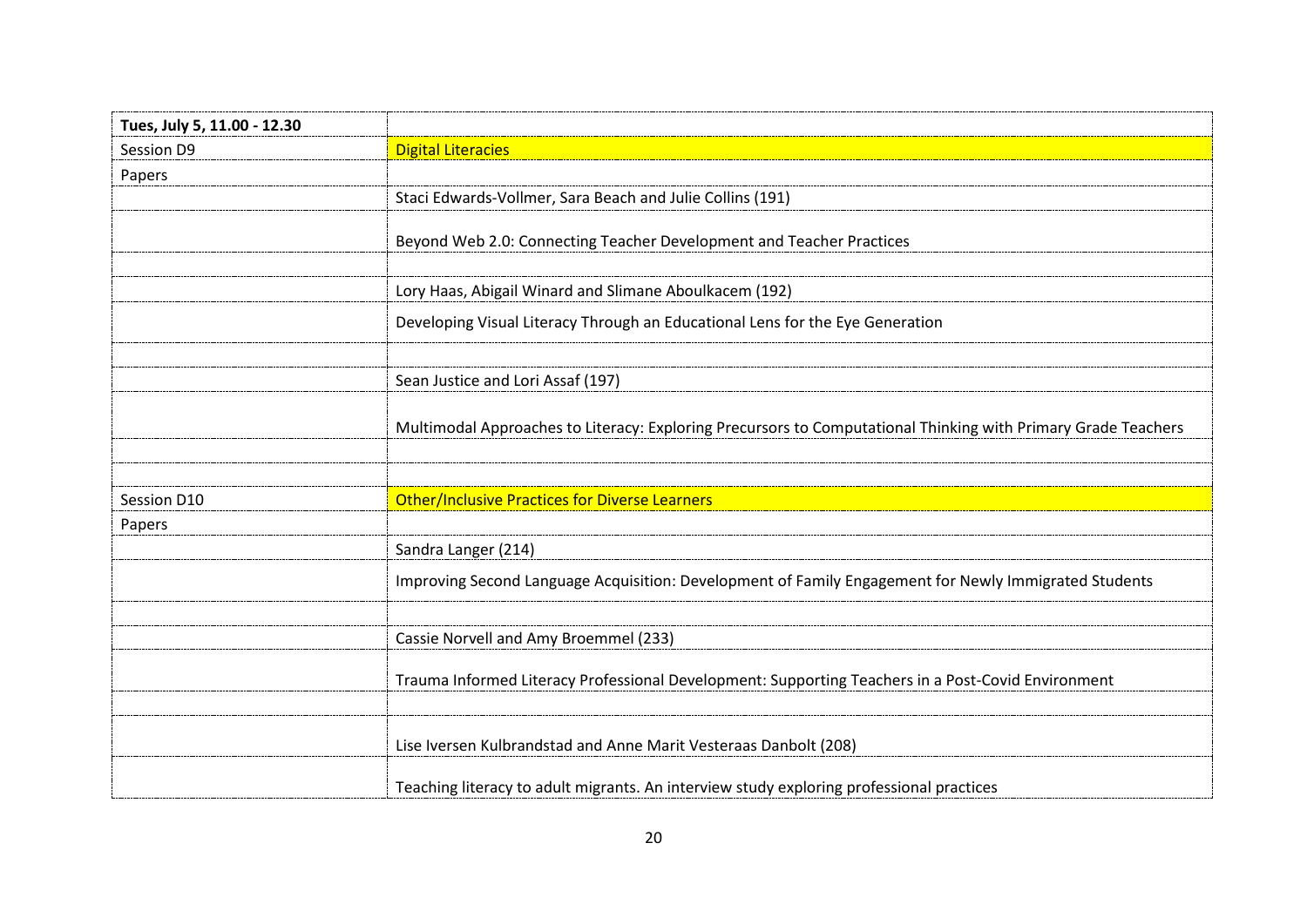| Tues, July 5, 11.00 - 12.30  |                                                                                                                                   |
|------------------------------|-----------------------------------------------------------------------------------------------------------------------------------|
| Session D11                  | <b>Effective Literacy Instruction</b>                                                                                             |
| Symposium                    |                                                                                                                                   |
|                              | Sari Sulkunen, Dorothee Gaile, Christine Garbe, Yvonne Hörmann, Minna-Riitta Luukka, Hilkka Paldanius and<br>Johanna Saario (199) |
|                              | ELINET symposium on teachers' professional development in disciplinary literacy                                                   |
| Session D12                  | <b>Literacy Environments</b>                                                                                                      |
| Papers                       |                                                                                                                                   |
|                              | Katarzyna Tunkiel (212)                                                                                                           |
|                              | Shared reading practices in Polish migrant families in Norway                                                                     |
|                              |                                                                                                                                   |
|                              | Manca Perko (353)                                                                                                                 |
|                              | Slovenian Reading Badge Society: With a Book into the World                                                                       |
|                              |                                                                                                                                   |
|                              | Eileen Scheckle (247)                                                                                                             |
|                              | Teachers as readers: Exploring reading connections                                                                                |
|                              |                                                                                                                                   |
| D13 - Round Tables Session 2 |                                                                                                                                   |
|                              |                                                                                                                                   |
|                              |                                                                                                                                   |
| Round Table 6                | <b>Inclusive Practices for Diverse Learners</b>                                                                                   |
|                              |                                                                                                                                   |
| $(11.00 - 11.45)$            | H Brian Thompson (193)                                                                                                            |
|                              | EXPLORING U.S. TEACHERS' QUEERING OF LGBTQ-INCLUSIVE CHILDREN'S LITERATURE IN UPPER ELEMENTARY<br><b>CLASSROOMS</b>               |
|                              |                                                                                                                                   |
|                              |                                                                                                                                   |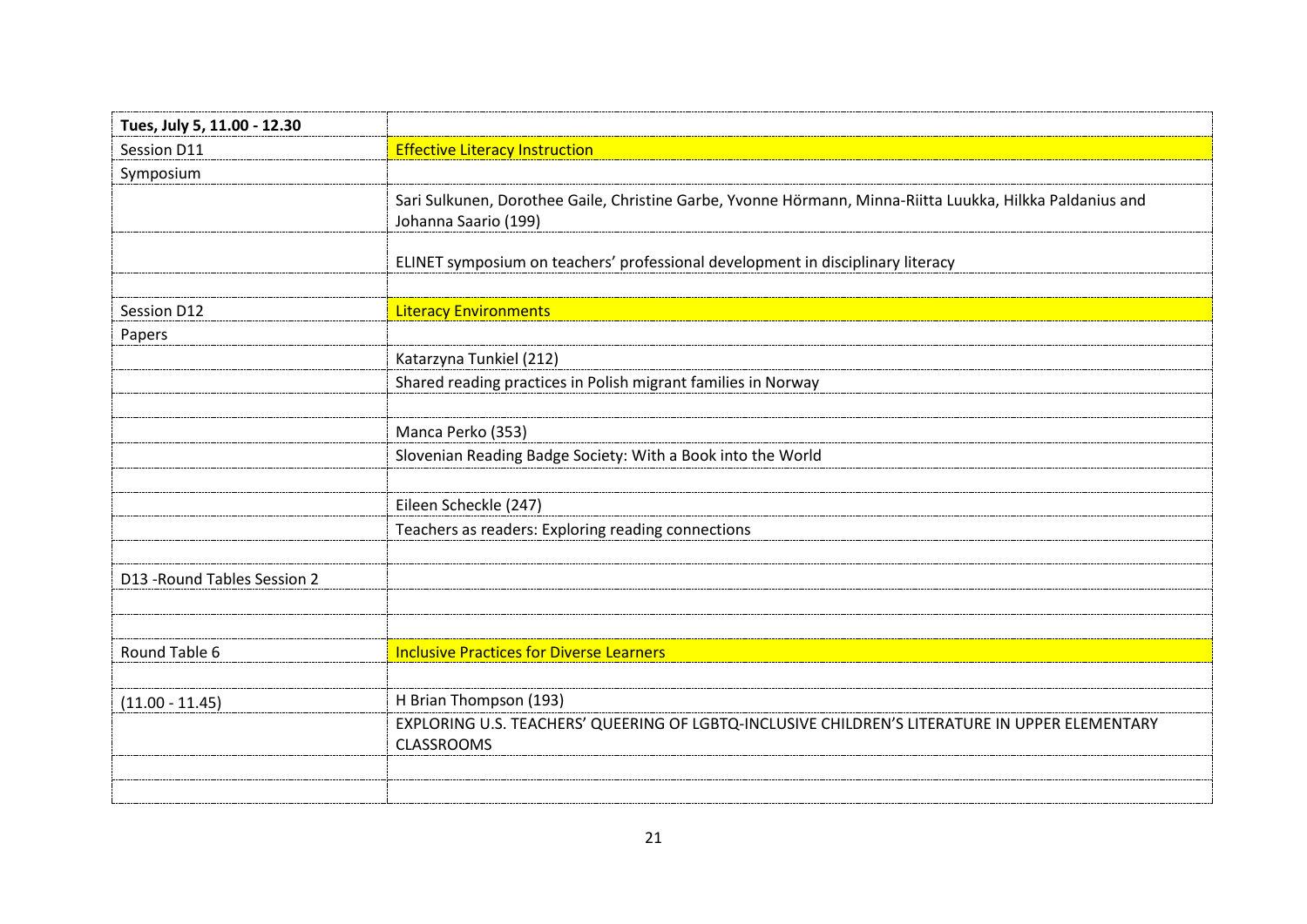| Tues, July 5, 11.00 - 12.30 |                                                                                                    |
|-----------------------------|----------------------------------------------------------------------------------------------------|
| Round Table 7               | <b>Effective Literacy Instruction</b>                                                              |
|                             |                                                                                                    |
| $(11.00 - 11.45)$           | Tara Haskins and Ann Van Wig (194)                                                                 |
|                             | New Directions in Bridging University Literacy Coursework and Pre-Service Teacher Field Placements |
| Round Table 8               | <b>Lifelong Development of Literacy Skills</b>                                                     |
| $(11.45 - 12.30)$           | Tatjana Lukovnjak (200)                                                                            |
|                             | Reading literary works in the EFL classroom                                                        |
|                             |                                                                                                    |
| Round Table 9               | <b>Literacy Environments</b>                                                                       |
|                             |                                                                                                    |
| $(11.45 - 12.30)$           | Dorothy H Idris, Mary W Strong, Irene Van Riper and Suzanne Trueblood (184)                        |
|                             | The Pandemic's Impact on Literacy Instruction in a Diverse Urban School District: A Case Study     |
|                             |                                                                                                    |
| Session D14                 | <b>Literacy in the Early Years</b>                                                                 |
| Workshop                    |                                                                                                    |
|                             | Melinda Miller and Jolene Reed (182)                                                               |
|                             | Supporting the Early Reader Through Careful Text Selection, Book Introductions, and Prompting      |
|                             |                                                                                                    |
| Poster Session 1            |                                                                                                    |
|                             |                                                                                                    |
| Poster 1                    | Natalie Lavoie, Jessy Marin and Joane Deneault (23)                                                |
|                             | Interact for learning to write and support young writers' motivation                               |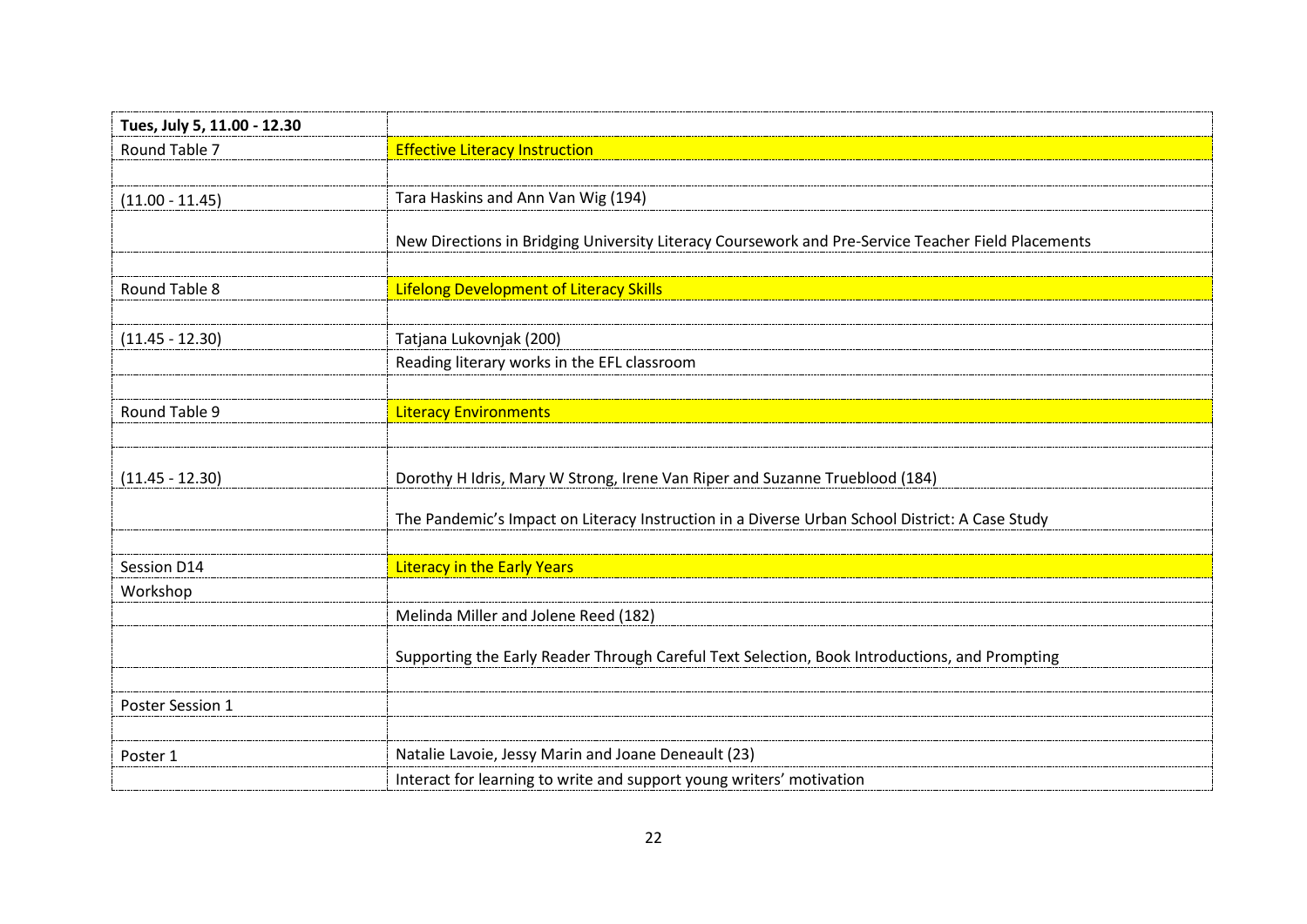| Tues, July 5, 11.00 - 12.30 |                                                                                                                          |
|-----------------------------|--------------------------------------------------------------------------------------------------------------------------|
| Poster 2                    | Eleni Louloudi (29)                                                                                                      |
|                             | Negotiating Critical Literacies in ELT: Perspectives from a University Course in Germany                                 |
| Poster 3                    | Nouf Bin Sawad and Jeremy Law (83)                                                                                       |
|                             | Assessing Arabic Metalinguistic Awareness of Educators in Saudi Arabia: An Instrument Validity Using Rasch<br>Modelling  |
| Poster 4                    | Anne-Sofie Selin (100)                                                                                                   |
|                             | Meeting my Primary school pupils in the Gymnasium, Upper Secondary School                                                |
| Poster 5                    | Bethanie Pletcher, Marilyn Nicol, Robin Johnson, Tracy Harper and Michele Staples (112)                                  |
|                             | Preservice Teachers' Early Field Experiences with Reading Intervention in a Tutorial Setting                             |
| Poster 6                    | Conor Harrison and Mairin Wilson (151)                                                                                   |
|                             | Reading the World: Views of Professional Masters' students on the role of literacy in society today                      |
| Poster 7                    | Maureen Colleran (173)                                                                                                   |
|                             | Exploring Parents' and Educational Practitioners' Perspectives Of Early Or Emergent Literacy: A Grounded Theory<br>Study |
| Poster 8                    | Angela Burke (187)                                                                                                       |
|                             | An Analysis of School Websites and Digital Communications in Primary Schools in Ireland.                                 |
| Poster 9                    | Markéta Švamberk Šauerová (90)                                                                                           |
|                             | Projects supporting the development of the reading skills of children from an early age to secondary school ages.        |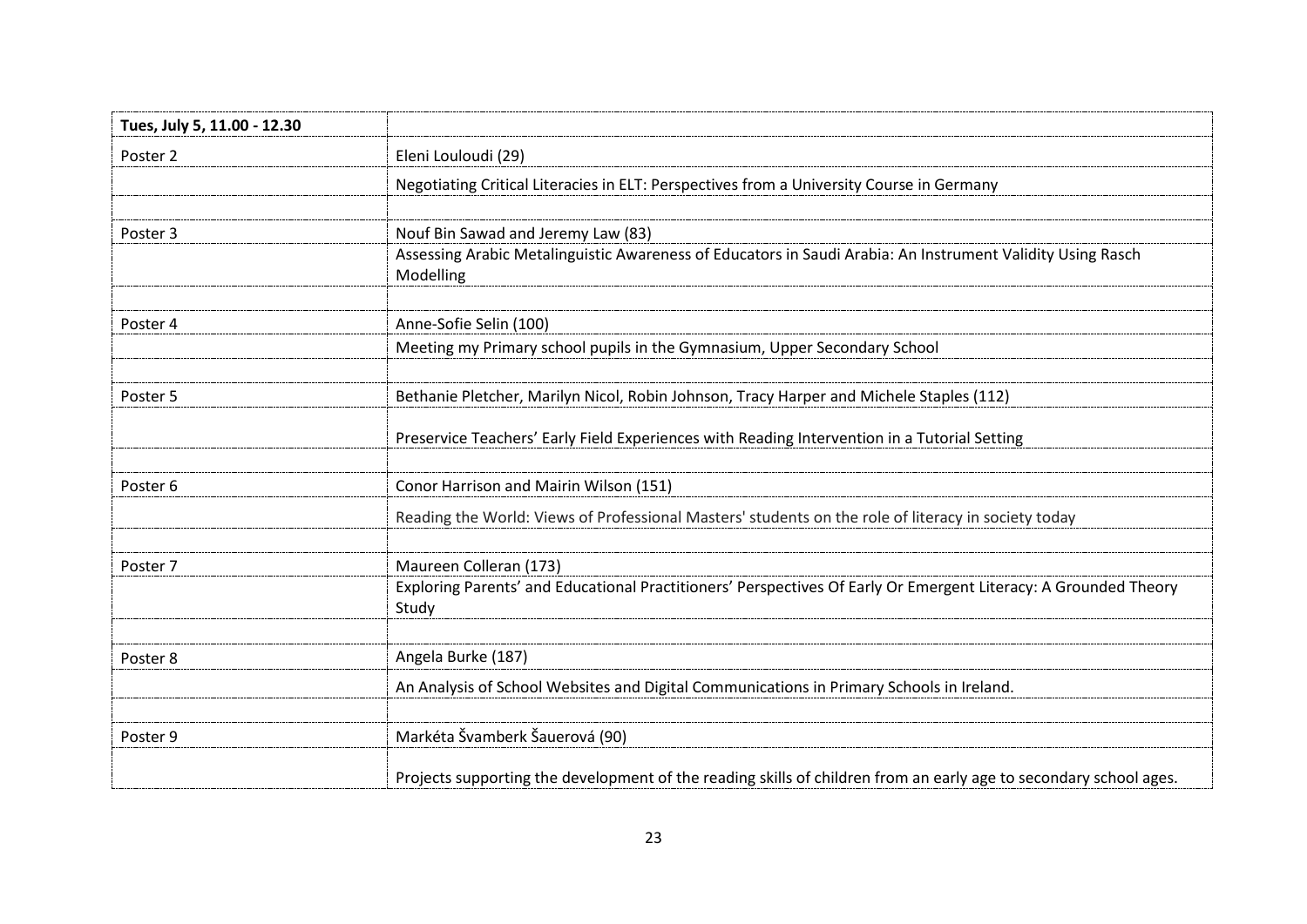| Tues, July 5, 14.00 - 15.30 |                                                                                                                              |
|-----------------------------|------------------------------------------------------------------------------------------------------------------------------|
| Session E1                  | <b>Digital Literacies</b>                                                                                                    |
| Workshop                    |                                                                                                                              |
| (change to 34 mins - single |                                                                                                                              |
| presenter)                  | Laurie Thrailkill (325)                                                                                                      |
|                             | Exploring Unconventional Texts: Using the Four Resources Model                                                               |
|                             |                                                                                                                              |
| Session E2                  | <b>Effective Literacy Instruction</b>                                                                                        |
| Symposium                   |                                                                                                                              |
|                             | Laura Miceli (40)                                                                                                            |
|                             | Individual Data Meetings with Adolescent Students to Increase Literacy Skills and Support Self-Monitoring and Self-          |
|                             | Determination                                                                                                                |
|                             |                                                                                                                              |
| Session E3                  | <b>Digital Literacies</b>                                                                                                    |
| Workshop                    |                                                                                                                              |
|                             | Jody Polleck and Anderson Smith (146)                                                                                        |
|                             | Harnessing the Power of Digital Book Clubs to Build Community, Develop Literacies, and Enhance Social Justice<br>Engagements |
|                             |                                                                                                                              |
| Session E4                  | <b>Lifelong Development of Liteacy Skills</b>                                                                                |
| Papers                      |                                                                                                                              |
|                             | Judith Alamprese (240)                                                                                                       |
|                             | The Role of Behavioural Nudges in Adults' Success in Learning New Skills                                                     |
|                             |                                                                                                                              |
|                             | Pia Hauck, Betty Becker-Kurz and Simone C. Ehmig (306)                                                                       |
|                             | The Motivation Factor: What Moves Adults with Low Levels of Literacy                                                         |
|                             |                                                                                                                              |
|                             |                                                                                                                              |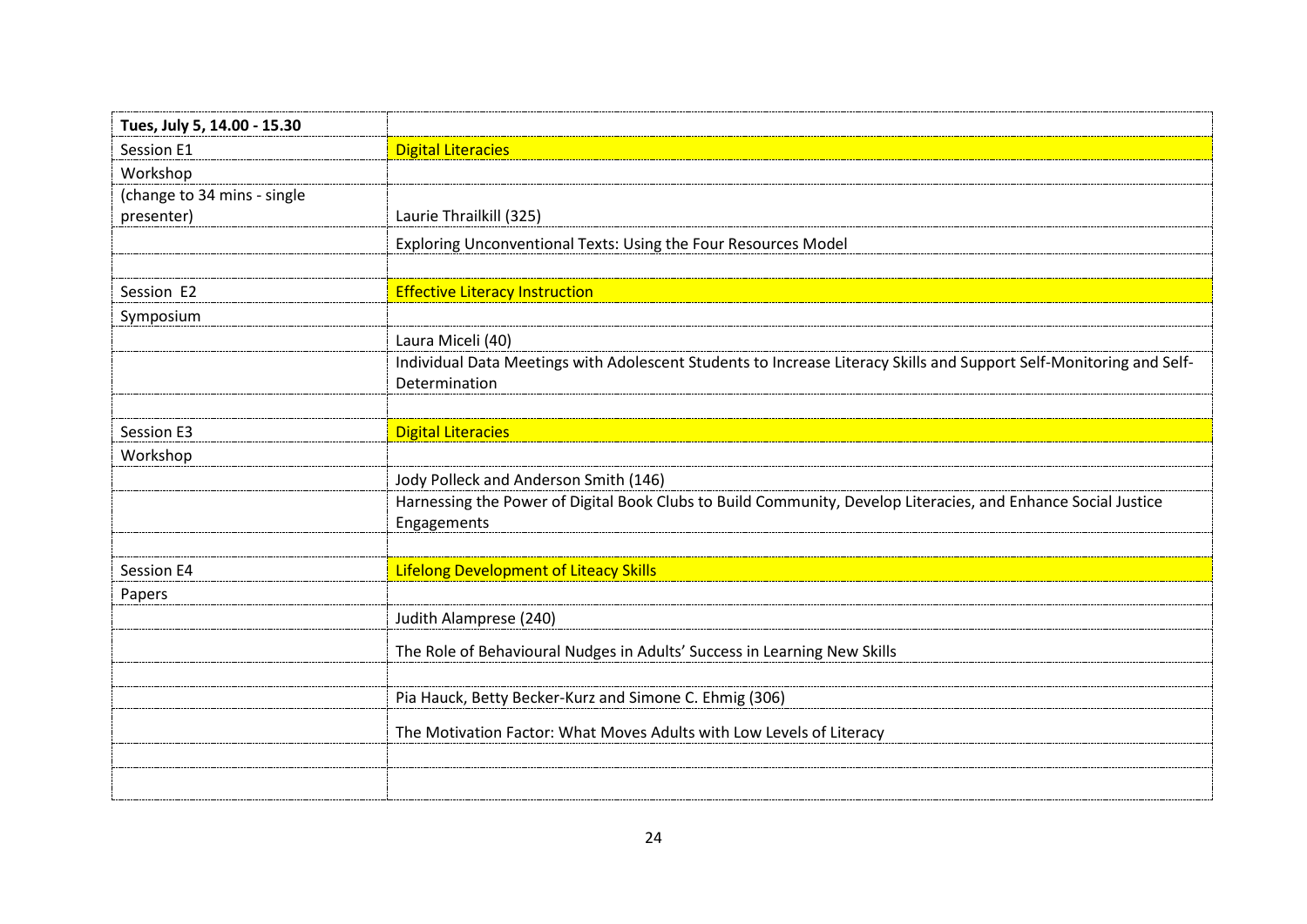| Tues, July 5, 14.00 - 15.30 |                                                                                                                                           |
|-----------------------------|-------------------------------------------------------------------------------------------------------------------------------------------|
|                             | Leslie Rush, Jodi Patrick Holschuh, Jodi Lampi and Todd Reynolds (67)                                                                     |
|                             | Say Something Interpretive: A disciplinary approach for reading literary texts                                                            |
| Session E5                  | <b>Effective Literacy Instruction</b>                                                                                                     |
| Papers                      |                                                                                                                                           |
|                             | Dominic Wyse and Sue Sing (126)                                                                                                           |
|                             | Grammar for Writing: A RCT and Process Evaluation of Englicious.                                                                          |
|                             | Alda Maria Coimbra Maciel and Jackson Santos (168)                                                                                        |
|                             | Critical visual literacy practices in Brazilian Secondary School: revealing work relations in memes                                       |
|                             | Pamela Zerafa (92)                                                                                                                        |
|                             | Teaching Literacy: Adolescent literacy instruction within the English language classroom in Malta                                         |
|                             |                                                                                                                                           |
| Session E6                  | <b>Effective Literacy Instruction</b>                                                                                                     |
| Symposium                   | Gerry Shiel, Eithne Kennedy, Róisín O'Shea, Stephen Brett and Caoimhe Shiel (297)                                                         |
|                             | The Teaching and Assessment of Writing in the Write to Read Initiative in Disadvantaged Schools: Current Directions<br>(Pre-K to Grade 6) |
|                             |                                                                                                                                           |
| Session E7                  | <b>Literacy in the Early years</b>                                                                                                        |
| Workshop                    |                                                                                                                                           |
|                             | Íris Pereira, Maite Gil and Cristina Sylla (175)                                                                                          |
|                             | Mobeybou: digital and tangible storytelling tools to address diversity in the early years                                                 |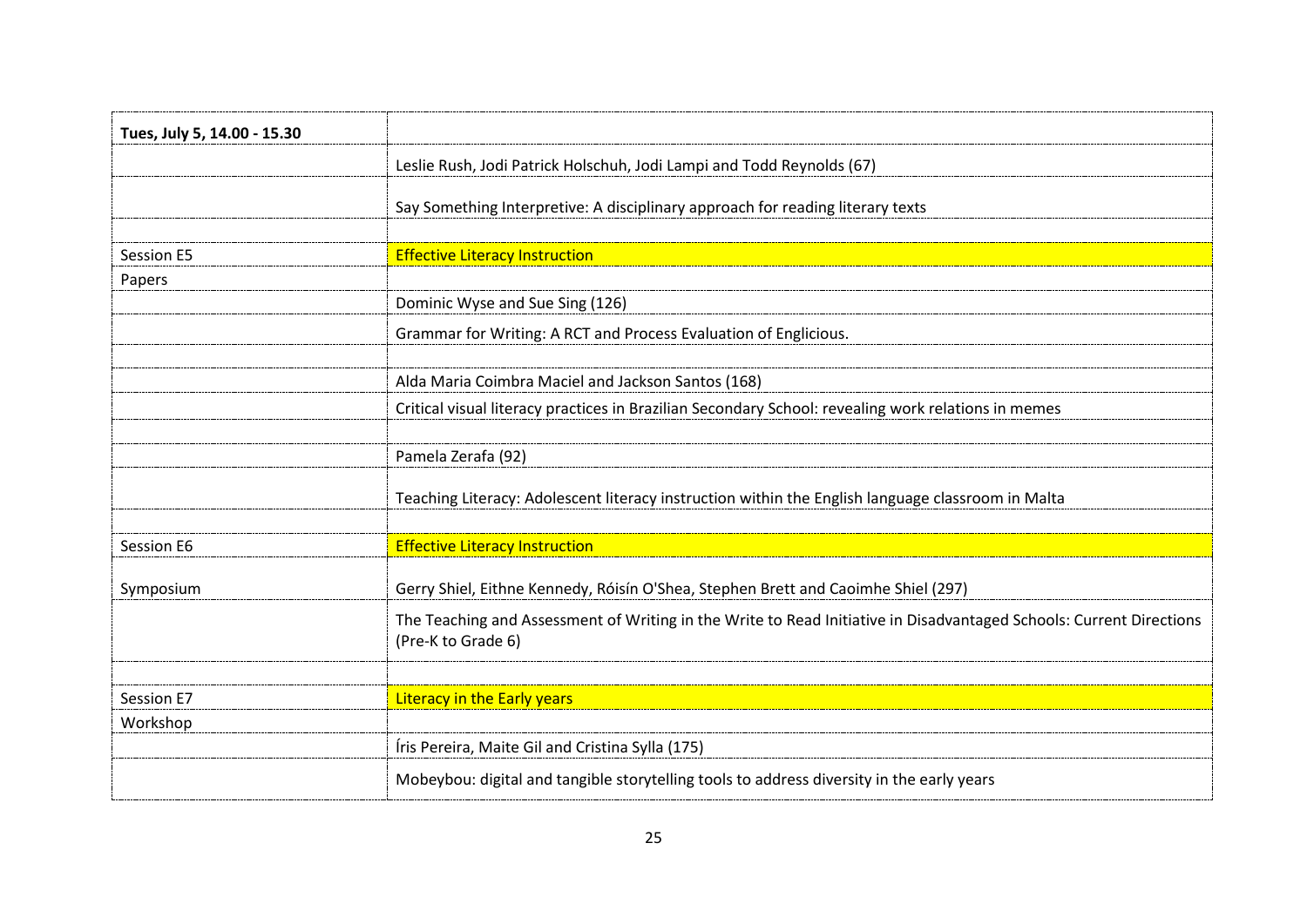| Tues, July 5, 14.00 - 15.30 |                                                                                                                                    |
|-----------------------------|------------------------------------------------------------------------------------------------------------------------------------|
| Session E8                  | <b>Digital Literacies</b>                                                                                                          |
| Papers                      |                                                                                                                                    |
|                             | Jodi Pilgrim and Sheri Vasinda (64)                                                                                                |
|                             | The "Wild Wide Web": A Study of Elementary Students' Reliability Reasoning                                                         |
|                             | Hellen Vretudaki, Athina Aggeli, Panagiota Alexiou and Valia Diamantaki (66)                                                       |
|                             | Exploring the transition from conventional story grammar patterns to digital story worlds.                                         |
|                             | Ma. Lovena Moneva (164)                                                                                                            |
|                             | Reading in Early Childhood Settings: Promoting Socioemotional Development in the Digital Age                                       |
|                             |                                                                                                                                    |
| Session E9                  | <b>Inclusive Practices for Diverse Learners</b>                                                                                    |
| Papers                      |                                                                                                                                    |
|                             | Savina Zwitter and Valentina Maver (104)                                                                                           |
|                             | Reading across generations, a successful experience                                                                                |
|                             | William Satchwell (105)                                                                                                            |
|                             | Translanguaging, Identity and Learner Voice: Exploring the impact of culturally responsive approaches on teaching<br>and learning. |
|                             | Gordon Ade-Ojo (109)                                                                                                               |
|                             | Of the new dominant: a preliminary exploration of the dominance of 'IT literacy' in organisational processes.                      |
|                             |                                                                                                                                    |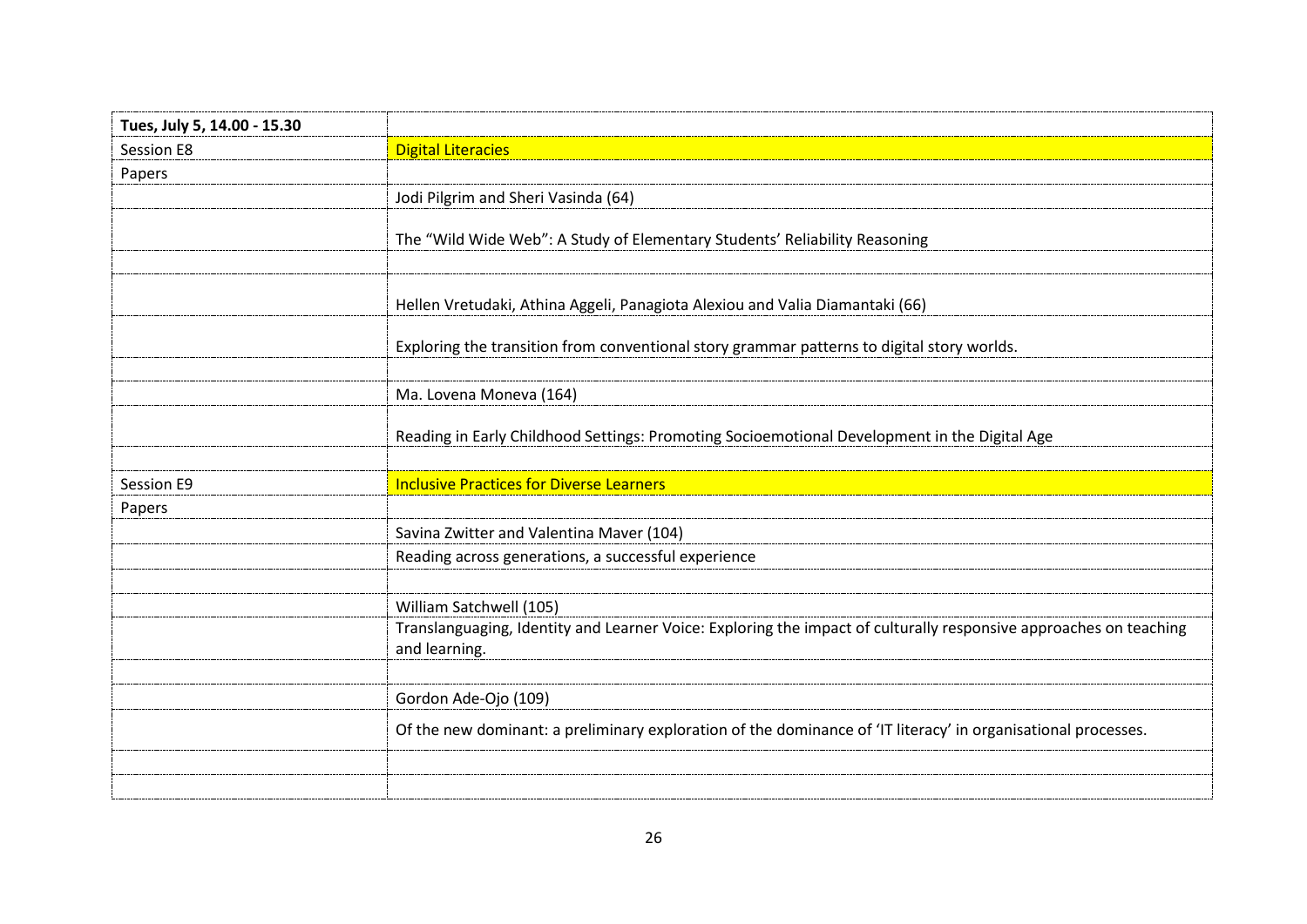| Tues, July 5, 14.00 - 15.30 |                                                                                                                                       |
|-----------------------------|---------------------------------------------------------------------------------------------------------------------------------------|
| Session E10                 | <b>Effective Literacy Instruction</b>                                                                                                 |
| Symposium                   |                                                                                                                                       |
|                             | Sinead Harmey, Sue Bodman, Helen Morris and Glen Franklin (156)                                                                       |
|                             | It's not what you do it's the way that you do it: Routine and adaptive expertise in effective literacy instruction                    |
| Session E11                 | Lifelong Development of Literacy Skills                                                                                               |
| Papers                      |                                                                                                                                       |
|                             | Jennifer Theriault (189)                                                                                                              |
|                             | College Students' Conceptualizations of Academic Reading: How Conceptual Metaphors Might Inform New<br><b>Directions for Practice</b> |
|                             | Berit Lundgren (227)                                                                                                                  |
|                             | Critical Literacy in adult second language learning education. Teacher's discussions about pedagogical practices                      |
|                             | Maria Ioanna Zavogianni, Georgia Gerike, Lisa Hintermeier and Daria Khanolainen (234)                                                 |
|                             | Music-based interventions designed for school-aged children with reading disorder: a systematic review.                               |
| Session E12                 | <b>Digital Literacies</b>                                                                                                             |
| Papers                      |                                                                                                                                       |
|                             | Carol Doyle-Jones (262)                                                                                                               |
|                             | Re-shaping relationships with pre-service teachers through digital literacies                                                         |
|                             | Sandra Langer, Lisa Burkard and Ilka Koppel (213)                                                                                     |
|                             | The digital inclusion pathway and the role of digital taste                                                                           |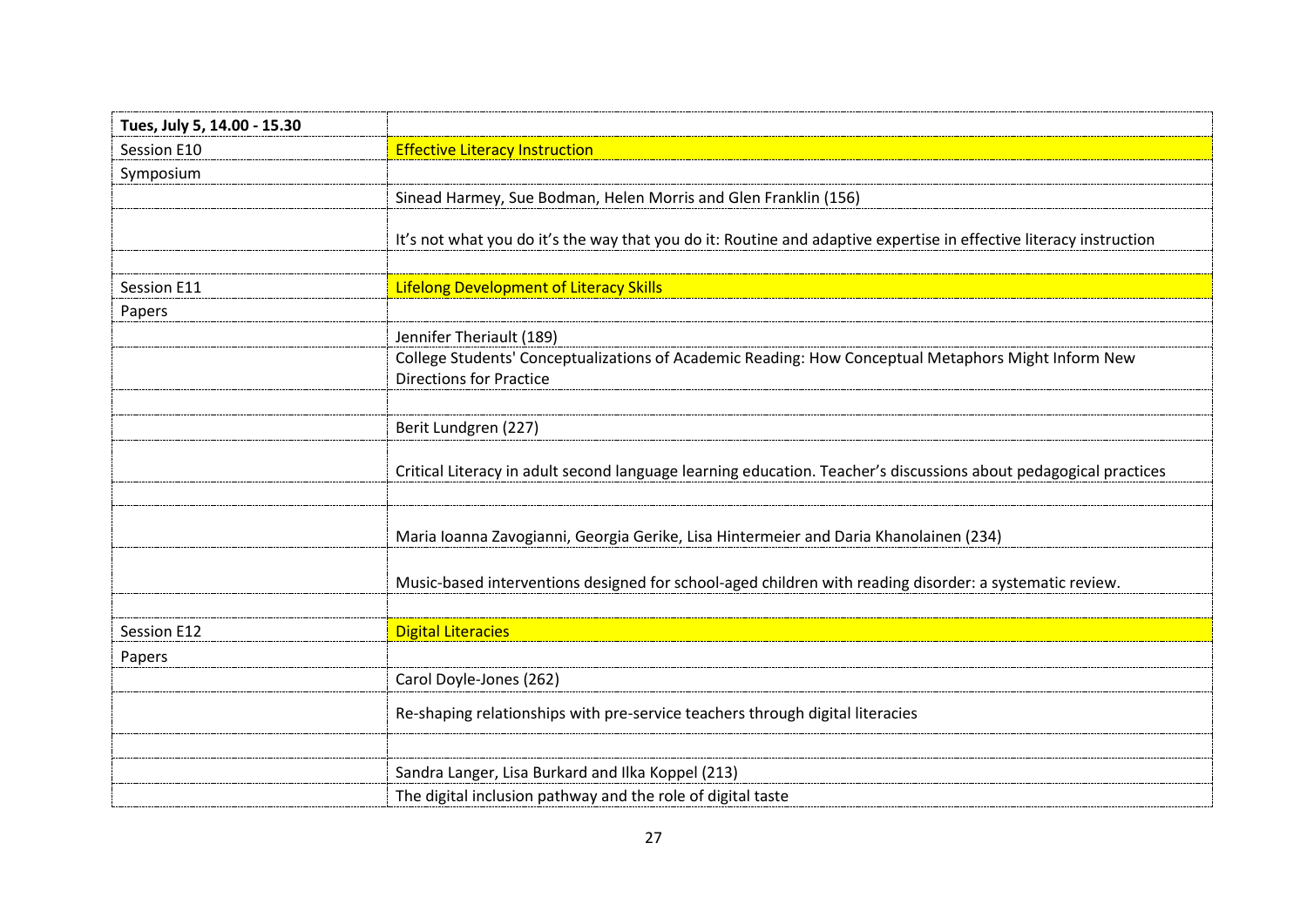| Tues, July 5, 14.00 - 15.30 |                                                                                                            |
|-----------------------------|------------------------------------------------------------------------------------------------------------|
|                             | Evie Poyiadji and Stavroula Kontovourki (259)                                                              |
|                             |                                                                                                            |
|                             | Hybridized digital literacy practices: An examination of literacy learning in everyday primary classrooms. |
|                             |                                                                                                            |
| Session E13                 | <b>Literacy in the Early Yers</b>                                                                          |
| Workshop                    |                                                                                                            |
|                             | Patrick Ryan and Donna Schatt (313)                                                                        |
|                             | 'A wish for story time: making it real by adding storytelling to educators' skillsets'                     |
| Poster Session 2            |                                                                                                            |
|                             |                                                                                                            |
| Poster 9                    | Kristina Čunović and Snježana Berak (221)                                                                  |
|                             | Reading Challenges in the Year of Reading                                                                  |
| Poster 10                   | Irena Bekić, Snježana Berak and Petra Dolanjski Harni (225)                                                |
|                             | Girlhood: empowering girls' reading culture and literacy                                                   |
| Poster 11                   | Portuguese National Reading Plan (239)                                                                     |
|                             | Literature and science in primary, secondary and higher education                                          |
|                             |                                                                                                            |
| Poster 12                   | Edith Jolicoeur, André C. Moreau, Karine N. Tremblay, Judith Beaulieu and Isabelle Brassard (258)          |
|                             | Teaching practices for learners with complex communication needs, what about scientific writing            |
|                             |                                                                                                            |
|                             |                                                                                                            |
|                             |                                                                                                            |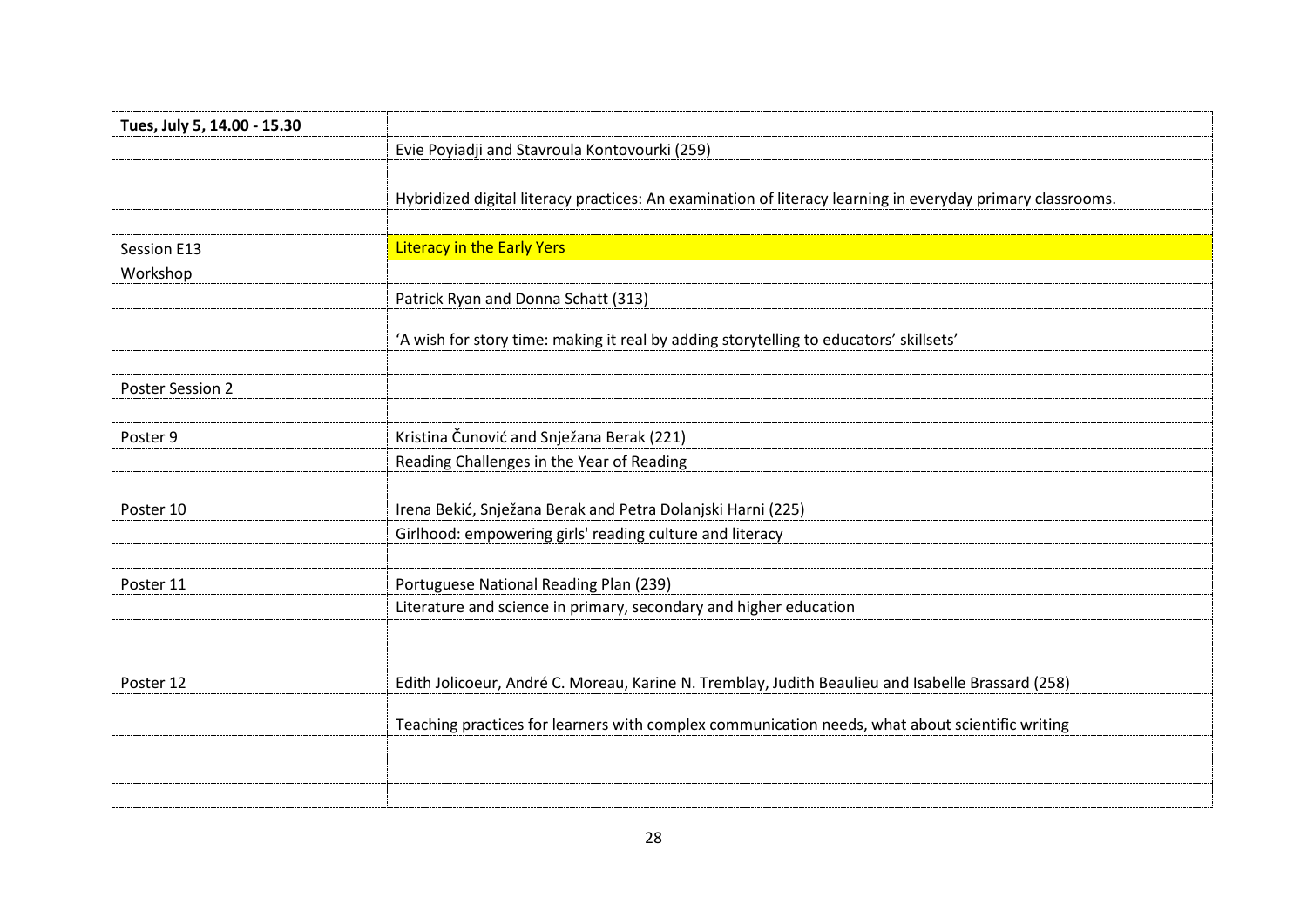| Tues, July 5, 14.00 - 15.30 |                                                                                                            |
|-----------------------------|------------------------------------------------------------------------------------------------------------|
| Poster 13                   | Bjoern Schulz and Johanna Lambertz (260)                                                                   |
|                             | Digital Literacy and the development of digital learning products - an approach for user-generated content |
| Poster 14                   | Karin Forsling and Catharina Tjernberg (299)                                                               |
|                             | Success Factors for Early Literacy: Teacher Perspective                                                    |
|                             |                                                                                                            |
| Poster 15                   | Anna Kucharska and Klara Spackova (334)                                                                    |
|                             | Support measures for Czech university students with dyslexia                                               |
|                             |                                                                                                            |
| Poster 16                   | Olga Kučerová, Anna Kucharská and Michaela Barteková (336)                                                 |
|                             | How do students with specific learning disabilities write? (expressive writing in the Czech schools)       |

| Tues, July 5, 15.45 - 17.15 |                                                                                                                                                                                                      |
|-----------------------------|------------------------------------------------------------------------------------------------------------------------------------------------------------------------------------------------------|
| Session F1                  | <b>Effective Literacy Instruction</b>                                                                                                                                                                |
| Workshop                    |                                                                                                                                                                                                      |
|                             | Viv Miglino, Romina Brykman and Silvina Ruscio (25)                                                                                                                                                  |
|                             | How to Teach Reading Strategies to Children                                                                                                                                                          |
|                             |                                                                                                                                                                                                      |
| Session F2                  | <b>Literacy in the Early Years</b>                                                                                                                                                                   |
| Papers                      |                                                                                                                                                                                                      |
|                             | Jefrey Shumba and Emma Reilly (206)                                                                                                                                                                  |
|                             | Improving the Home Learning Environment: how child and family characteristics contribute to changes in the Home<br>Learning Environment over time. Results from the Dolly Parton Imagination Library |
|                             |                                                                                                                                                                                                      |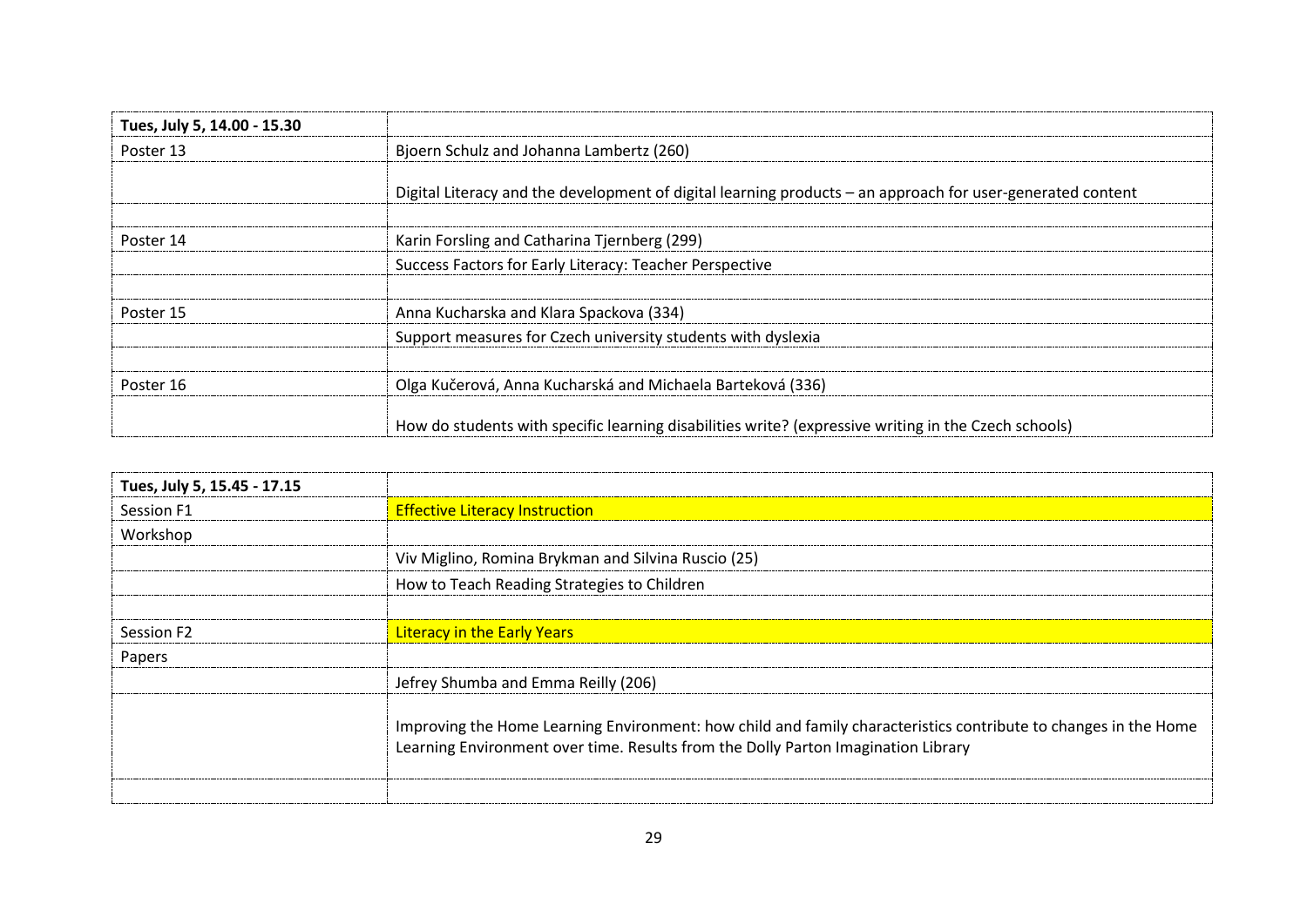| Tues, July 5, 15.45 - 17.15 |                                                                                                                                                                   |
|-----------------------------|-------------------------------------------------------------------------------------------------------------------------------------------------------------------|
|                             | Ioannis Grigorakis and George Manolitsis (154)                                                                                                                    |
|                             | How early morphological awareness skills differentiate children with later reading comprehension difficulties in<br>grade 2.                                      |
|                             |                                                                                                                                                                   |
|                             | Marie Luise Rau (97)                                                                                                                                              |
|                             | DIVERSITY in picturebook stories for young children: continuity and significant changes in form and content since<br>the 1970s                                    |
| Session F3                  | <b>Effective Literacy Instruction</b>                                                                                                                             |
| Workshop                    |                                                                                                                                                                   |
|                             | Marjorie Madden and Valarie Lee (63)                                                                                                                              |
|                             |                                                                                                                                                                   |
|                             | The Power of Life Histories: Moving Readers to Greater Acts of Empathy Through Literature and Memoir                                                              |
| Session F4                  |                                                                                                                                                                   |
| Symposium                   | <b>Digital Literacies</b>                                                                                                                                         |
|                             | Christine Garbe, Jeroen Clemens, Colin Harrison, Aydin Durgunoglu, Eufimia Tafa, Elissavet Chlapana, Renate Valtin,<br>Tiziana Mascia, and Jennifer Rowsell (218) |
|                             | ELINET symposium: A European Framework of Good Practice in Enhancing Digital Literacy Skills in Early and Primary                                                 |
|                             | Years' Education                                                                                                                                                  |
|                             |                                                                                                                                                                   |
| Session F5                  | <b>Digital Literacies</b>                                                                                                                                         |
| Workshop                    |                                                                                                                                                                   |
| $(45 \text{ mins})$         | Shakira Perez (96)                                                                                                                                                |
|                             | Growing Student Writers in a Creative and Collaborative Digital Community/Environment                                                                             |
|                             |                                                                                                                                                                   |
|                             |                                                                                                                                                                   |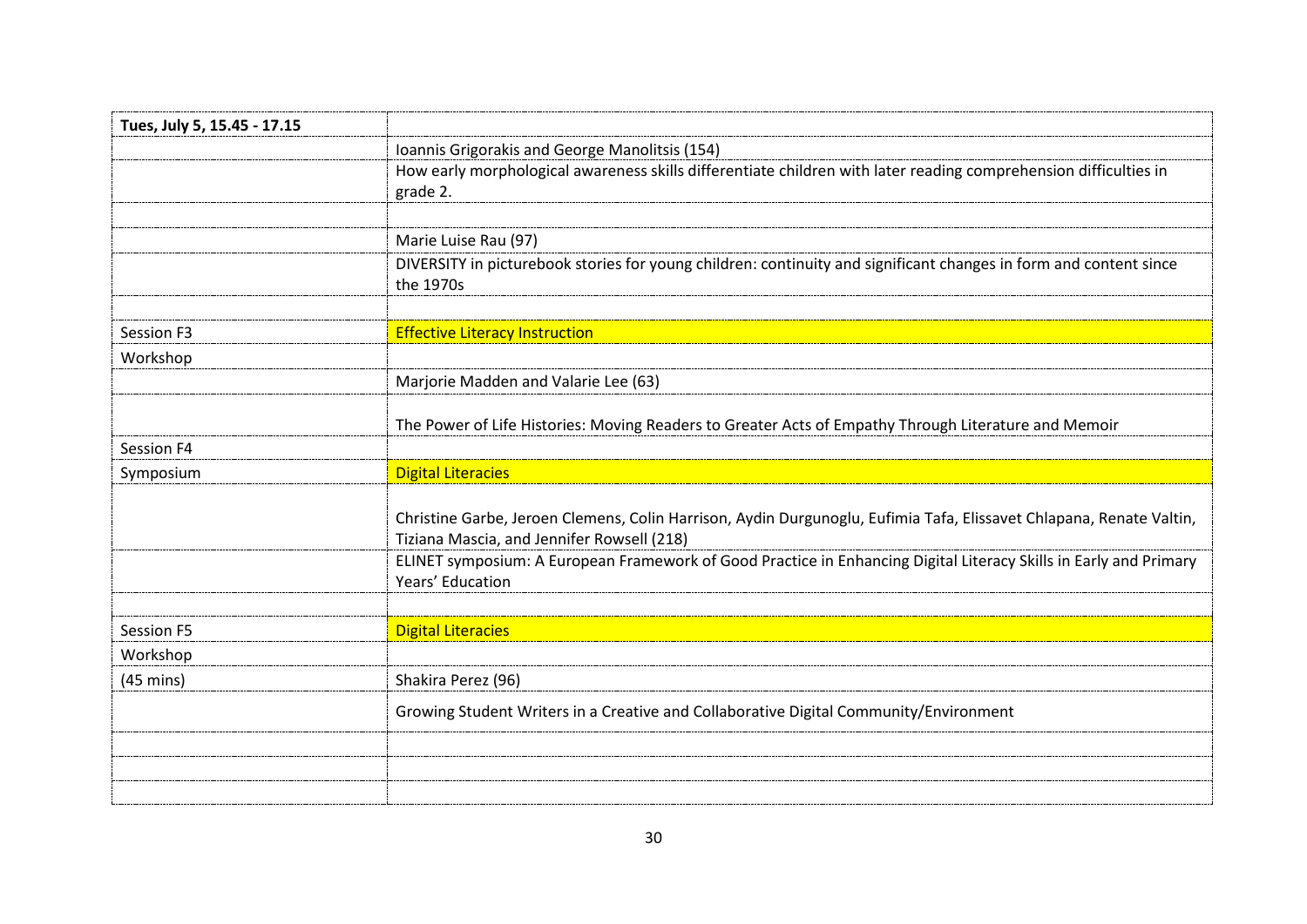| Tues, July 5, 15.45 - 17.15 |                                                                                                  |
|-----------------------------|--------------------------------------------------------------------------------------------------|
| Session F6                  | <b>Effective Literacy Instruction / Digital Literacies</b>                                       |
| Papers                      |                                                                                                  |
|                             | Bethanie Pletcher, Phyllis Robertson, Marilyn Nicol, Gillian Benedetti (114)                     |
|                             | A Reading Clinic Evolves: Exploring the Transition to a Virtual Format with Bug-in-Ear Coaching  |
|                             | Ariana-Stanca Vacaretu and Maria Kovacs (128)                                                    |
|                             | The GROWE model of developing disciplinary literacy and social-emotional skills                  |
|                             |                                                                                                  |
|                             | Sam Von Gillern (349)                                                                            |
|                             | Examining Multimodality in Video Gameplay: Metacognitive Reflections from Middle-School Children |
|                             |                                                                                                  |
| Session F7                  | <b>Literacy in the Early Years</b>                                                               |
| Papers                      |                                                                                                  |
|                             | Rachael Levy (133)                                                                               |
|                             | "No-one would sleep if we didn't have books"; Understanding shared reading practices in families |
|                             |                                                                                                  |
|                             | Thomas Wolsey (94)                                                                               |
|                             | Teacher Autonomy in Early Grades Literacy Instruction                                            |
|                             |                                                                                                  |
|                             | Luísa Araujo, Joana Magalhães and Rosaria Rodrigues (159)                                        |
|                             |                                                                                                  |
|                             | <b>Explicit Teaching of Vocabulary in Preschool</b>                                              |
|                             |                                                                                                  |
|                             |                                                                                                  |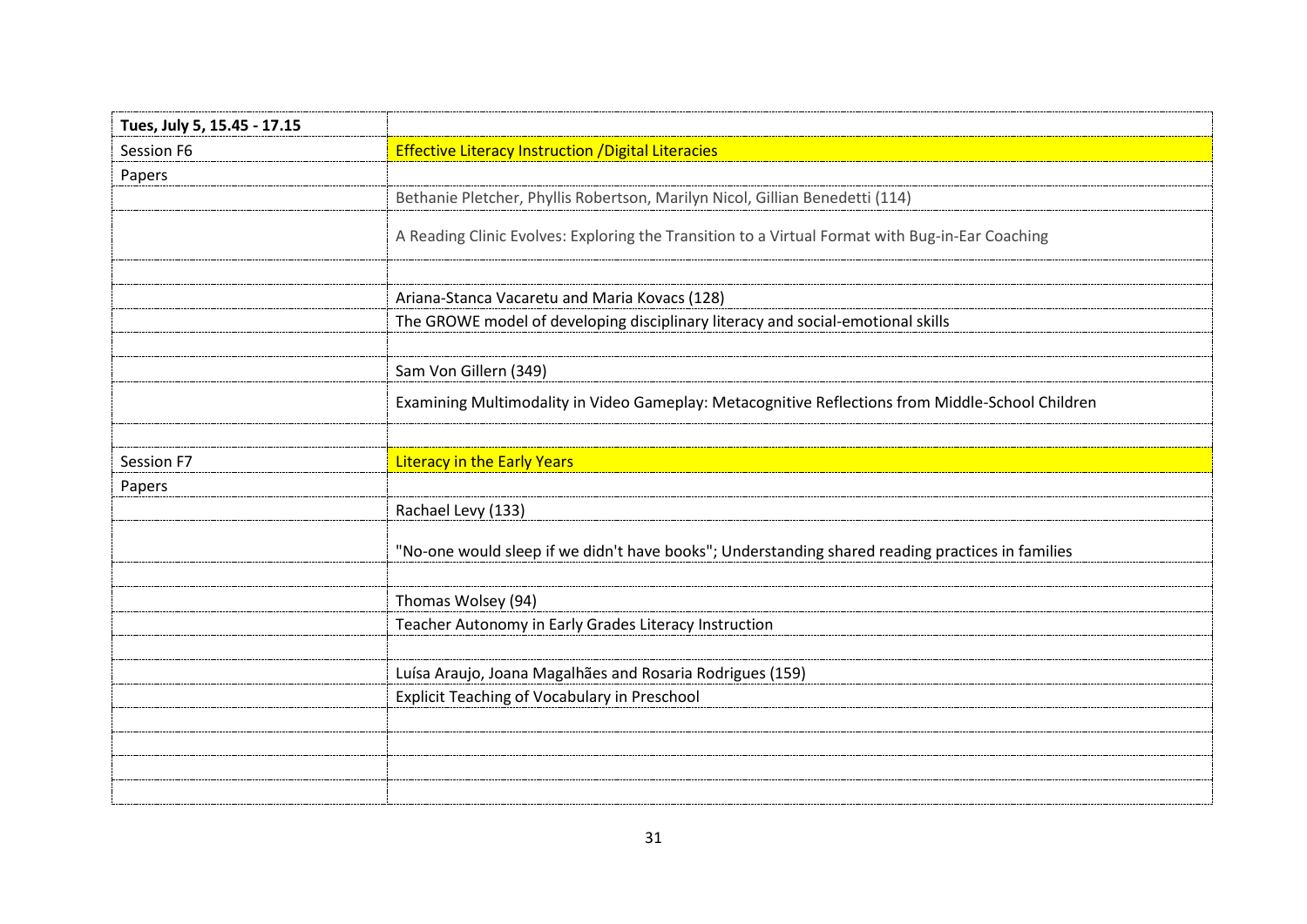| Tues, July 5, 15.45 - 17.15 |                                                                                                                                                 |
|-----------------------------|-------------------------------------------------------------------------------------------------------------------------------------------------|
| <b>Session F8</b>           | <b>Inclusive Practices for Diverse Learners</b>                                                                                                 |
| Papers                      |                                                                                                                                                 |
|                             | Meagan Hoff (142)                                                                                                                               |
|                             | Border Crossing: Strategic Literacy Practices of Refugee-Background Students                                                                    |
|                             |                                                                                                                                                 |
|                             | Jody Polleck (145)                                                                                                                              |
|                             | Using Adolescent Literature with Culturally and Linguistically Diverse Youth to Confront Injustice, Inspire Advocacy,<br>and Develop Literacies |
|                             |                                                                                                                                                 |
|                             | Lisa Hintermeier and Mikko Aro (171)                                                                                                            |
|                             | Sublexical Processing in Finnish Typical and Compromised Reading Development                                                                    |
|                             |                                                                                                                                                 |
| Session F9                  | <b>Effective Literacy Instruction</b>                                                                                                           |
| Symposium                   |                                                                                                                                                 |
|                             | Magali Jeannin and Magali Borsum (157)                                                                                                          |
|                             | How to develop powerful learning experiences to support data literacy at school                                                                 |
|                             |                                                                                                                                                 |
| Session F10                 | <b>Effective Literacy Instruction / Literacy in the Early Years</b>                                                                             |
| Papers                      |                                                                                                                                                 |
|                             | Paul Flynn, Gerry Mac Ruairc and Art O Neachtain (226)                                                                                          |
|                             | Disciplinary Literacy in Initial Teacher Education: Content Area Frameworks Matter.                                                             |
|                             | Patrick Burke and Eithne Kennedy (251)                                                                                                          |
|                             | Disciplinary literacy in primary and post-primary schools: Findings from a multi-phase mixed methods study with<br>Irish teachers               |
|                             |                                                                                                                                                 |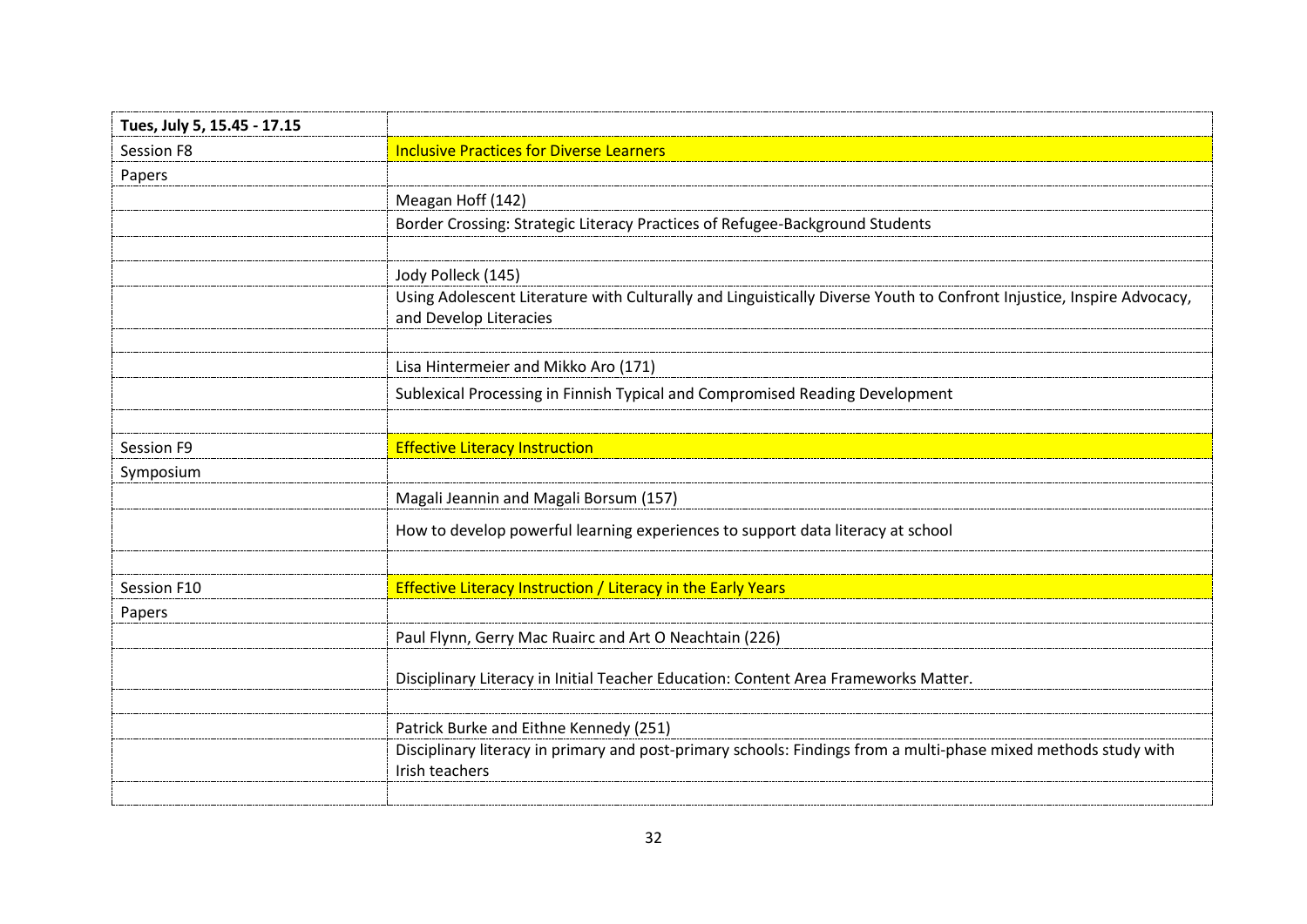| Tues, July 5, 15.45 - 17.15 |                                                                                                                  |
|-----------------------------|------------------------------------------------------------------------------------------------------------------|
|                             | Weiyi Liu, Sinéad McNally and Gillian Lake (186)                                                                 |
|                             | Exploring the Home Literacy Environment of Irish-Chinese Children in Early Childhood                             |
|                             |                                                                                                                  |
| Session F11                 | <b>Lifelong Development of Literacy Skills</b>                                                                   |
| Symposium                   | Gerry Shiel, Bill Brozo Brozo, Gráinne McHugh, Sylvia Denner, Emer Delaney, Sarah McAteer and Mary Delaney (341) |
|                             |                                                                                                                  |
|                             | Engagement in Reading in European and the US - What We Can Learn from Recent Cycles of PIRLS and PISA?           |
|                             |                                                                                                                  |
| Session F12                 | <b>Literacy Environments</b>                                                                                     |
| Workshop                    |                                                                                                                  |
|                             | Niamh Fortune, Joni Clarke, Suzanne McCarthy and Aoife Merrins-Gallagher (264)                                   |
|                             | 'All Work and No Play': Reconceptualising Senior Primary School Literacy Practices                               |
| Session F13                 | <b>Digital Literacies</b>                                                                                        |
| <b>Paper Sessions</b>       |                                                                                                                  |
|                             | Helin Puksand and Anne Uusen (246)                                                                               |
|                             | Does longer computer experience affect text creation?                                                            |
|                             | Laurie Thrailkill (326)                                                                                          |
|                             | Playing with Narrative: Videogames as complex narrative texts                                                    |
|                             | <b>Yina Liu (153)</b>                                                                                            |
|                             | New Immigrant Parents' Perspectives towards Children's Digital Usage at Home in the Canadian Context             |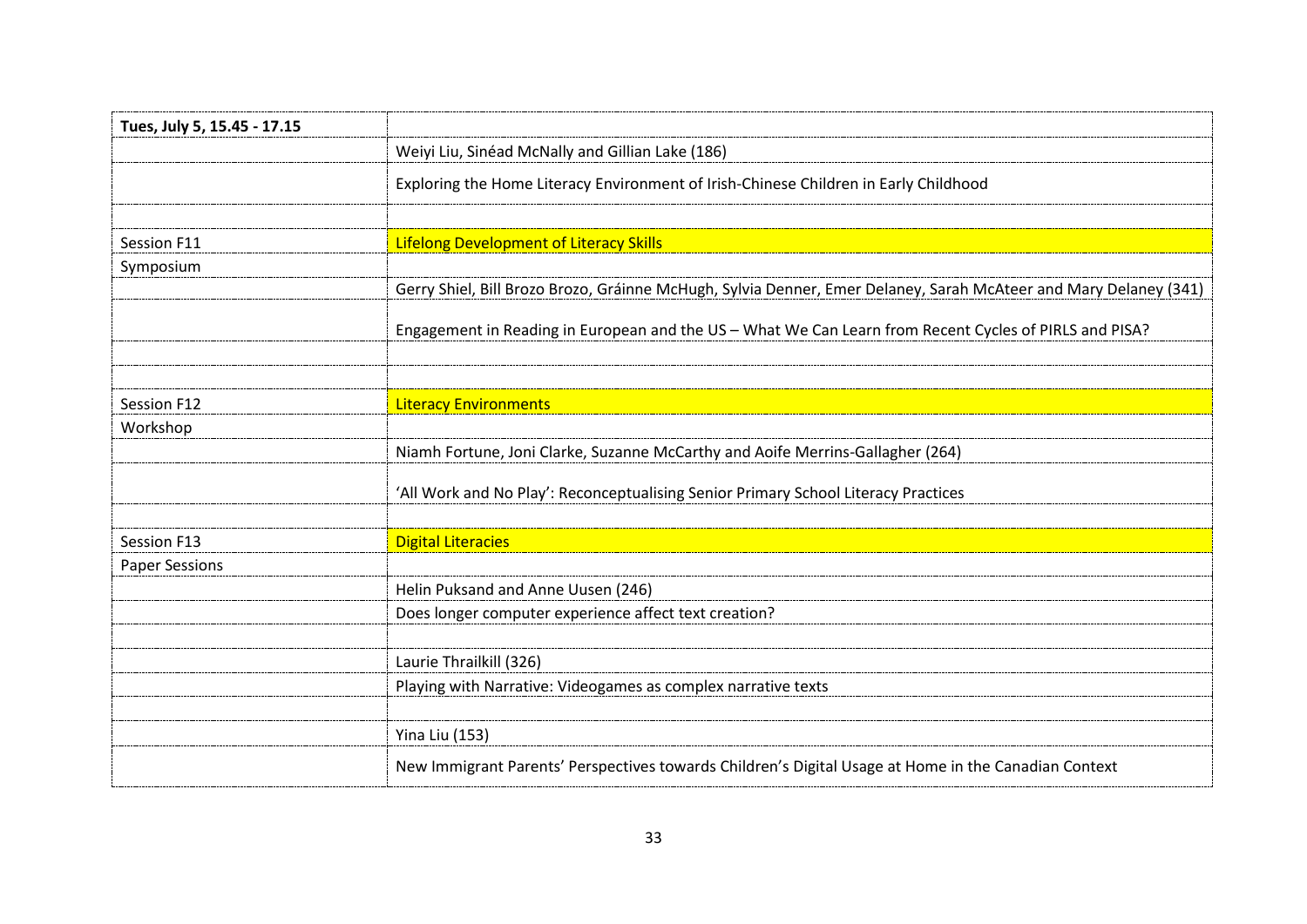| Tues, July 5, 15.45 - 17.15 |                                                                                    |
|-----------------------------|------------------------------------------------------------------------------------|
| Session F14                 | <b>Effective Literacy Instruction</b>                                              |
| Papers                      |                                                                                    |
|                             | Marina Sotiropoulou-Zormpala and Zoe Lekka (228)                                   |
|                             | The impact of arts activities when integrated in Homer's Iliad text                |
|                             | Lynn DeBolt Schroeder (273)                                                        |
|                             | Classroom Teachers' Use and Understanding of the Accelerated Reader Program        |
|                             | Sandra Kalnina and Ieva Margevica-Grinberga (286)                                  |
|                             | Guided Reading for Teacher Education Students' Academic Text Reading Comprehension |

| Wed, July 6, 9.00 - 10.30 |                                                                                                                           |
|---------------------------|---------------------------------------------------------------------------------------------------------------------------|
| Session G 1               | <b>Literacy Environments</b>                                                                                              |
| Papers                    |                                                                                                                           |
|                           | Patricia Durham, Jacqueline Ingram, Debra Price and Nancy Votteler (185)                                                  |
|                           | Online Graduate Course Platforms: Designing Literacy Environments for Transformative Change                               |
|                           |                                                                                                                           |
|                           | Cara Mulcahy and Louise Shaw (75)                                                                                         |
|                           | Developing an Instructional framework for Literacy: Centering Critical Engagement, Multimodal Learning,<br>and Compassion |
|                           |                                                                                                                           |
|                           | Petra Potočnik (138)                                                                                                      |
|                           | Online Environment of The Reading Badge - New Trends and Tendencies                                                       |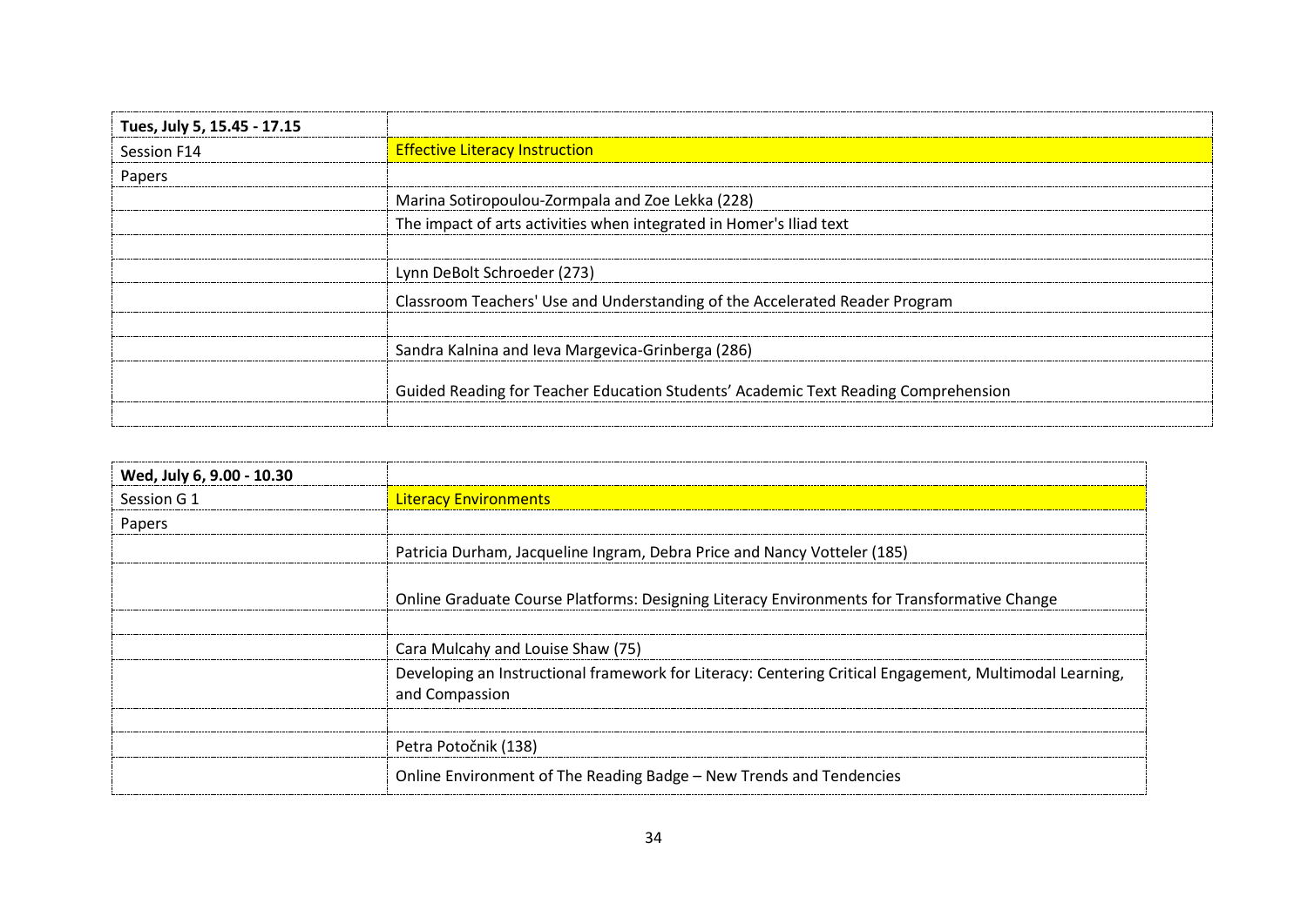| Wed, July 6, 9.00 - 10.30 |                                                                                                                                                                               |
|---------------------------|-------------------------------------------------------------------------------------------------------------------------------------------------------------------------------|
| Session G2                | <b>Effective Literacy Instruction</b>                                                                                                                                         |
| papers                    |                                                                                                                                                                               |
|                           | Katerina Korakaki and George Manolitsis (236)                                                                                                                                 |
|                           | Examining the short and long-term effects of 'Response to Intervention' in at- risk preschoolers for the<br>enhancement of early literacy skills from Kindergarten to Grade 1 |
|                           |                                                                                                                                                                               |
|                           | Nance Wilson, Thomas Wolsely, Turan Temur, Linda Smetana, Roya Scales and Dana Grisham (106)                                                                                  |
|                           | A cross national examination of preparing primary teachers to teach writing                                                                                                   |
|                           |                                                                                                                                                                               |
|                           | Robert Savage and Amy Fox (117)                                                                                                                                               |
|                           | Teaching children to read with phonics plus Set-for-Variability: Evidence from two trials                                                                                     |
|                           |                                                                                                                                                                               |
| Session G3                | Liteacy in the Early Years / Digital Literacies                                                                                                                               |
| papers                    |                                                                                                                                                                               |
|                           | Janet Maria Cristina (110)                                                                                                                                                    |
|                           | Exploring pathways of development in the early writing of bilingual children                                                                                                  |
|                           |                                                                                                                                                                               |
|                           | Ariana-Stanca Vacaretu and Maria Kovacs (129)                                                                                                                                 |
|                           | Resources for and from Making the Most of the Magic of Reading                                                                                                                |
|                           |                                                                                                                                                                               |
|                           | Tara Concannon-Gibney and Geraldine Magennis (132)                                                                                                                            |
|                           | An Exploration of the Use of Children's Literature in the Teaching of Early Reading (EuCLER)                                                                                  |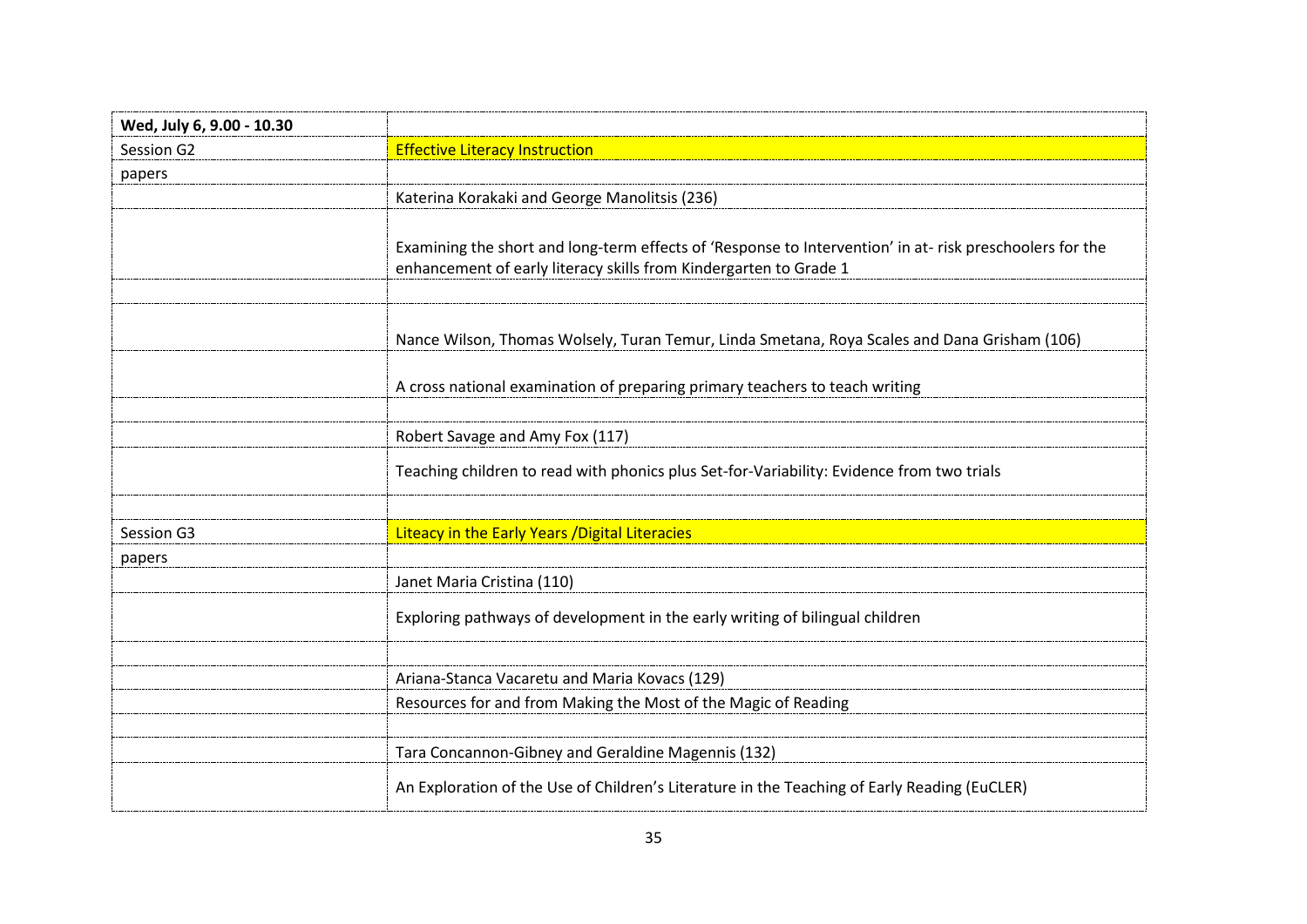| Wed, July 6, 9.00 - 10.30 |                                                                                                                                                                                       |
|---------------------------|---------------------------------------------------------------------------------------------------------------------------------------------------------------------------------------|
| Session G4                | <b>Digital Literacies</b>                                                                                                                                                             |
| Symposium                 |                                                                                                                                                                                       |
|                           | Colin Harrison, Jeroen Clemens and Douglas K. Hartman (91)                                                                                                                            |
|                           | Representation, evaluation and production: how information design, online critical reading and<br>computational thinking can help teachers to be future-ready with Web 3.0 strategies |
| Session G5                | <b>Inclusive practices for Diverse Learners</b>                                                                                                                                       |
| Workshop                  |                                                                                                                                                                                       |
|                           | Eeva-Liisa Kiiskilä and Tiia Oikarinen (116)                                                                                                                                          |
|                           | Second language learners and inclusive practices in literacy                                                                                                                          |
|                           |                                                                                                                                                                                       |
| Session G6                | <b>Inclusive Practices for Divese Learners</b>                                                                                                                                        |
| Papers                    |                                                                                                                                                                                       |
|                           | Melanie Dutemple, Brigitte Stanké, André C. Moreau, Stefano Rezzonico and Emilie Munoz (351)<br>Factors favoring the acquisition of phonographic inconsistencies                      |
|                           |                                                                                                                                                                                       |
|                           | Meagan Hoff (141)                                                                                                                                                                     |
|                           | Connected Learning: Supporting the Academic Literacy Development of Refugee-Background College<br><b>Students</b>                                                                     |
|                           |                                                                                                                                                                                       |
|                           | Yina Liu and Jing Jin (150)                                                                                                                                                           |
|                           | Teaching in the Post-Pandemic Transition: Stories of Two Researchers/Chinese Language Teachers in a<br>Chinese Complementary School in Canada                                         |
|                           |                                                                                                                                                                                       |
|                           |                                                                                                                                                                                       |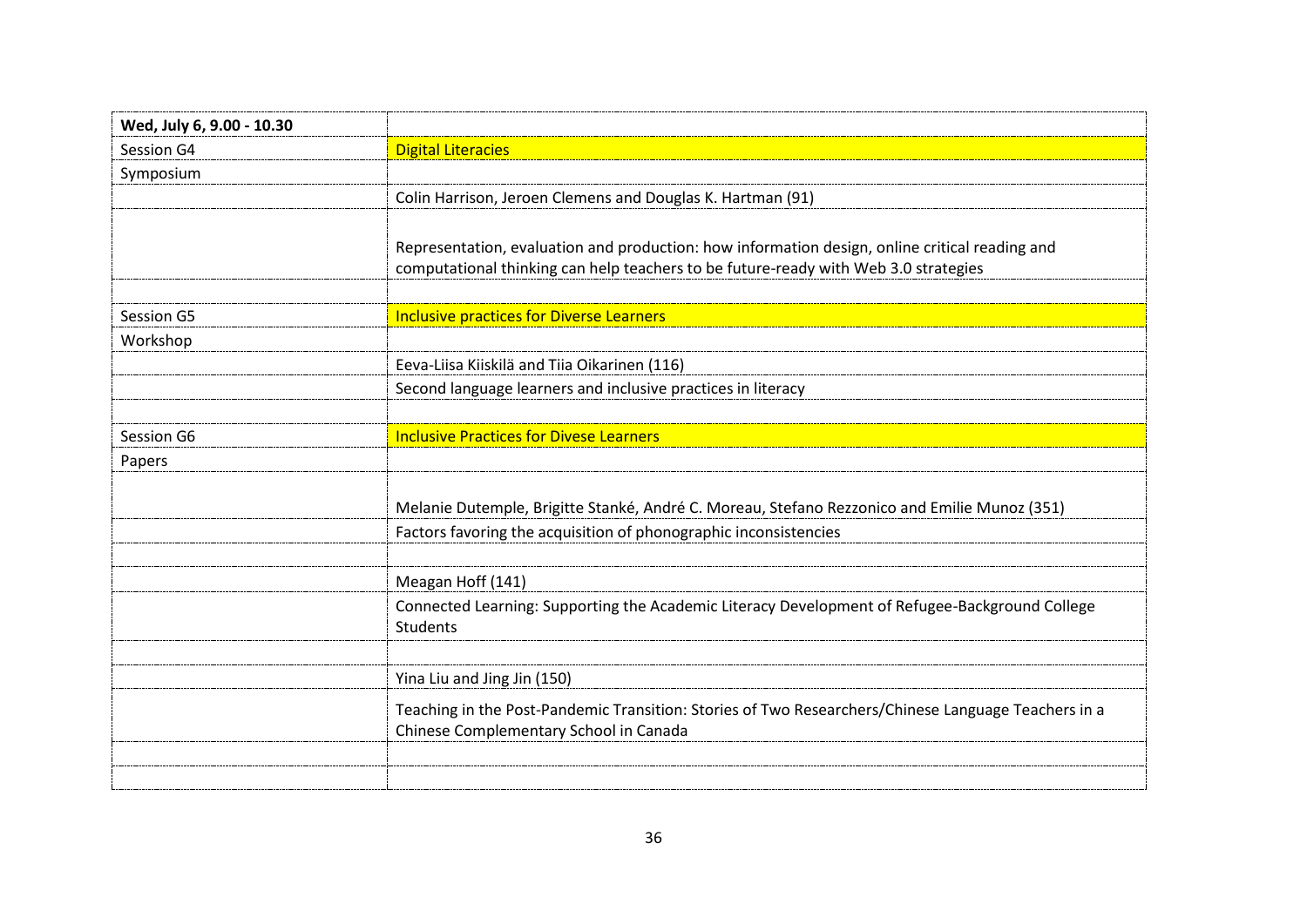| Wed, July 6, 9.00 - 10.30 |                                                                                                                                 |
|---------------------------|---------------------------------------------------------------------------------------------------------------------------------|
| Session G7                | <b>Effective Literacy Instruction</b>                                                                                           |
| Papers                    |                                                                                                                                 |
|                           | Elissavet Chlapana and Varvara Vasileiou (162)                                                                                  |
|                           | Vocabulary teaching in kindergarten: Teachers' views and practices                                                              |
|                           |                                                                                                                                 |
|                           | Geraldine Balzer and Eleni Louloudi (85)                                                                                        |
|                           | (Re)Envisioning Picturebooks for Social Justice Education in Advanced Audiences: A Critical Literacy<br>Perspective from Canada |
|                           |                                                                                                                                 |
|                           | Rowan Oberman and Ben Mallon (232)                                                                                              |
|                           | Picturebooks as multimodal vehicles for human rights explorations                                                               |
|                           |                                                                                                                                 |
| Session G8                | <b>Effective Literacy Instruction</b>                                                                                           |
| Papers                    |                                                                                                                                 |
|                           | Jacqueline de Brún (176)                                                                                                        |
|                           | Reading two languages                                                                                                           |
|                           |                                                                                                                                 |
|                           | Szilvia Varga and János Steklács (224)                                                                                          |
|                           | Developing literary reading comprehension skills through morphological intervention in primary school                           |
|                           |                                                                                                                                 |
|                           |                                                                                                                                 |
|                           | Anneke Smits and Ottavia Trevisan (235)                                                                                         |
|                           | Reading motivation and reading habits in Dutch pre-service teachers.                                                            |
|                           |                                                                                                                                 |
|                           |                                                                                                                                 |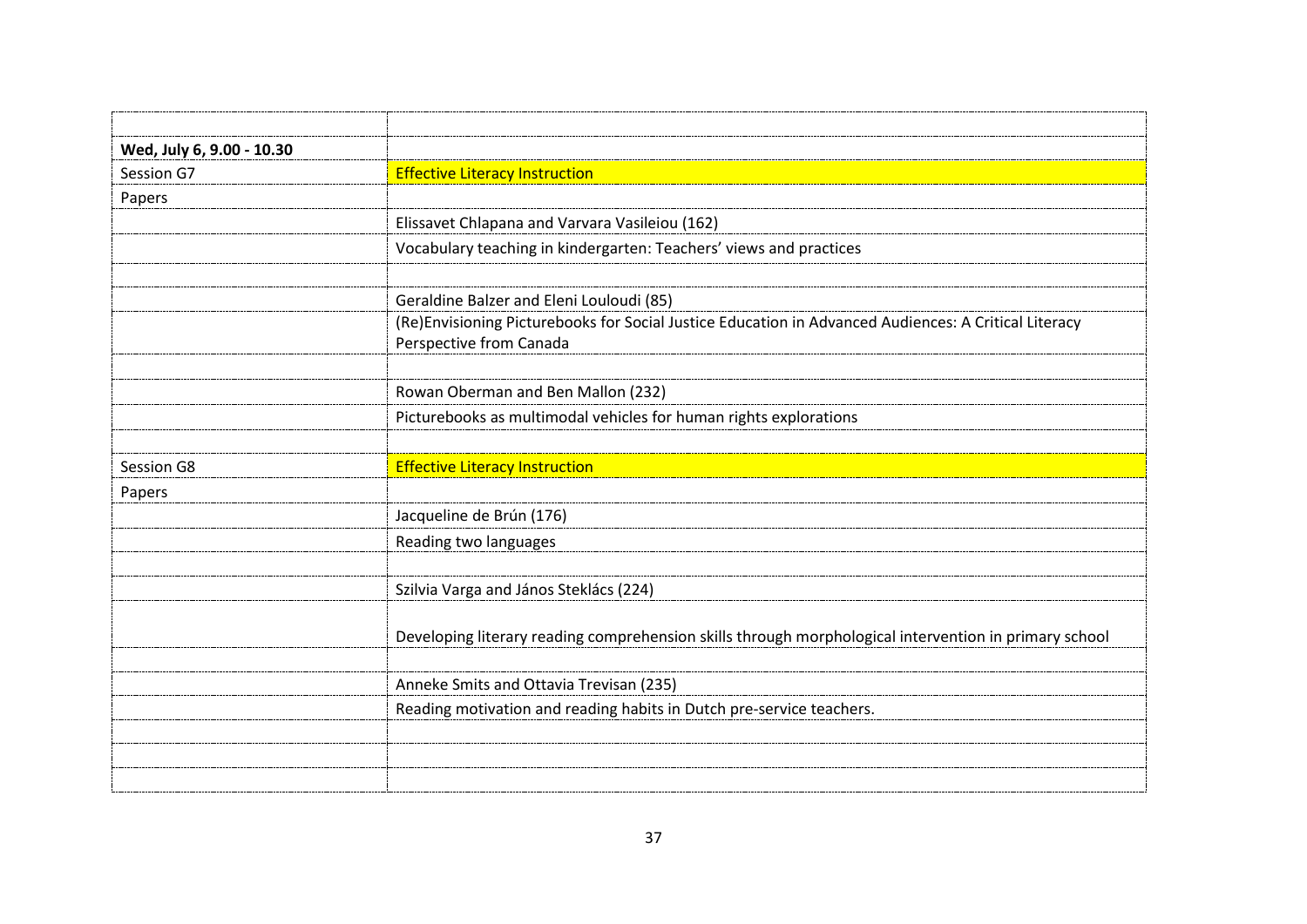| Wed, July 6, 9.00 - 10.30 |                                                                                                                 |
|---------------------------|-----------------------------------------------------------------------------------------------------------------|
| Session G9                | Literacy in the Early years / Digital Literacies                                                                |
| Paper                     |                                                                                                                 |
|                           | Chrysoula Tsirmpa, Theoni Neokleous, Stavroula Kontovourki and Nektarios Stellakis (220)                        |
|                           | Family literacy practices of Greek-Cypriot and Greek families: shared reading and screen literacies             |
|                           | Jacqueline Lynch and Jennifer Mirabal (256)                                                                     |
|                           | Designing a Family Literacy Program with Diverse Families During Covid: Implementation and Parental<br>Feedback |
|                           |                                                                                                                 |
|                           | Sam Von Gillern (348)                                                                                           |
|                           | Digital Citizenship and Literacy Education: Perspectives of Preservice Teachers                                 |
|                           |                                                                                                                 |
| Session G10               | <b>Invlusive Practices for Diverse Learners</b>                                                                 |
| Papers                    |                                                                                                                 |
|                           | Susana Franco and Carla Sampaio (242)                                                                           |
|                           | Inclusive Reading Instruction through Augmentative Communication                                                |
|                           |                                                                                                                 |
|                           | Christina O'Keeffe, Weiyi Liu, Andrea O'Toole, Gillian Lake and Sinéad McNally (244)                            |
|                           |                                                                                                                 |
|                           | A Scoping Review of Early Childhood Education Literacy Instruction for Young Autistic Learners                  |
|                           |                                                                                                                 |
|                           | Stefanie K. Sachse (257)                                                                                        |
|                           | Emergent Literacy for Children with Complex Communication Needs                                                 |
|                           |                                                                                                                 |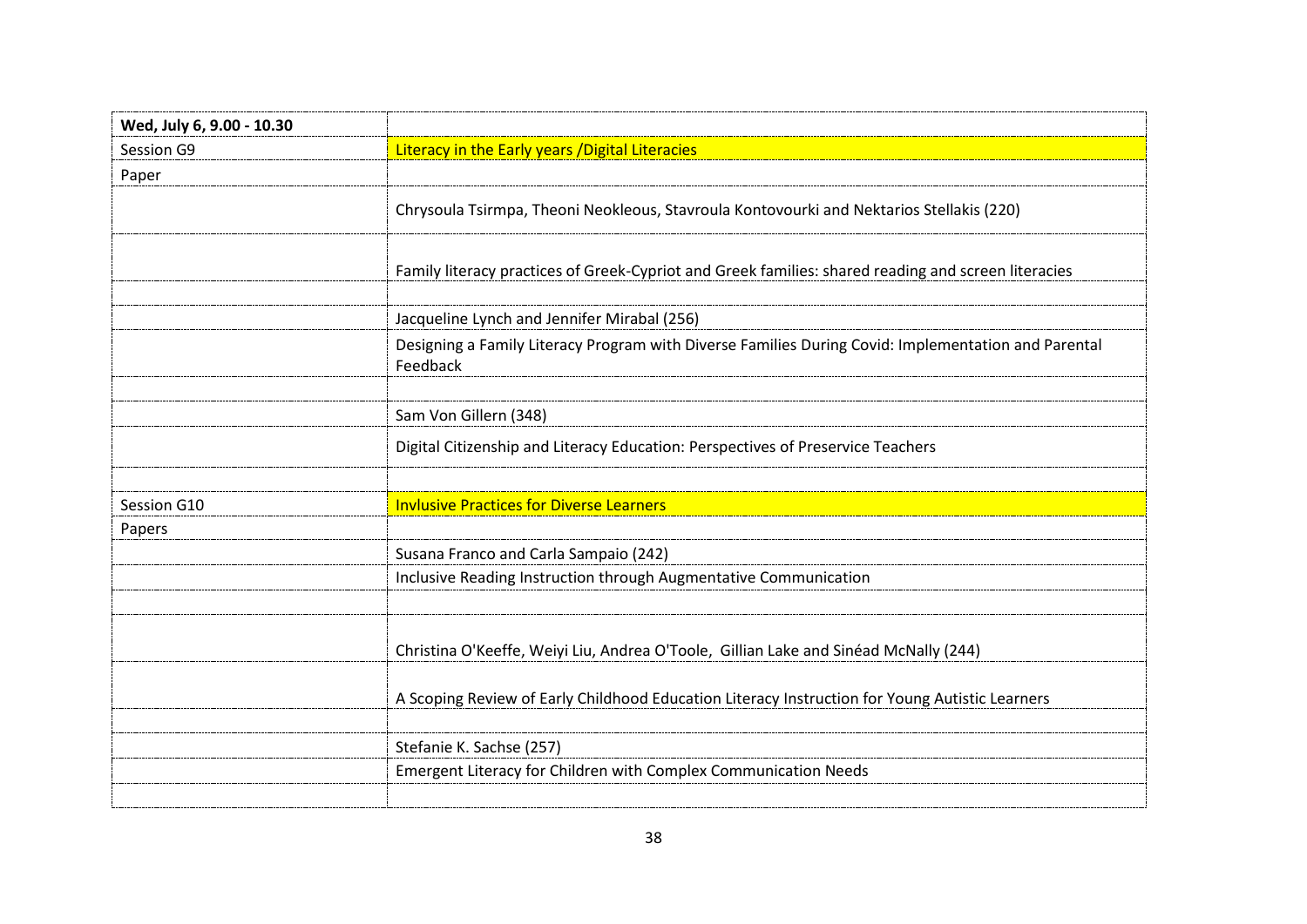| Wed, July 6, 9.00 - 10.30 |                                                                                                                                                                                          |
|---------------------------|------------------------------------------------------------------------------------------------------------------------------------------------------------------------------------------|
| Session G11               | <b>Other/Various</b>                                                                                                                                                                     |
| Papers                    |                                                                                                                                                                                          |
|                           | Martine Peters, Tessa Boies and Sarah Beauchemin-Roy (252)                                                                                                                               |
|                           | Do paraphrasing and quoting lead to referencing, an essential literacy skill?                                                                                                            |
|                           |                                                                                                                                                                                          |
|                           | Dermot Burns (310)                                                                                                                                                                       |
|                           | 'Literacy Lift-off!' How two undergraduate service-learning English modules are enhancing literacy skills<br>and stimulating the joy of reading among primary school children in Galway. |
|                           |                                                                                                                                                                                          |
|                           | Niamh Dennehy (324)                                                                                                                                                                      |
|                           | The role of assessment literacy in supporting lifelong learning                                                                                                                          |
|                           |                                                                                                                                                                                          |
| Session G12               | <b>Literacy in the Early Years</b>                                                                                                                                                       |
| Workshop                  |                                                                                                                                                                                          |
|                           | Melinda Miller and Jolene Reed (182)                                                                                                                                                     |
|                           | Supporting the Early Reader Through Careful Text Selection, Book Introductions, and Prompting                                                                                            |
|                           |                                                                                                                                                                                          |
| Session G13               | <b>Digital Literacies</b>                                                                                                                                                                |
| Workshop                  |                                                                                                                                                                                          |
|                           | Christopher Sanderson, Wen Wen, Veronica Oguilve, Mary McLachlan and Sanjukta Sarkar (318)                                                                                               |
|                           | Designing International Immersive Virtual Field Experiences (IIVFEs) to Teach Global Digital Literacies                                                                                  |
|                           |                                                                                                                                                                                          |
|                           |                                                                                                                                                                                          |
|                           |                                                                                                                                                                                          |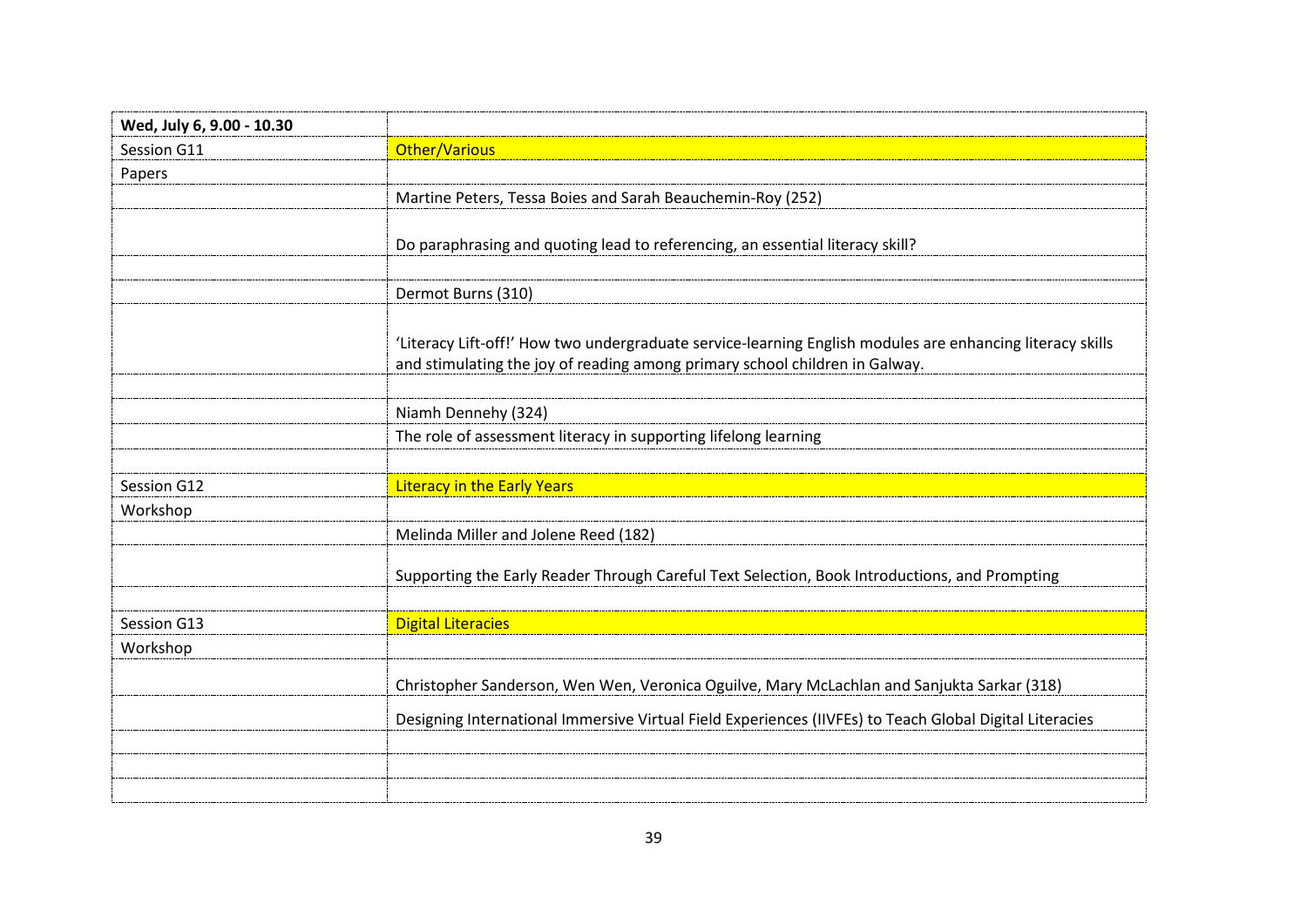| Wed, July 6, 9.00 - 10.30 |                                                               |
|---------------------------|---------------------------------------------------------------|
| Session G14               | )the                                                          |
| Workshop                  |                                                               |
|                           | Kathrina O'Connell and Anne Marie Leland (198)                |
|                           | Supporting Summer Learning During Late-Pandemic Transitioning |

| Wed, July 6, 11.00 - 12.30 |                                                                                                                      |
|----------------------------|----------------------------------------------------------------------------------------------------------------------|
| Session H1                 | <b>Literacy in the Early Years</b>                                                                                   |
| Symposium                  |                                                                                                                      |
|                            |                                                                                                                      |
|                            | Rachael Levy, Sam Duncan, Sinead Harmey and Sue Bodman (131)                                                         |
|                            | Reading aloud in diverse contexts: challenging accepted notions of a 'rich literacy environment'                     |
|                            |                                                                                                                      |
| Session H <sub>2</sub>     | <b>Literacy in the Early Years</b>                                                                                   |
| Papers                     |                                                                                                                      |
|                            | Kamila Urban, Oľga Zápotočná, Zuzana Petrová and Marek Urban (137)                                                   |
|                            | How confident are preschoolers about their comprehension monitoring?                                                 |
|                            |                                                                                                                      |
|                            | Maria Kreza (161)                                                                                                    |
|                            | The use of books in preschool classes attended by 2-3 year-olds: preschool teachers' practices and learning<br>goals |
|                            |                                                                                                                      |
|                            | Zuzana Petrová (163)                                                                                                 |
|                            | Narratives abilities as predictor of school readiness in Slovak preschools                                           |
|                            |                                                                                                                      |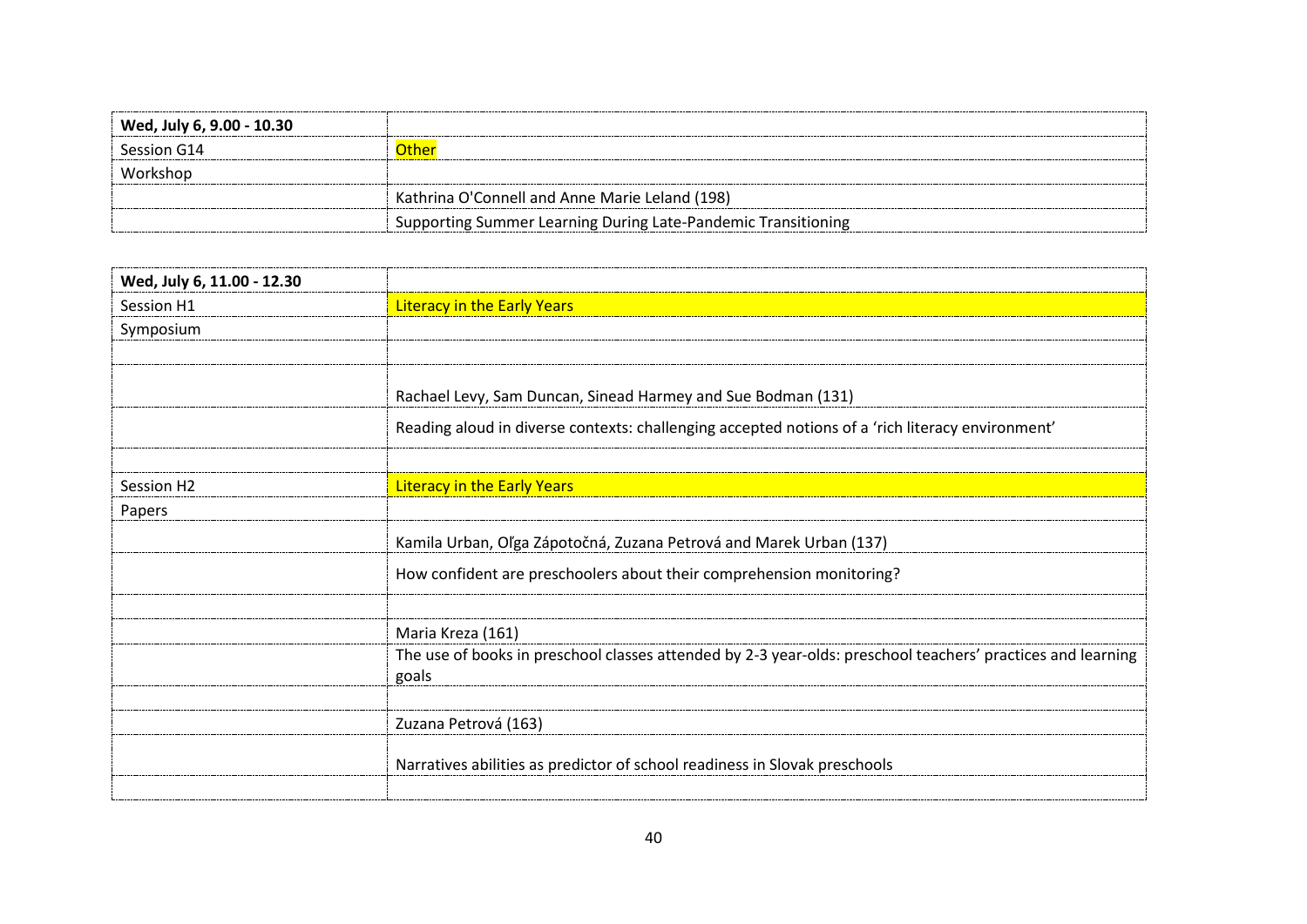| Wed, July 6, 11.00 - 12.30 |                                                                                                                              |
|----------------------------|------------------------------------------------------------------------------------------------------------------------------|
| Session H3                 | <b>Digital Literacies</b>                                                                                                    |
| Workshop                   |                                                                                                                              |
|                            | Jody Polleck and Anderson Smith (146)                                                                                        |
|                            | Harnessing the Power of Digital Book Clubs to Build Community, Develop Literacies, and Enhance Social<br>Justice Engagements |
|                            |                                                                                                                              |
|                            |                                                                                                                              |
| Session H4                 | <b>Effective Literacy Instruction</b>                                                                                        |
| Workshop                   |                                                                                                                              |
|                            | Char Moffit, Claudia Bertolone-Smith and Erica Colmenares (147)                                                              |
|                            | Integrating Literacy and Science with Insects through Inquiry, Ecological Justice, and Citizen Science                       |
|                            |                                                                                                                              |
|                            |                                                                                                                              |
| Session H5                 | <b>Effective Literacy Instruction</b>                                                                                        |
| papers                     |                                                                                                                              |
|                            | Konstanze Edtstadler, Jeton Arifi, Elisabeth Herunter and Markus Ebner (178)                                                 |
|                            | Individualized Spelling Training Based on Texts by Applying Learning-Analytics-Methods                                       |
|                            |                                                                                                                              |
|                            | Jeremy Law, Michele Vincent and Karen Boese (211)                                                                            |
|                            | Spelling out effective instruction: An assessment informed intervention study                                                |
|                            |                                                                                                                              |
|                            | Brendan Culligan (344)                                                                                                       |
|                            | The Importance of Teaching Spelling                                                                                          |
|                            |                                                                                                                              |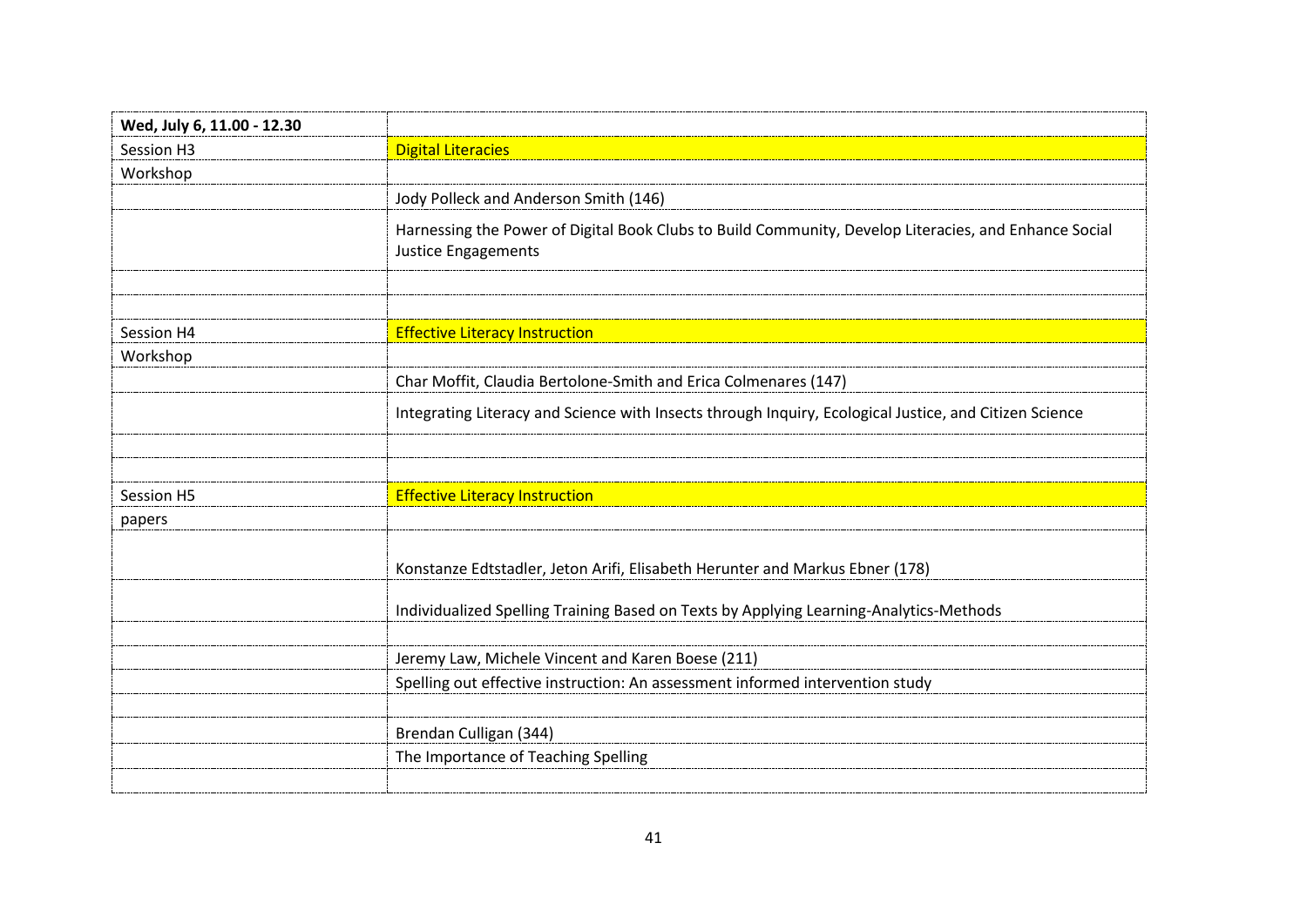| Wed, July 6, 11.00 - 12.30 |                                                                                                                     |
|----------------------------|---------------------------------------------------------------------------------------------------------------------|
| Session H6                 | <b>Inclusive Practices for Diverse Learners</b>                                                                     |
| Papers                     |                                                                                                                     |
|                            | Shlomo Alon (316)                                                                                                   |
|                            | The Role of The Modern Dictionary in promoting Literacy for Diverse Learners                                        |
|                            |                                                                                                                     |
|                            | Pirjo Vaittinen (216)                                                                                               |
|                            | Literacy Discourse in Finland - Towards Inclusion with Dialogue and Interaction                                     |
|                            | Kadi Lukanenok and Liina Velner (229)                                                                               |
|                            | 3MR methodology - read-aloud activity for children with different abilities                                         |
|                            |                                                                                                                     |
| Session H7                 | <b>Effective Literacy Instruction</b>                                                                               |
| Papers                     |                                                                                                                     |
|                            | Shabnam Moini Chaghervand and William Bintz (237)                                                                   |
|                            | Using a Picturebook Study to Support Student Inquiry in an 8th Grade English Language Arts (ELA)<br>Classroom       |
|                            |                                                                                                                     |
|                            | Aoife Ahern and Isabel García Parejo (268)                                                                          |
|                            | Service-Learning and developing literacy teaching competence in the context of linguistic and cultural<br>diversity |
|                            |                                                                                                                     |
|                            | Tiziana Mascia, Juli-Anna Aerila, Ana Vogrinčič Čepič and Máirín Wilson (302)                                       |
|                            | Standards for Reading Professionals in Europe                                                                       |
|                            |                                                                                                                     |
|                            |                                                                                                                     |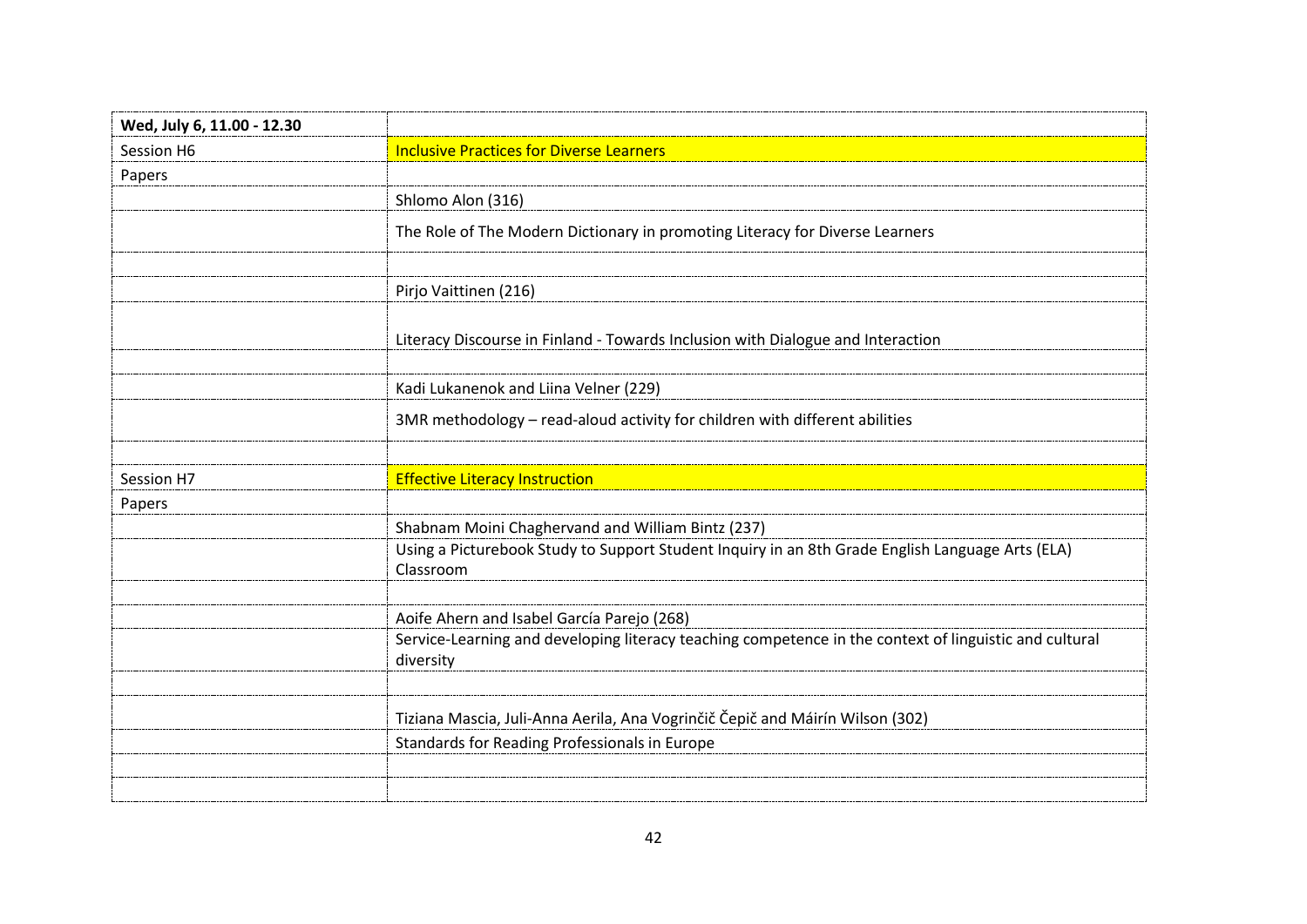| Wed, July 6, 11.00 - 12.30 |                                                                                                                      |
|----------------------------|----------------------------------------------------------------------------------------------------------------------|
| Session H8                 | <b>Literacy in the Early Years</b>                                                                                   |
| Papers                     |                                                                                                                      |
|                            | Vendi Franc, Alenka Mikulec and Božica Vuić (269)                                                                    |
|                            | Relationship between phonological awareness, reading acquisition and school success                                  |
|                            |                                                                                                                      |
|                            | Simone C. Ehmig, Johanna Leck and Betty Becker-Kurz (301)                                                            |
|                            | Early Childhood Educators' Role in Reading Aloud                                                                     |
|                            |                                                                                                                      |
|                            | Candace Barriteau Phaire (320)                                                                                       |
|                            | "Use Your Words": Learning from Early Childhood Educators' Perspectives on Language Development in<br>Young Children |
|                            |                                                                                                                      |
| Session H9                 | <b>Literacy Environments</b>                                                                                         |
| Papers                     |                                                                                                                      |
|                            | Kathrina O'Connell (290)                                                                                             |
|                            | Diverse and Inclusive Picture Book Read-Aloud Requirement: Impact on Pre-Service and Classroom<br>Teachers           |
|                            |                                                                                                                      |
|                            | Christina Sturm and Martin Gries (314)                                                                               |
|                            | "The Flaming Fox": Reading Promotion with Not-for-Profit Bilingual Picture Books                                     |
|                            | Francisco Mazzeu (322)                                                                                               |
|                            |                                                                                                                      |
|                            | Beginning literacy in Brazil: an analysis of the National Literacy Policy                                            |
|                            |                                                                                                                      |
|                            |                                                                                                                      |
|                            |                                                                                                                      |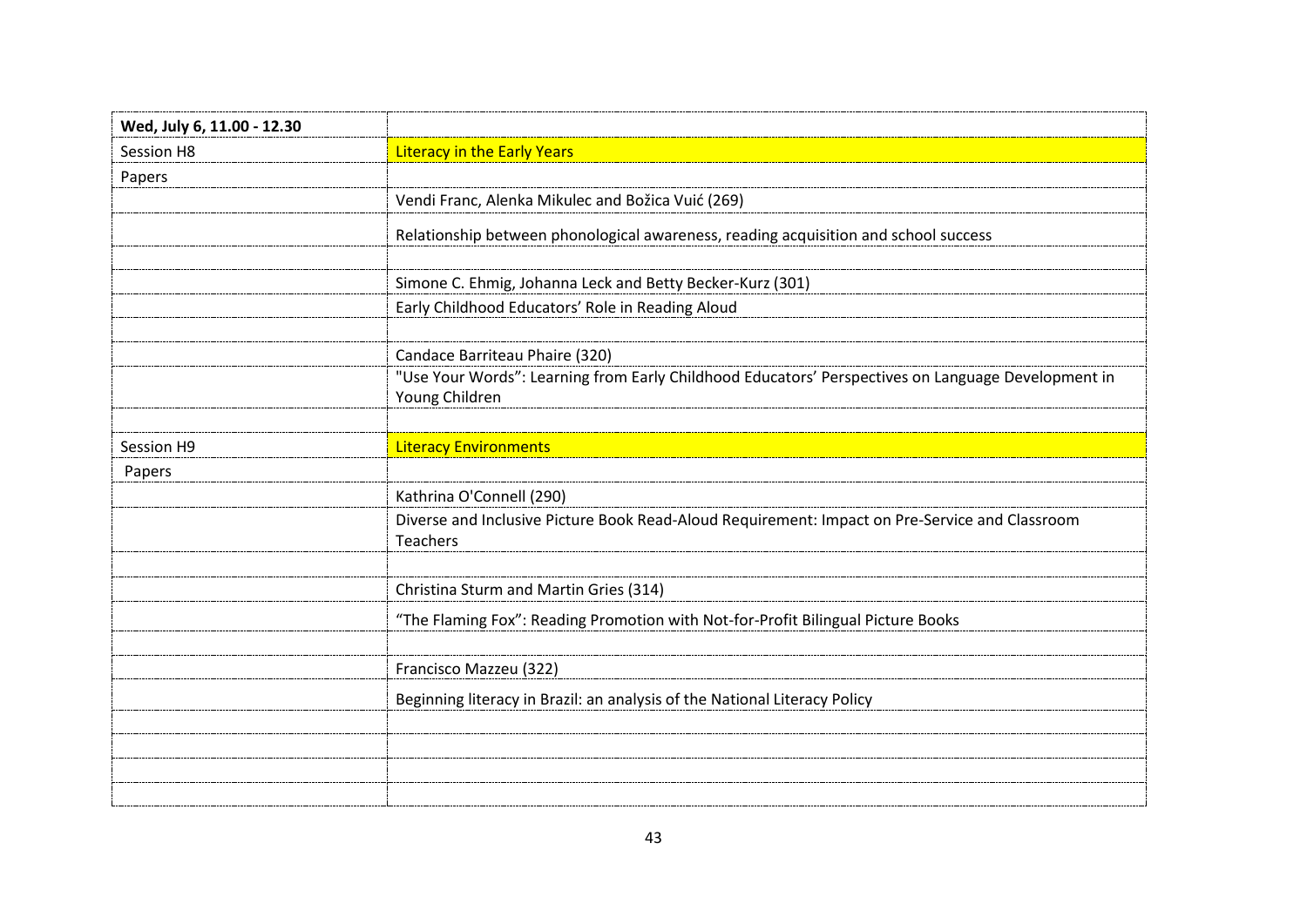| Wed, July 6, 11.00 - 12.30 |                                                                                                                                                          |
|----------------------------|----------------------------------------------------------------------------------------------------------------------------------------------------------|
| Session H10                | <b>Lifelong Development of Literacy Skills</b>                                                                                                           |
| Papers                     |                                                                                                                                                          |
|                            | Sarah Donovan (292)                                                                                                                                      |
|                            | An oral history: Teacher-poets writing to bridge the distance                                                                                            |
|                            |                                                                                                                                                          |
|                            | Tara La Rose, Carmela Laganse, Colina Maxwell and Suad Bahdri (331)                                                                                      |
|                            | Access to the Arts Through Digital Literacy: Direct[Message], New Horizons Video Tutorials and<br>Digital[FUSE] Older Adults' Digital Training Resources |
|                            |                                                                                                                                                          |
|                            | Colleen Mulholland and Elizabeth Turner (333)                                                                                                            |
|                            | Future teachers and media literacy: an exploration of assumption, awareness, and skill building                                                          |
|                            |                                                                                                                                                          |
| Session H11                | <b>Inclusive Practices for Diverse Learners</b>                                                                                                          |
| Workshop                   |                                                                                                                                                          |
|                            | Krishna Cart (294)                                                                                                                                       |
|                            | Effective Beginning Reading Comprehension Strategies During the Pandemic                                                                                 |
|                            |                                                                                                                                                          |
|                            |                                                                                                                                                          |
| Session H12                | <b>Lifelong Literacy Skills</b>                                                                                                                          |
| Symposium                  |                                                                                                                                                          |
|                            | Samantha Frantz, Wen Wen, Christopher Sanderson, Veronica Oguilve and Reyna Mendoza (305)                                                                |
|                            | We're Better Together: Creating Inclusive Professional Learning Communities for Lifelong Literacy Skills                                                 |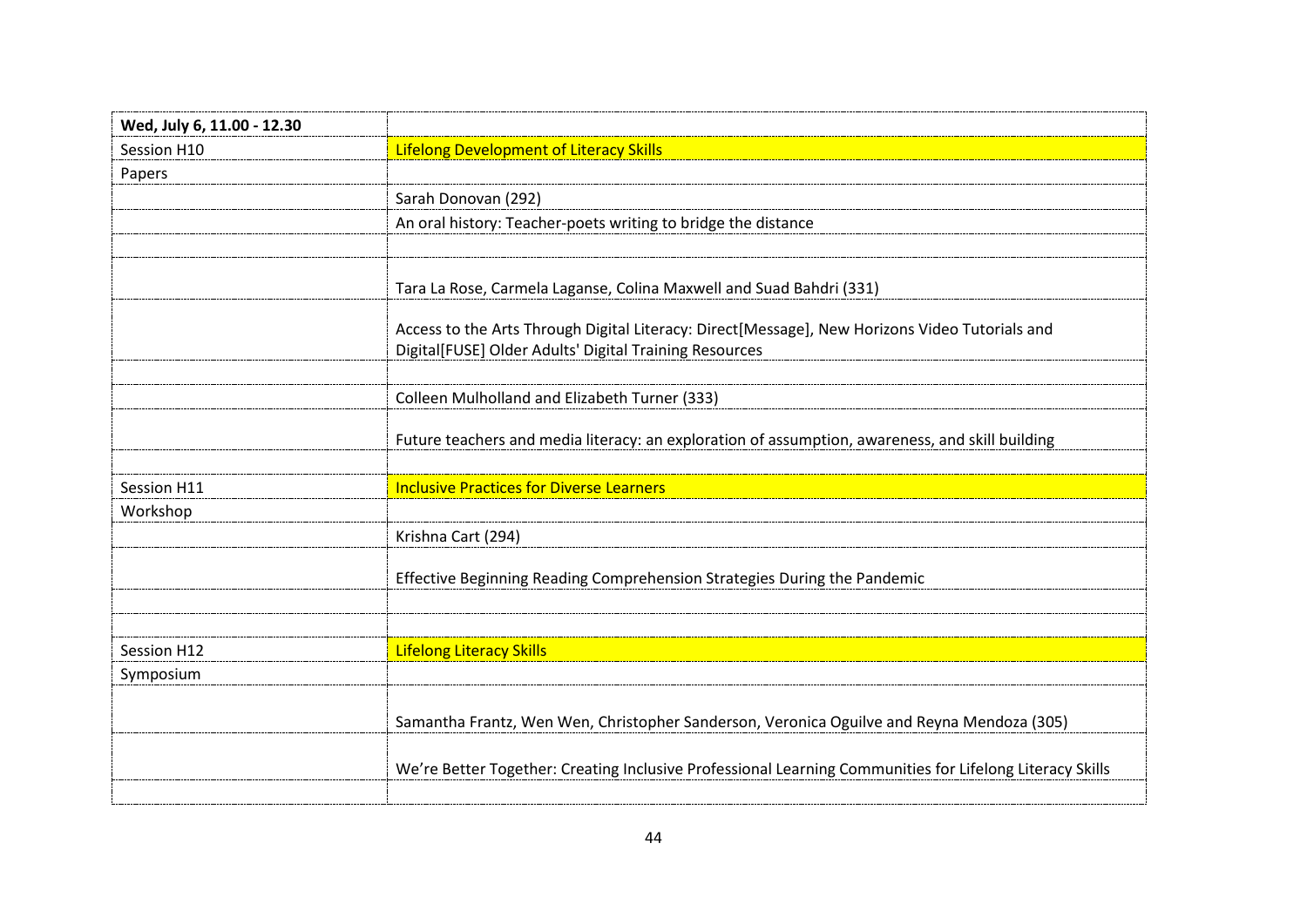| Wed, July 6, 11.00 - 12.30 |                                                                        |
|----------------------------|------------------------------------------------------------------------|
| Session H13                | <b>Inclusive Practices for Diverse Learners</b>                        |
| Symposium                  |                                                                        |
|                            | Julia O'Sullivan, Steve Styers and Vaughan Stoyka (188)                |
|                            | Indigenous Children in Canada: Early Literacy Strengths and Challenges |

| Wed, July 6, 14.00 -15.30 |                                                                                                        |
|---------------------------|--------------------------------------------------------------------------------------------------------|
| Session I1                | <b>Effective Literacy Instruction</b>                                                                  |
| Workshop                  |                                                                                                        |
|                           | Char Moffit, Claudia Bertolone-Smith and Erica Colmenares (147)                                        |
|                           | Integrating Literacy and Science with Insects through Inquiry, Ecological Justice, and Citizen Science |
| Session 12                | Inclusive Practices for Diverse Learners / Digital Literacies                                          |
| Papers                    |                                                                                                        |
|                           | Jeanine Williams (267)                                                                                 |
|                           | A Framework for Raciolinguistically Just Literacy Instruction                                          |
|                           |                                                                                                        |
|                           | Rachelle Savitz and Britnie Delinger Kane (285)                                                        |
|                           | Culturally Sustaining Pedagogy and Disciplinary Literacy: Tensions and Supports                        |
|                           | Pirjo Kulju, Elina Hämäläinen, Marita Mäkinen and Carita Kiili (207)                                   |
|                           | Pre-service teachers' credibility justifications when evaluating educational online texts              |
|                           |                                                                                                        |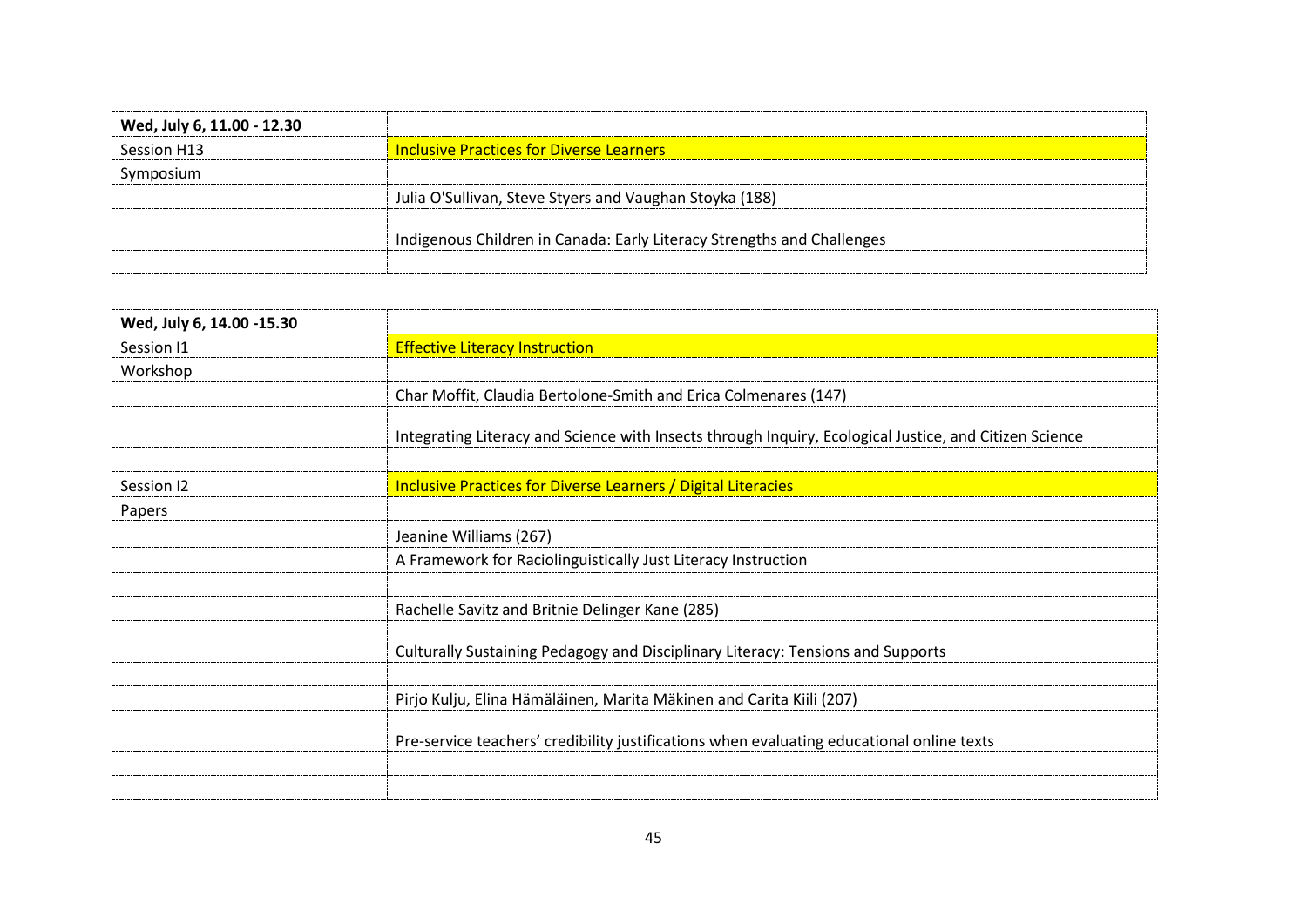| Wed, July 6, 14.00 -15.30 |                                                                                 |
|---------------------------|---------------------------------------------------------------------------------|
| Session I3                | <b>Lifelong Development of Literacy Skills</b>                                  |
| Workshop                  |                                                                                 |
|                           | Eliza Sorte-Thomas (277)                                                        |
|                           | Infodoodling to Increase Comprehension                                          |
|                           |                                                                                 |
| Session I4                |                                                                                 |
| Workshop                  | <b>Inclusive Practices for Diverse Learners</b>                                 |
|                           |                                                                                 |
|                           | Sarah Donovan (291)                                                             |
|                           |                                                                                 |
|                           | Nurturing antibias antiracist literacy with a harm and healing reading protocol |
|                           |                                                                                 |
| Session 15                | <b>Effective Literacy Instruction / Literacy Environments</b>                   |
| Papers                    |                                                                                 |
|                           | Ieva Margevica-Grinberga and Ilze Sumane (319)                                  |
|                           | Prediction relay to promote reading skills in the 5th grade                     |
|                           |                                                                                 |
|                           | Maria Natalia Marin (340)                                                       |
|                           | Distance from privilege: following up a teacher's training program in Colombia  |
|                           |                                                                                 |
|                           | Annette Kiberu (149)                                                            |
|                           | The untold story of a timetabled library lesson                                 |
|                           |                                                                                 |
|                           |                                                                                 |
|                           |                                                                                 |
|                           |                                                                                 |
|                           |                                                                                 |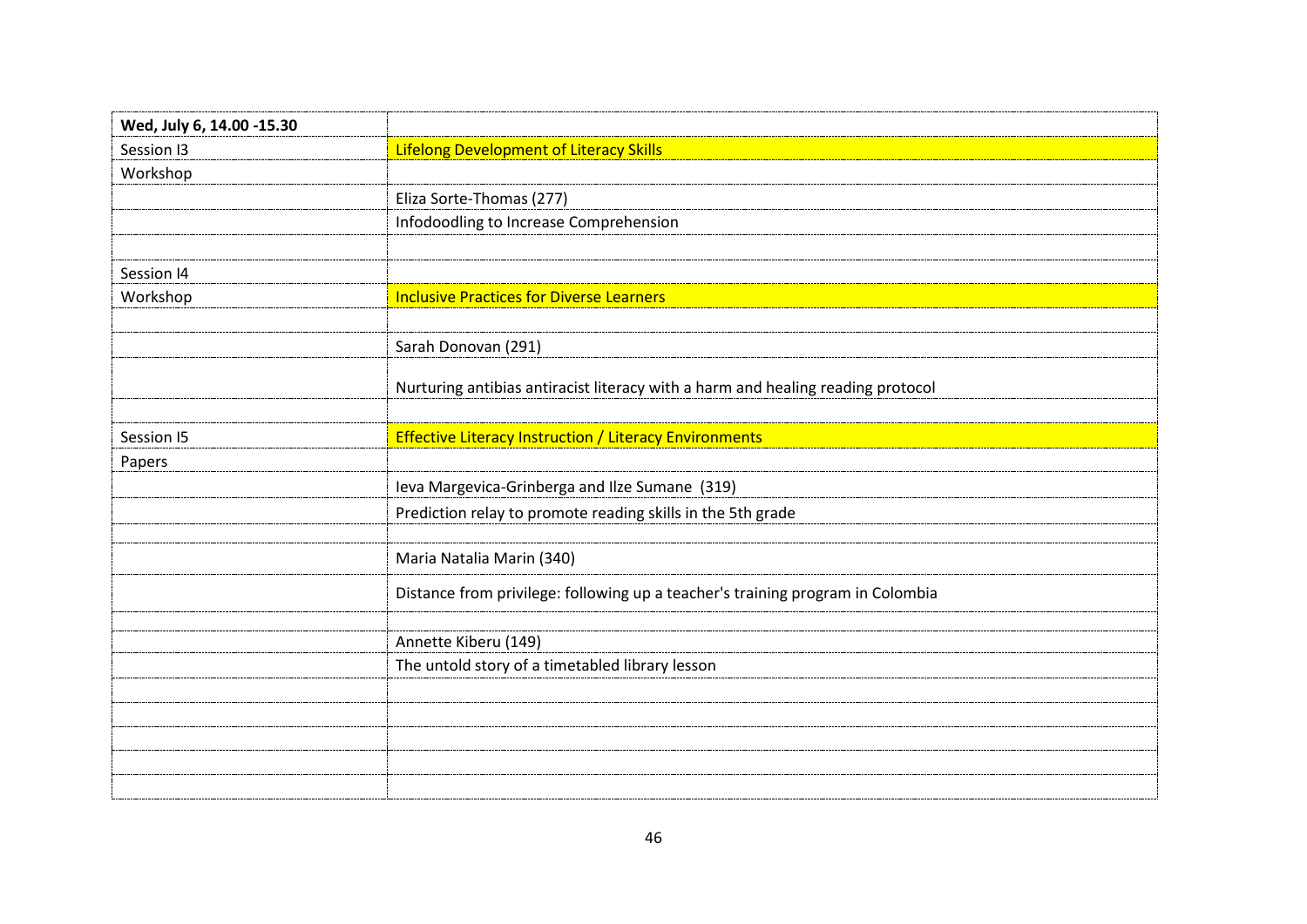| Wed, July 6, 14.00 -15.30 |                                                                                                         |
|---------------------------|---------------------------------------------------------------------------------------------------------|
| Session 16                | <b>Digital Literacies</b>                                                                               |
| Workshop                  |                                                                                                         |
|                           | Christopher Sanderson, Wen Wen, Veronica Oguilve, Mary McLachlan and Sanjukta Sarkar (318)              |
|                           | Designing International Immersive Virtual Field Experiences (IIVFEs) to Teach Global Digital Literacies |
|                           |                                                                                                         |
| Session 17                | <b>Digital Literacies</b>                                                                               |
| Workshop                  |                                                                                                         |
|                           | Colleen Dube and Elaine Cohalan (327)                                                                   |
|                           | Learn with NALA: Evolution and Impact of an eLearning platform for literacy learners in Ireland         |
|                           |                                                                                                         |
| Session <sub>18</sub>     | <b>Literacy in the Early Years</b>                                                                      |
| Papers                    |                                                                                                         |
|                           | Suzanne Egan, Jennifer Pope, Mary Moloney, Deirdre Breatnach and Clara Hoyne (337)                      |
|                           | Sowing the Seeds of Reading: Connecting with Literacy from the Earliest Months                          |
|                           | Suki Mozenter (215)                                                                                     |
|                           | "Ew! This book stinks!": Schooling-Adjacent Reading Practices as Knowledge Creation                     |
|                           |                                                                                                         |
|                           | Heike Mlakar and Joanna Hirst-Plein (203)                                                               |
|                           | Learner variables in second language spelling                                                           |
|                           |                                                                                                         |
|                           |                                                                                                         |
|                           |                                                                                                         |
|                           |                                                                                                         |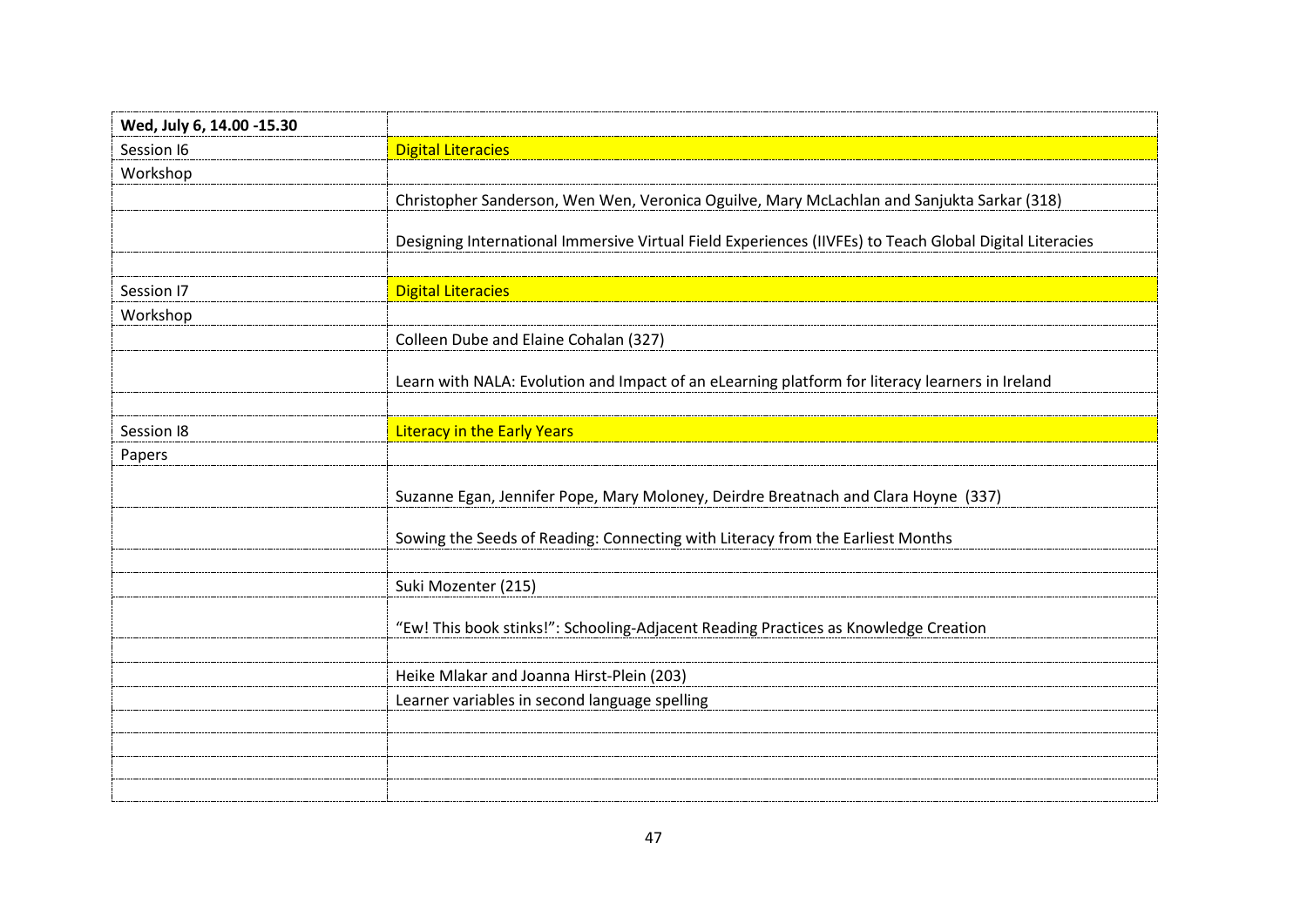| Wed, July 6, 14.00 -15.30 |                                                                                                                                          |
|---------------------------|------------------------------------------------------------------------------------------------------------------------------------------|
| Session 19                | <b>Digital Literacies</b>                                                                                                                |
| Papers                    |                                                                                                                                          |
|                           | Tara La Rose, Hannah Barrie, Brian Detlor, Heidi Julien and Alexander Serenko (330)                                                      |
|                           | "Because I'm Old": The Role of Ageism in Older Adults' Experiences of Digital Literacy Training in Public<br>Libraries in Ontario Canada |
|                           | Sam Von Gillern (347)                                                                                                                    |
|                           | A Systematic Review of Research on Video Games in Literacy Journals                                                                      |
|                           |                                                                                                                                          |
|                           |                                                                                                                                          |
| Session I10               | <b>Inclusive Practices for Diverse Learners</b>                                                                                          |
| Papers                    |                                                                                                                                          |
|                           | Anne Teravainen-Goff and Alasdair Flint (308)                                                                                            |
|                           | Celebrating multilingual young people's literacy                                                                                         |
|                           | Lea Ann Christenson (315)                                                                                                                |
|                           | Building on Strengths: Supporting Literacy Acquisition for Young Dual Language Learners (DLLs)                                           |
|                           | Tatjana Vucajnk (338)                                                                                                                    |
|                           | Encouraging reading while learning a language in a bilingual environment                                                                 |
|                           |                                                                                                                                          |
|                           |                                                                                                                                          |
|                           |                                                                                                                                          |